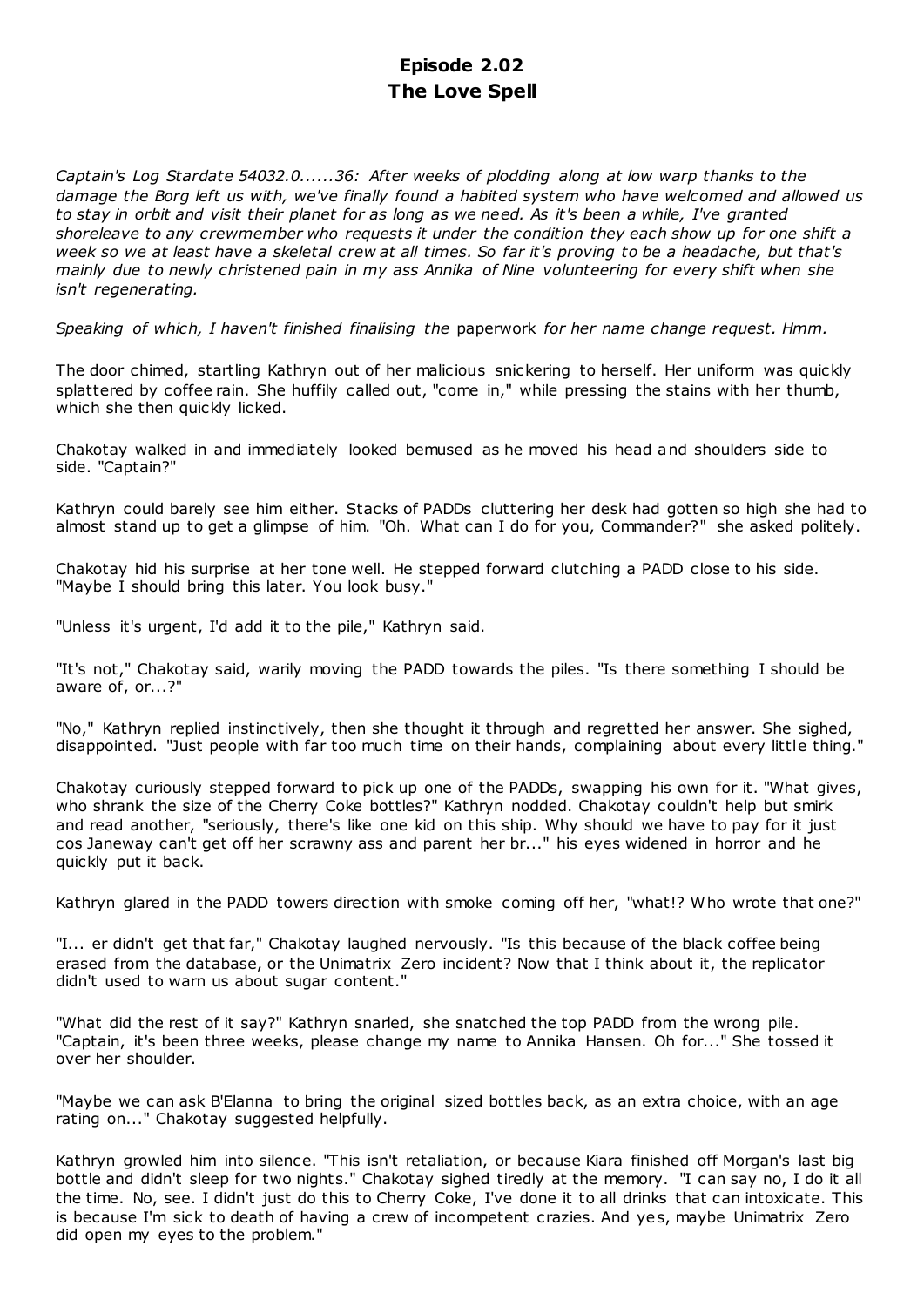"Perhaps you could've done this after shoreleave. I wouldn't be surprised if..." Chakotay pulled a face as he pointed at the piles of PADDs, "that is why."

Kathryn smiled and sat back down, obscuring her view of him again so she peered around them. "That is why shoreleave is the perfect time."

"Hmm," Chakotay didn't sound convinced. He grabbed the PADD he dropped off earlier to read it aloud. "Jokes on you. Making them smaller means it's easier to walk around and chug them. Those 2 and 1.75 litre bottles hurt my arm after too long. Cheers."

Kathryn's face froze in a straight, almost neutral expression, only betrayed by a killer look in her eyes. Chakotay smiled at her back. Eventually for the first time in history, Kathryn crumbled first into a defeated groan. "Tell B'Elanna to bring the old size bottles back."

"Yes Captain," Chakotay said without breaking his expression, not until he turned to leave anyway.

As soon as he was gone, Kathryn stomped over to the replicator to make her order. When nothing happened other than one beep and the display flashing some text, her face twisted as if in agony. "What the hell does flat white mean?"

Meanwhile, a couple hundred miles beneath the Captain cursing about her disappointing *just a coffee with milk*, the majority of the Voyager crew were making themselves at home at an alien beach resort.

Brightly coloured hotels of all shapes and sizes lined the bright white beach, fronted by outdoor pubs and restaurants. Music overlapped from the many bars, and yet on the beach itself it was oddly quiet and peaceful. It wasn't to last though, as a dozen aliens carrying paper leaflets descended on the beach and spread out to bug the people relaxing there.

A few sun loungers away Jessie sat with her bare legs curled up, covered by a blue slightly see through sarong, completely engrossed in a book. She sighed contently until she noticed fidgeting in the corner of her eye, so she looked across at her fully dressed neighbour faffing about with the headrest, only for a second before huffily pushing it down completely so the bed was completely horizontal.

"Maybe you'd be better off lying down," she said.

Morgan grimaced at her, "but it's like 1200 hours. And outdoors. I'm not even tired."

Jessie quietly laughed. "The point is to do nothing and relax, takes the stress off."

"Takes the boring on, you mean," Morgan huffed as she shuffled into a folded legs sitting position.

"You honestly can't sit still for five minutes?" Jessie laughed again, this time it earned her a narrowed eye scowl.

"Yeah I can, I just don't get it. Everyone sitting on these stupid plastic things in their knickers..." Morgan grumbled. Jessie suddenly felt a little uncomfortable and pulled the sarong up to her chest, but that exposed her legs so she immediately dropped it.

Morgan didn't notice and continued to ramble, "maybe I should've followed James. He had the right idea, skedaddling towards the promenade as soon as we beamed down. The food smelled great, and it looked like there was a games area that looked okay." She sulked like a child, "but mum only gave me enough *money* to get some dinner and a few drinks. That's gone."

Jessie sighed, "I remember," she said, gesturing to the four empty glasses between their loungers. "Okay, maybe you'd enjoy making a sandcastle instead, or..."

"A sand what?" Morgan asked, her quizzical eyes widened.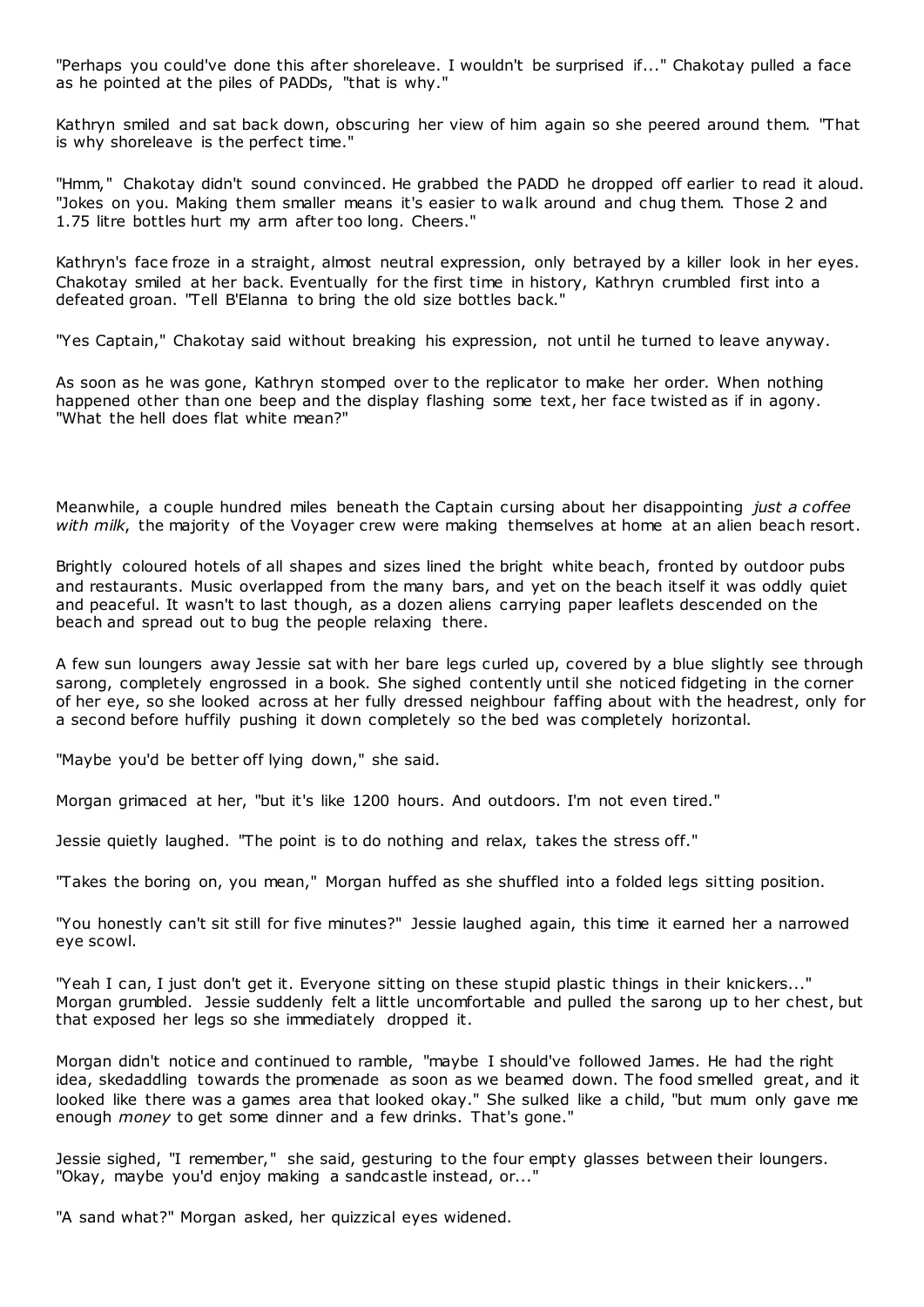"Or a swim," Jessie suggested while pointing to the crystal blue ocean. "If you can. Personally, I only go ankle deep and sit there to cool off."

Morgan moved her gaze to straight ahead, watching many people splashing about, having fun. She cheered up slightly. "Okay, I'll do that."

The girl was off the lounger and a few metres away by the time Jessie could object, "wait!"

"What?" Morgan groaned and turned back around.

"You can't go in the ocean dressed like that," Jessie said, gesturing toward the teen, then at the closest people in the water.

Morgan looked down at her tshirt, jeans and trainers, then at the people in swimwear. She looked back at Jessie pulling a face. "No," she said, shaking her head.

Jessie smiled sympathetically, "I know, I'm not a big fan of them either, hence..." she pointed at her sarong. "But you'll be soaked, uncomfortable all day if you go like that. Maybe get some of the short styles ones, or... oooh." Morgan looked worried as Jessie's eyes started to sparkle. "I saw some crop top types in the shops next to the steps down here, I'll show you. I don't mind lending the money."

"Oh god no, not with that look in your eye. We'd be there all day, and I'd have to carry it all," Morgan quickly said. She still held her hand out though, "but if you're offering."

"If I do that, you'll come back with a plate full of food," Jessie muttered.

"Nuh uh," Morgan protested innocently, "I'll be in the first buffet place I can find."

Jessie wasn't surprised. She smirked and sat back in her lounger. Morgan groaned as she looked around, unsure what to do.

Two of the leaflet distributors reached their loungers, armed with ridiculously friendly painted on smiles. "Good afternoon ladies. Might I interest you..." the male of the pair started to say.

"No," Morgan replied bluntly.

That didn't put the duo off, they concentrated their smiley efforts on Jessie instead of in the general direction of both. "As one of our honoured guests, you are invited to the summer festival in the Garden Plaza. It's so much fun; music, games, food..." the woman said over enthusiastically.

Jessie knew that would get Morgan's attention. "Free food?" the girl asked.

"But of course!" the man laughed politely. "Better yet, we hold the super fun Matchmade game, where even if you lose, you still earn fabulous prizes. Why someone last time walked out with a handful of cash, even though they were the first kicked out. It's so much..."

"Fun," Jessie guessed in a droll voice. She got a few grins in response. "I dunno, I just came here to relax and get some sun, after far too many years stuck on a starship."

"Oh of course, we understand. Still take this," the woman said, handing over a leaflet to her. "it has all the information. Might change your mind," she finished with a wink.

"To find the plaza, go up the stairs exiting the beach and follow the road to the left," the man said. He handed Morgan a leaflet before they walked away to pester the next lot of people.

"Finally, something free to do," Morgan said.

Jessie pulled a few unsure faces as she unfolded the leaflet, skimming a few parts. "I dunno, looks a little sad to me." The last part of the leaflet had two *pages* devoted to the game the advertisers mentioned, she looked it over with a disinterested expression. "I mean what part of this is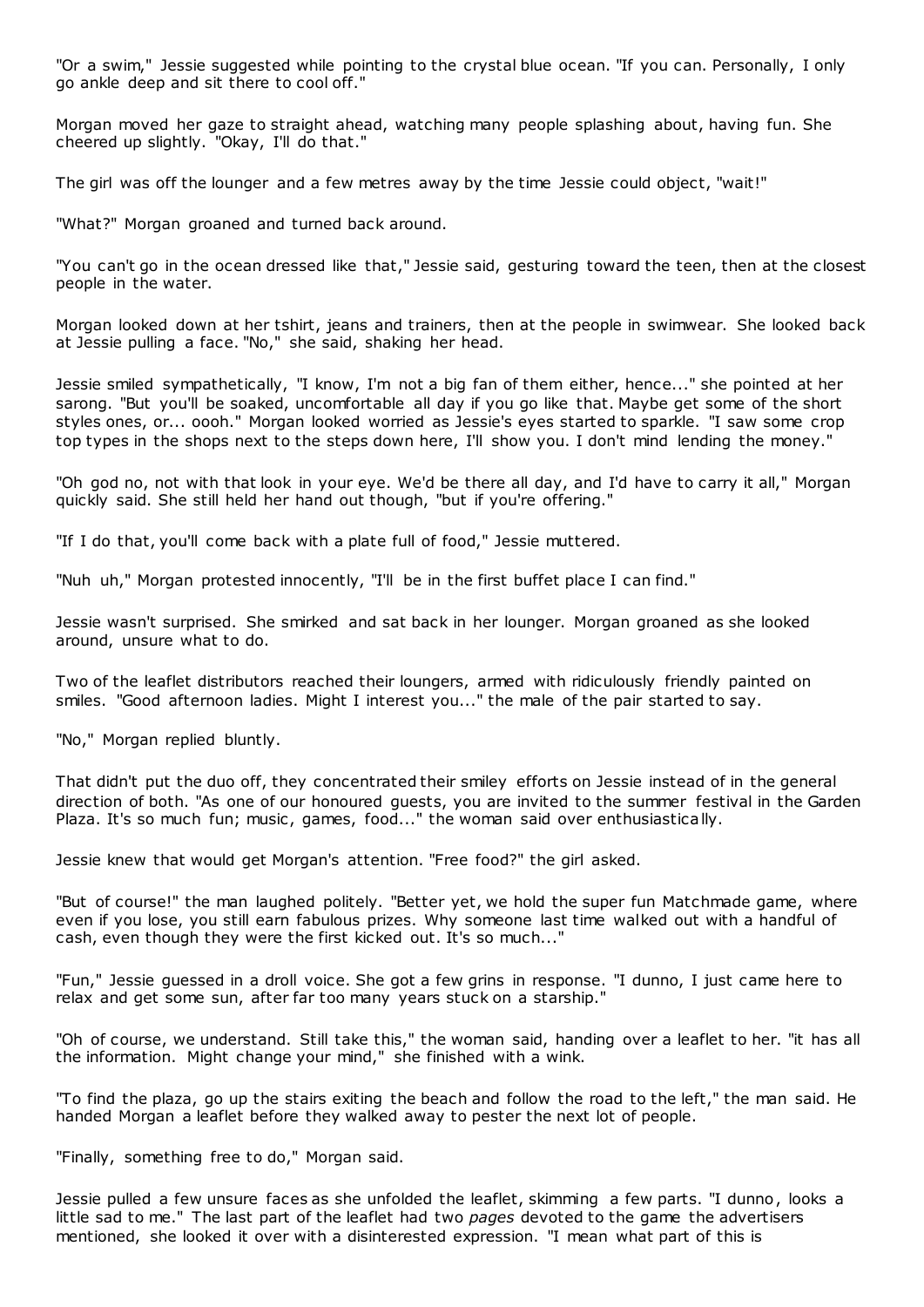fun; *volunteers from the audience guess what the player is thinking with the one clue they give you, or be the player who creates the most elaborate clue yet. Whoever is the closest wins the grand prize.* It's like a drunk circus version of Family Fortunes."

"Looks like it'd be a laugh to watch, at least. What's the grand prize if cash is the loser's?" Morgan smirked.

Jessie's face softened quite a bit, her eyes widened with a little interest. "A two day stay at the isolated spa resort." Disappointment quickly fell over her, "there's four rounds of this, so there'd be three other people staying if you win."

The tiniest of snorts got her head out of the leaflet and staring towards a quietly snickering Morgan. "So much for it being a sad circus gameshow, huh? Now I'm definitely going to watch it."

"The third place runners up prize is a free buffet pass that is valid for a week," Jessie said with a straight face.

"So you're going to put some clothes on before we go, or what?" Morgan asked, already with her bag packed up.

Jessie meekly reached for her own bag while absentmindedly re-covering herself up with the other hand.

At one of the less busy pubs, Annika sat bolt upright at one of the few remaining shaded tables. PADDs and a computer she was tapping on littered the entirety of the table surface. In one hand she held a flask containing one of her nutritional supplements.

"Miss," the tired sounding barman said in her direction. She ignored him. "You can't use up one of my tables without buying anything."

He waited and sighed when she once more ignored him. His mood lifted momentarily as a potential customer stepped into his pub, but a little wary since he looked to be the same species as the woman who had hogged one out of ten tables the entire time he'd been open. He was more than relieved when this new arrival headed straight for his bar, passing Annika on the way. Her eyes flickered up, then right to follow him while slightly narrowing.

"Hi. I'd like a chilled drink with a bitter kick to it, so whatever you recommend please," James said with a friendly smile.

The barman responded similarly. "Ah, I know just the thing." He reached down to collect a bottle from a fridge under the bar. "We call it Black Ice, it's one of my personal favourites. Wakes you up plenty and is refreshing on a hot day like this." He turned to the table behind him to pour the bottle into what looked like a blender up to halfway. Another bottle from a shelf above contributed a couple of drops to a mug shaped glass. The rest was filled with looked like brown shaded ice cubes.

While the device did its job surprisingly quietly, Annika cleared her throat loudly to get someone's attention. After a few tries with no success, she spoke up anyway, "I bet you're wondering what I'm doing here."

James frowned and looked over his shoulder. Once he spotted her, his eyes instinctively rolled. "No." He turned his head back. "Didn't even notice you were here."

Annika recoiled from the offense, luckily no one saw it. He and the barman did hear her harumph though, which the latter enjoyed more than he liked. "Well, I thought that since I am no longer Seven of Nine, that I should open my mind to new experiences. Going to the beach seemed like a big step, so I thought a sit down in a local bar would..."

"I don't care," James said bluntly.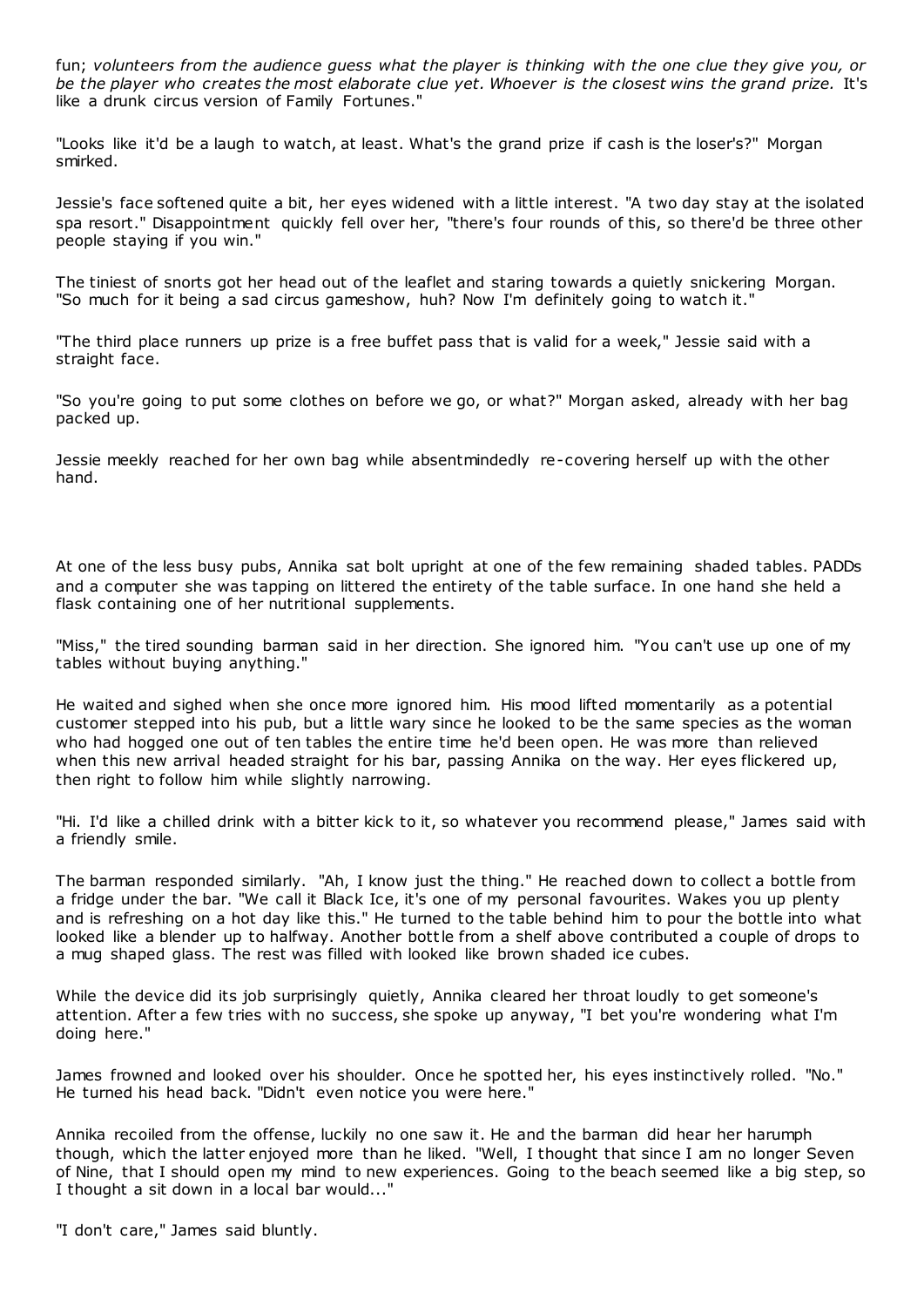Annika gasped and her jaw dropped. The barman meanwhile laughed as he poured the finished drink into the glass. He brought it over to his customer while Annika angrily packed up her things huffily.

James casually handed him a plastic card as if nothing ever happened. The barman shook his head, "no, for that..." he pointed at Annika storming off, "it's on me."

"For what?" James looked confused as he looked over his shoulder again. Just in time too to see her angry strop make one of her flip flops fly off ahead of her. She cried out in frustration and hopped over to collect it. James bit his lip to stop from laughing as he turned back. "I dunno, if I got free drinks everytime I offended her without even trying, I'd be pissed 24/7."

The barman laughed, "a compromise, half price?" He took the card before he had a chance to argue, it was quickly pressed against a touchscreen till and handed back to him.

"Oh my god, this stuff won't come off, I hate sand!" Annika cried from outside.

The same leaflet distributors from earlier warily approached her as she slapped the nearby wall with her flattened sandal. "Excuse me..."

"I am not interested," she snarled while dropping the sandal on the floor so she could stand again.

"That's too bad. A girl called Morgan said she was going to *beat your ass* at our game, whatever that means," one said.

Annika's eyebrow twitched briefly, still she looked at them calmly. "What game?"

The pair brightened up way too much again. "It's called Matchmade. The game where no one can really lose..."

"But if you do win, you get a free two day trip to the largest astronomical museum in the sector, including a tour and a chance to be a lecturer for our most promising students," the woman continued with a grin plastered on.

Annika couldn't hide her interest well, still she tried to play it off as if she wasn't. "No thank you. I am here to try *fun* different things. Good day." She began to walk off.

The two sighed sadly at the same time. "Oh those poor kids, getting taught by that foul mouthed little girl. They need someone perfect and well educated. Oh well," the man said, with his eyes pointing toward Annika.

"I suppose taking part in a competition is fun and new," Annika tried to say in an annoyed way.

Back inside James tried his half price drink. The barman wasn't surprised at the approving nod, he'd never seen anything less. "Not bad. Tastes a bit like iced coffee."

The glass felt like it brushed against his skin against his will, so he looked down only to find it already empty. Then he realised there was a new presence to his left. He didn't have to look to find out who it was, he knew.

"Ah, there it is," Kathryn sighed contently. The barman looked at her in shock as she flagged him down. "I'll have what he's having."

"Uh," James awkwardly smiled in the same direction, then at the thief. "How did you do that so fast? Even you..."

Kathryn smiled warmly at him as if nothing was wrong. "Maybe keep your mitts out of the replicator database from now on," she said, somehow sweetly and at the same time maliciously. James only reacted with both eyebrows raising, to which she laughed at and leaned across in an attempt to ruffle his hair. She only got a few strands at the front as he backed away. "Aaaw, apology accepted. Don't be so naughty next time."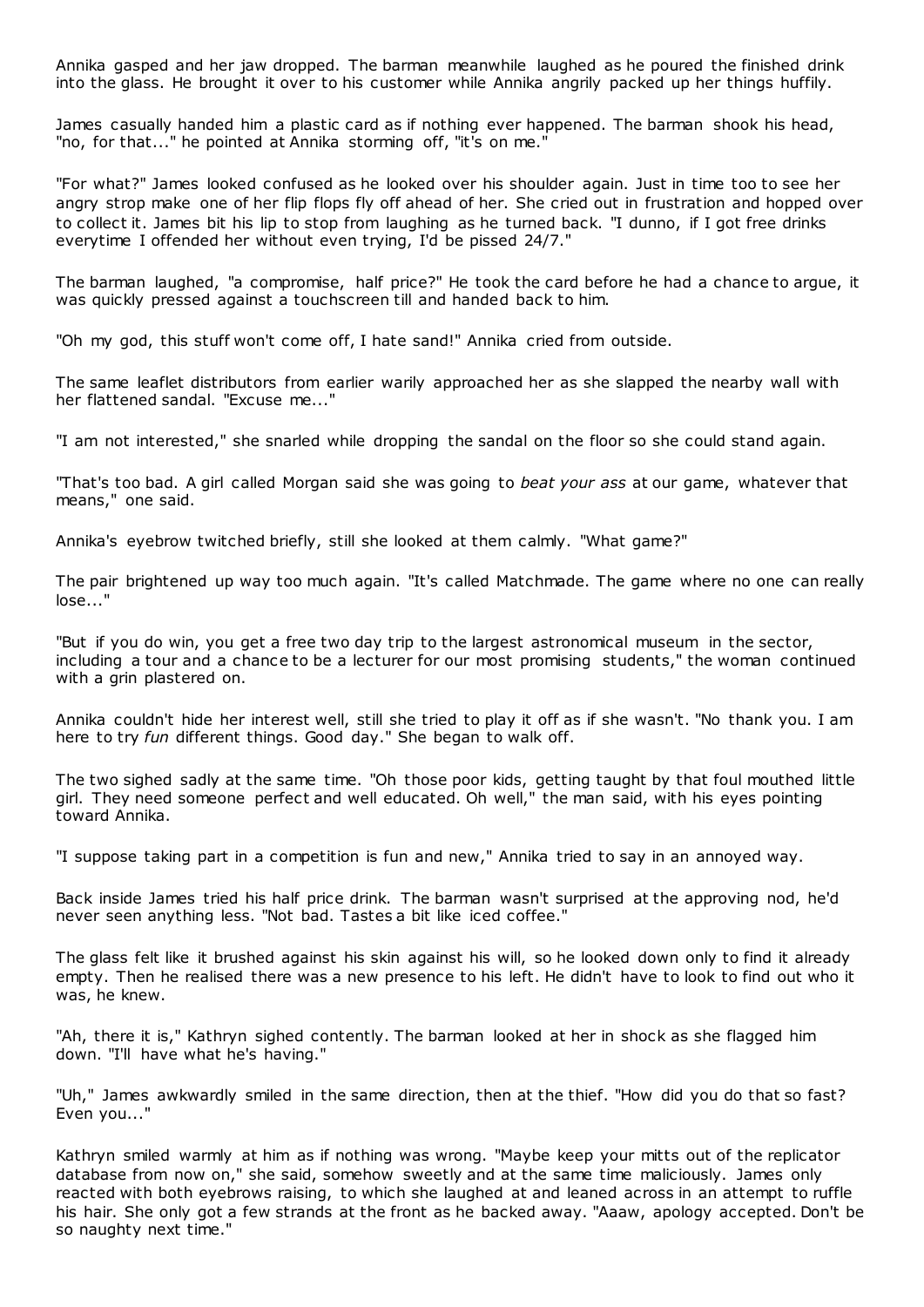"I'll er, make you a new one," the barman said in a wigged out tone.

James shook his head, "no, I'm gonna need something stronger now." Kathryn's eyes meanwhile bugged out at the thought. "Not your kind of stronger."

Kathryn pouted at the same time the leaflet people approached the bar. "Spoil sport."

"Excuse me," one of them announced. They barely got a head turn from James but carried on regardless, "might I interest you in the super fun festival we are throwing in honour of our Voyager guests."

"I dunno, the last time I had super fun I pinned a tail on my uncle's fat ass and spent the day grounded," Kathryn said very seriously. James meanwhile quietly laughed behind his hand. The alien's facade started to crack. "I never got to blow out the bloody candles, I'm still bitter. So no, I keep my fun non descriptive these days."

The leafleters were speechless, their cheery faces were merely blank.

James briefly glanced at Kathryn while his next drink and hers was delivered, "you weren't allowed your probably coffee birthday cake?" He focused on the new drink that fortunately didn't have any coffee flavour this time. "That explains so much."

"Who said it was my cake?" Kathryn muttered bitterly when he was midway through his second sip. It took him a while before he was able to swallow without choking on it. Even after he did, he continued to laugh to her confusion. "What?"

"We'll just..." one leafleter said nervously while placing a couple of leaflets on the bar between them, "leave these here."

Kathryn stared at them in disgust until they shuffled off. Once they were gone she looked at it with the same expression. "Bloody patronising; a super duper fun festival in your honour, complete with a bouncy castle and face painting." She was too engrossed in reading while scrunching her face to notice James snatch her drink, drink half of it and put it back. "Look at this, everyone's a winner. What kinda idiot would fall for this," she snorted in derision. Seconds later her eyes widened once more and she was gone, leaving behind an empty glass and a shaking bar stool.

The barman looked at James for an answer to what he had just witnessed. He shrugged meekly whilst picking up the remaining leaflet.

"I knew it," Jessie said. She glanced around at the handful of Voyager crewmembers and aliens wandering around a small park. With a stage plonked at the centre and stalls with cheap games and nasty looking food lining its perimetre, it looked like a cheap funfare on its last day with all the good stuff already packed up and gone. "Sad."

Morgan nodded, "yup."

The two leaflet distributors mulled around the stage holding pen shaped devices but larger with a spherical tip. The woman brought that side to her mouth and began to circle the edge of the stage.

"Afternoon everyone. It's almost time for our main event, gather around everyone!" she shouted, her voice emanating through the speakers next to the stage. Despite her enthusiasm the biggest response she got were people turning to look towards the stage. "Of course our locals all know the rules for Matchmade, but a quick run through for our esteemed guests, please," she said towards the man.

"It's simple. A volunteer hides in this booth, we call them the player," the man explained while pointing to a metallic booth sitting at the centre of the stage. "Then we bring up three contest ants from the audience, or they volunteer. The player asks the contestants a few questions, but it's not a matter of being right though, right?"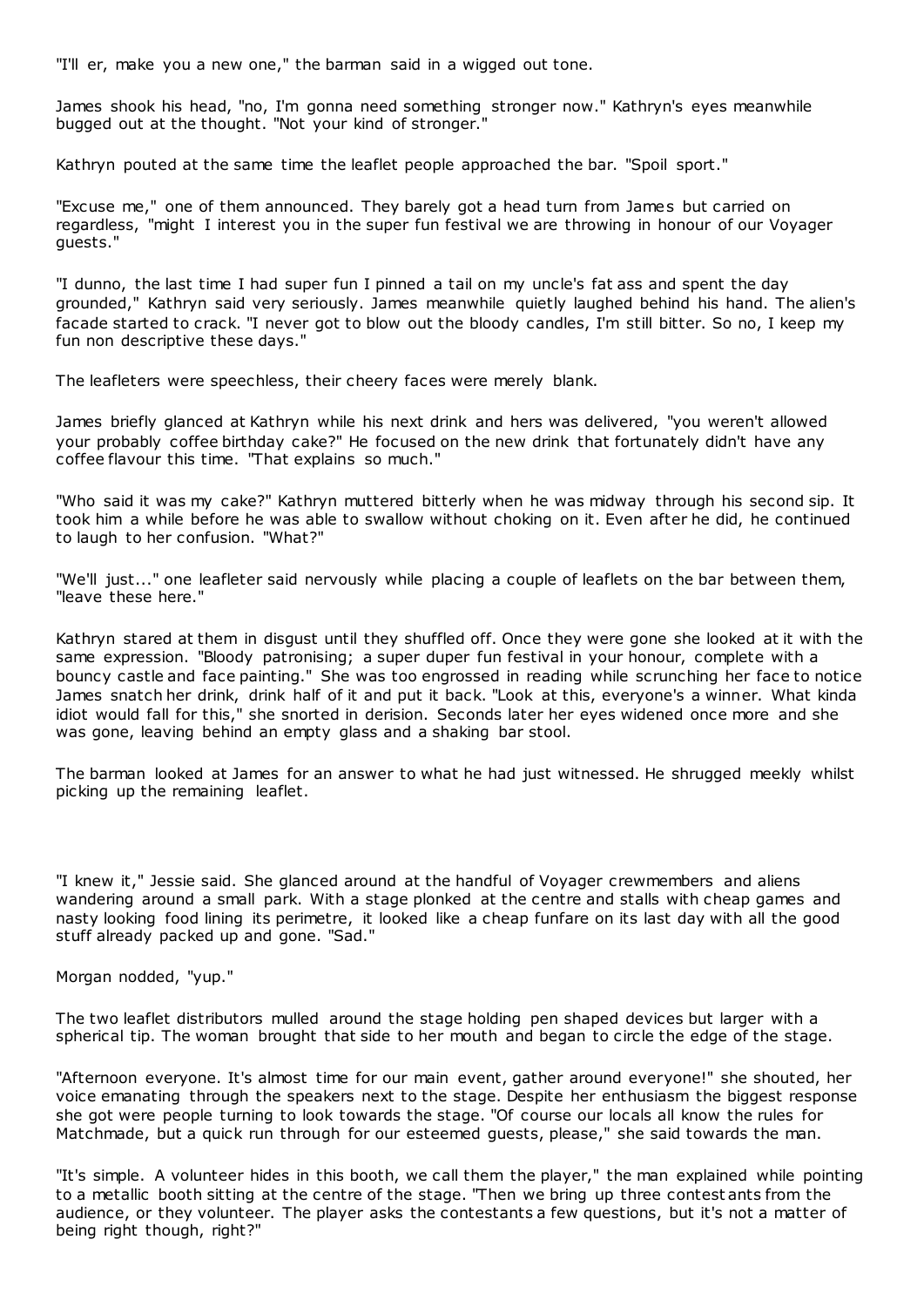"Right," the woman agreed cheerfully, "the player's questions are purely subjective. The goal of the contestants is to choose an answer that'll appease the player. The trick is to figure out the player from the only clue being the questions they choose. No one really loses. Everyone who plays get something, the incentive to *win* are the better prizes."

"Now as always we need four players. If you're interested in playing head for the tent, which is first come first serve," the man said, gesturing to a bigger tent next to the stage. "The players automatically win our grand prize, so hurry before somebody beats you to it." The pair jumped down toward the side tent.

Morgan snorted a little. "This is pretty sad," she mumbled between bites of a burger.

Jessie nodded and smiled, "yeah but the hotel spa trip sounds good, and you don't have to do much to get it."

"Don't you think it's a little suspect?" Morgan said. She got no answer, though she had a good idea why. She glanced to the right of her where Jessie once stood but not anymore. "Heh, figured it'd be a free clothes shopping spree that'd get her."

After a few minutes the stage duo returned to talk to the audience. "Wow you guys are so much more fun than our last visitors. Got our four players in record time."

"Okay, our first player is getting transported to the soundproof booth as we speak. There they will type their questions and our computer will speak for them. When you answer, the computer will send them back to the player in a written format. Knowing the player's identity and them yours might give some contestants the edge, and that's not fair," the woman explained. "So who wants to play first?" The two scanned the crowd theatrically.

"Hmm," Harry said, while nose deep in the leaflet, "oh neat. Whoever pic ks the most *right* answers gets the spa trip as well. Could do with that." He went to raise his hand.

Tom hurriedly grabbed it and snatched the leaflet from him. "That's Jessie's, how did you get that?" He had to laugh as Harry looked at him suspiciously. "Oh don't, it's still sorta true."

"What did you do? Trick crewmembers into coming here. Why?" Harry groaned.

"Nothing malicious, just some fun. Volunteer if you want," Tom said. Harry's suspicions grew though. "I'll even join you."

Harry looked around at the small, uninterested festival. Even the locals weren't that interested in the so called main event. "What's the catch?"

Tom shook the leaflet in front of his face. "None if you read this version," he snickered. "Your loss," he said while raising his own hand.

"We got a contestant, thank you sir. Come on up!" the woman on stage shouted eagerly.

Tom smiled at his friend, "no catch, everyone wins remember."

Harry watched him walk to the stage and hop up. "What are you playing at Tom?" Even still he went to volunteer again. The stage duo excitedly welcomed him too.

A brief alarm sounded. "Ooph," the female host grimaced, "time's up. We need one more. Now who should we select?"

"Hmm, maybe our gentlemen volunteers have a preference," the man said.

"Nuh uh, I'll play fair," Tom said with a wink. The pair smiled and returned to the audience. "This should be good," he whispered to Harry.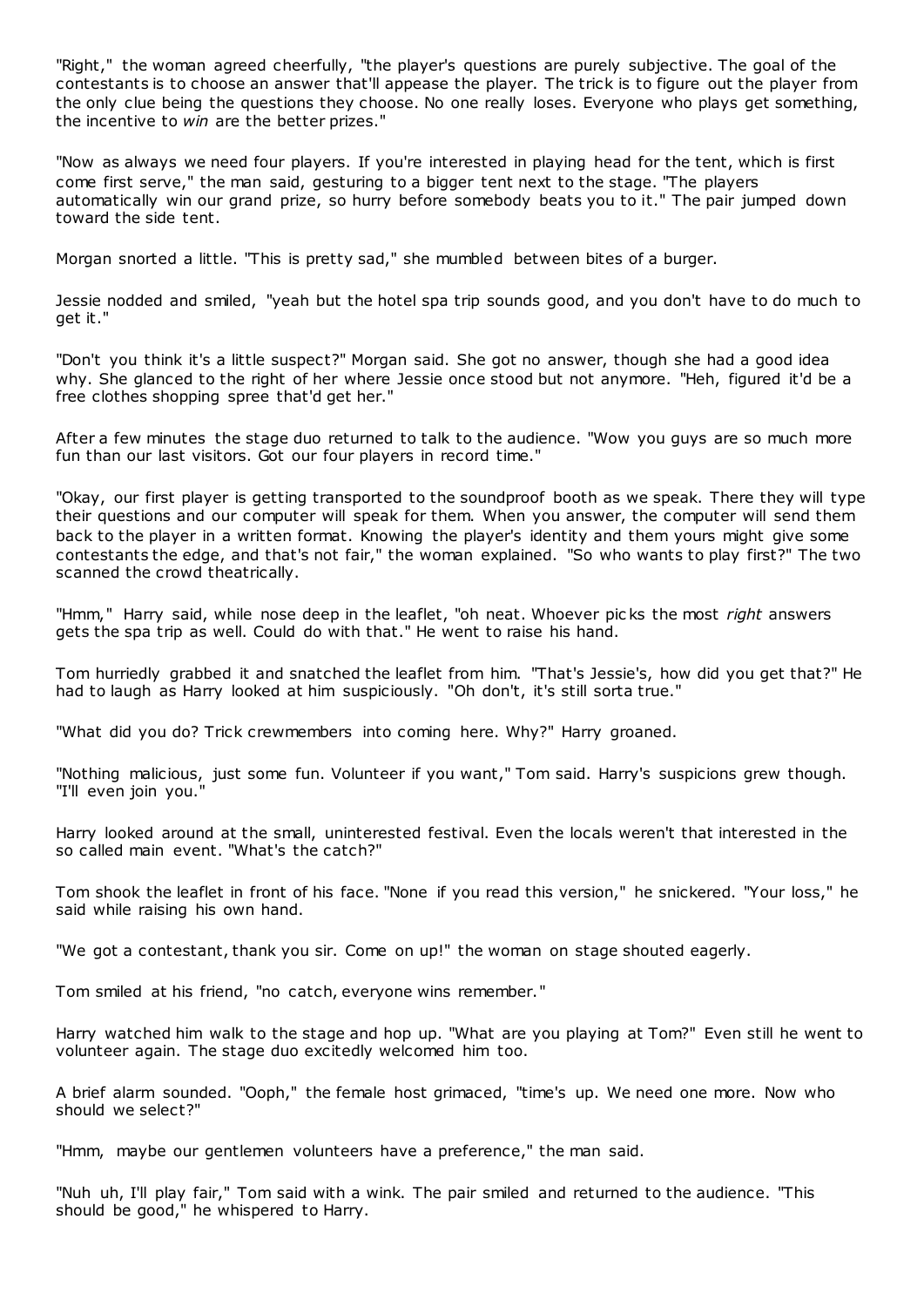"What have I volunteered for?" his friend asked irritably.

The woman approached a couple of people, disinterested in the game and looking at a few of the crummy stalls. "How about you sir?" she said, patting one on a shoulder.

They turned around, startled. "What?" they, James said as a microphone was thrust into his face to his annoyance. "No way, I'm not interested in a trip to coffee world."

"Oh, you must've gotten the misprinted leaflets with prize and a stall mixed up, see," woman said, pointing at another stall called Coffee 4 All. In front of it Kathryn lay laughing, surrounded by empty plastic glasses and holding a half full one.

"Give me a sec , I'll... oooh," she spotted the glass in her hand, which she then threw over her face and sighed contently.

The woman tried to shake that off, but it was impossible not to look. "Oh um, grand prize is a stay in our fabulous hotel with its very own sauna, gym, games, buffet restaurants..." she noticed what little interest James had was waning. "You look a little bored here. Maybe you'd like our second and third place prizes better; coupons for free food and drink, a day trip to our theme park with rides, and for the adventurous type, assault courses, cross country, water sports..."

Tom smiled and nudged Harry with his elbow. "What did I tell you; what a misery, doesn't like anything. He'll crack though."

James meanwhile groaned, "the free stuff, that's the third place prize right?" The woman nodded. "Fine, get you off my back."

"That's the spirit sir," the female host improvised and gestured to the stage.

James reluctantly joined the pair there, rolling his eyes at the smirk Tom was giving him. Harry looked embarrassed to be with him.

"All righty, first question," the male host announced.

Inside the booth, the player didn't look impressed with the lack of any text input, only a preselected list of questions. She figured she was in for the hotel anyway and randomly pressed one.

Outside a computerised voice boomed from the speakers, "what's your idea of the perfect day?"

"Now remember, our computer has to turn your answers into text, and it's a new language to it so please take your time. Stutters and stalls confuse it," the male host said.

Tom smiled, "that's okay, I can answer now. My perfect day would be sailing the seas of some mysterious planet, alone with my girl. Diving for lost treasure, chilling on the deck with drinks. Swimming naked in the moonlight." He laughed, imagining his opponents being disgusted with that last image.

He looked and found he was only right about Harry. James rolled his eyes, whispering, "not gonna beat that."

"Oh," Tom said cockily, "I thought you didn't care about winning. Aiming for third place and all."

"Yeah, you're not making it easy for me," James said.

Harry bit his lip but still snorted into laughter. Tom blushed angrily.

"Now now, try not to chat in between answers. We've got to turn off the interpreter. Ok, number two or three, your answers?" the female host said.

Harry regained his composure, "still thinking."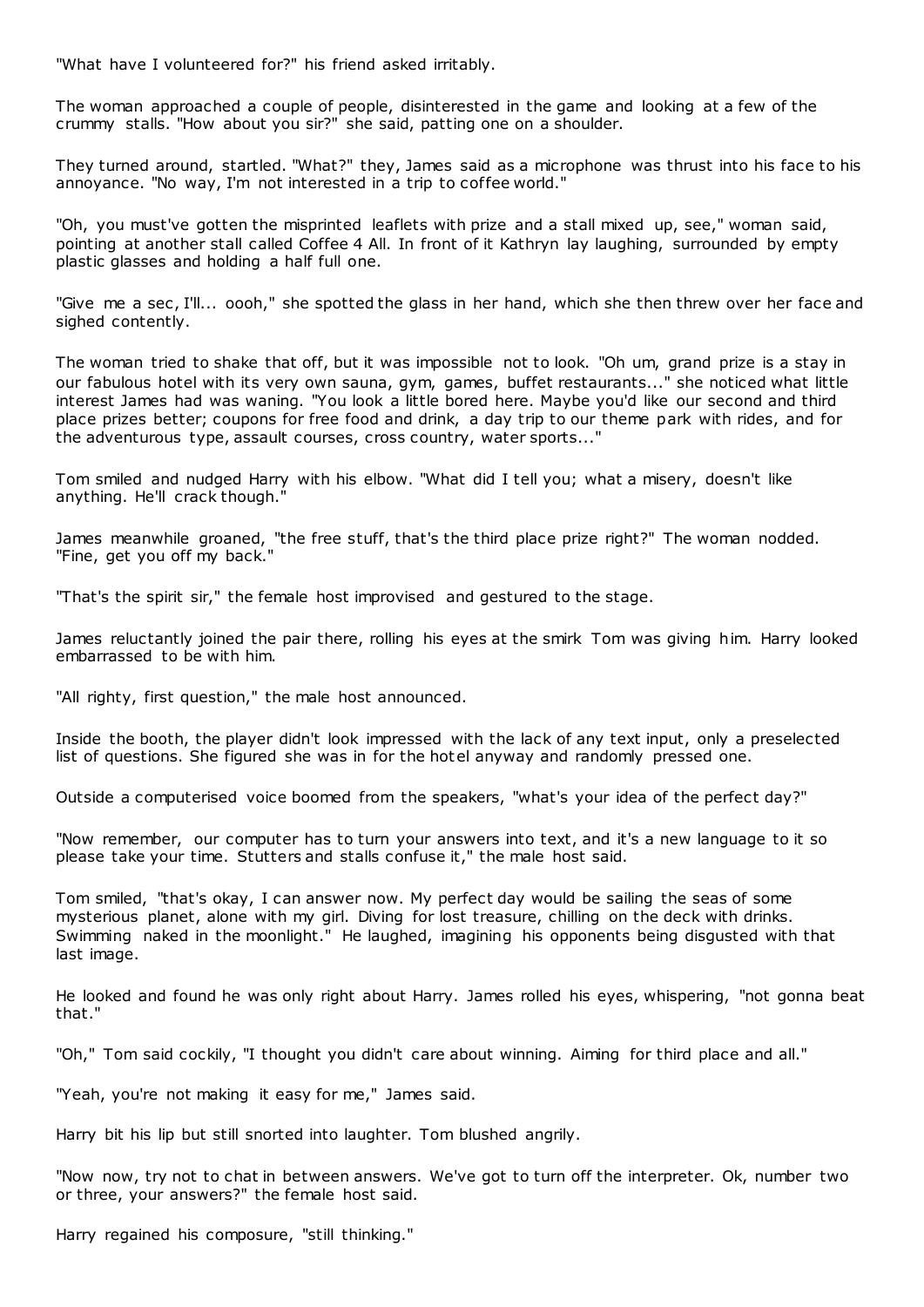They looked to James, putting him on the spot. "Okay uh, today was pretty good until I came here so..." A few people in the tiny crowds laughed, agreeing with him.

"Is that all?" the woman host said in an attempt to bite her tongue.

"My days are usually annoying, either completely dull or dramatic. So a perfect one would be walking around a new place, exploring, talking to people, eating, drinking new things. No incidents. Yeah, today without this circus," James answered as it came to mind.

Male host gritted his teeth, still smiling. "Okay technically number two, your answer."

"Honestly," Harry said, looking at Tom, then tried to turn his back on him and lower his voice. "Meeting a woman I know then and there that she's the one. Getting to know her all day."

Tom still heard of course. "Aaaw, that's sweet Harry," he said patronisingly.

"Oh shut it," Harry grunted.

They all waited for the computer voice to speak up again, "what's the best gift you've ever gave someone?"

"Oh tricky!" Tom blurted out. "Once I gave my crush of the time a bunch of her favourite flowers, tied in a ribbon saying *you're my star*. She worked in stellar cartography."

Harry knew who he meant and tried to hide his annoyance at that. "I can do better than flowers, anyone can. A girl, her favourite planet is Mars, and so I made a necklace with a natural stone from the surface not colonised. She cried."

"Number three," the male host said while looking impressed.

James had a raised eyebrow already before then, it went higher once he was asked. "I notice these *best gifts* are to women they wanted to bed. Not surprised but says it all." As he expected he got a couple of glares pointed at him.

"Jealous much, sad bastard," Tom grumbled.

James laughed, "but I don't like flowers or jewelry."

Tom spat feathers while Harry stuttered something no one made out.

"Number three please, some of this has accidentally been fed to our player. Answer please," the female host smirked.

"It's hard to answer it though. The person who gets the gift would know better than me if it were the *best*," James said hesitantly. Tom mouthed something similar while pulling an exaggerated face. "Fine, the best I've probably given was something they asked for."

The hosts glanced at one another, shrugging. "Hmm well fine, non answer but it'll have to do," the male host said.

The computer spoke up once more, "describe your ideal partner in one word."

Inside the booth the player grimaced and tapped the screen frantically. "Eeew no, I pressed the one above that."

Outside, no one was any of the wiser. Tom nodded approvingly, "feisty."

Harry struggled to choose the best word, "uh smart."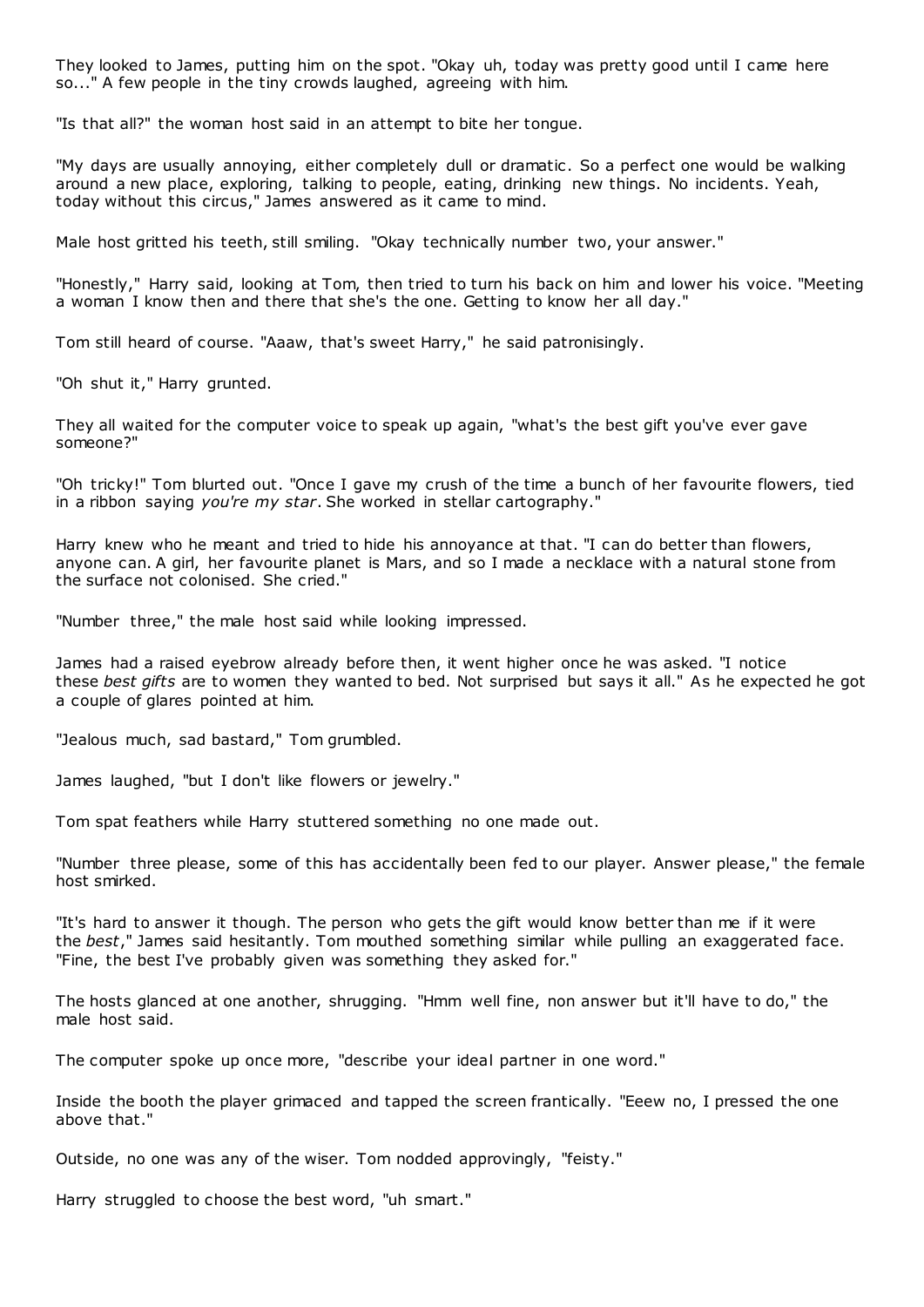Tom glanced in James' direction expectantly, hoping to see him struggle with this question too. James looked back with a bemused expression. "I dunno, one word. Um..."

"No stutters," Tom teased. "Let it out, share with us."

James shrugged indifferently. "Multi-layered."

Harry sniggered a little too loudly, "that's got to be cheating. It's two words hyphenated together, and has multiple meanings."

The two hosts weren't too sure, the universal translators hadn't a clue since James' answer was one word in their language and they were ok with it until Harry said something.

Tom nodded at them discreetly, "ah give him a break. He just likes his women modest and demure, covered head to toe so to not tempt him and break his..." He gestured to his straight face, "programming."

"I'm a robot again? You put your few insults on shuffle?" James muttered.

Tom narrowed his eyes back at him.

"Ok it's all in the player's hands," the male host said as the female headed for the booth to go inside. He pointed to an earpiece, "now we wait."

The woman entered to find Jessie looking around aimlessly, then she looked over her shoulder. "We don't just need a winner, we need them rated," the host reminded her.

"Yeah that sounds easy," Jessie said plainly. "Number one sounds like a creep, and a familiar one. He's third. Two is too sappy, still less cringey than one; second."

"Really?" the host said in surprise, then tapped her own earpiece. "Okay fair enough. Exit the booth on the other side, it'll take you downstairs to collect your tickets for your trip."

Outside the male host wandered over to the contestants, grinning broadly. "Third place is... Mr Tom." He fished out coupons from his pocket. "Congratulations, thanks for playing."

Tom seemed more than happy enough, pointing a smug grin in James' direction. "You're welcome bud." He hurried off the stage with his prize.

Harry was once more feeling a bit suspicious but neither was he surprised when the host walked to him next with a different coupon. James watched on looking a little uncomfortable. "Second place, Mr Harry. Enjoy your trip to our awesome park. Something there for everyone."

"Um okay, thanks," Harry said. He quickly hopped off the stage, leaving James to pull all manner of faces.

"Number three, you are our first winner. Please go into the booth and down to our understage to collect your tickets. Congratulations," the male host said.

James didn't look very impressed at all. He hesitantly headed for the booth. Unknown to him Tom was sneering like he'd won instead. "Oh, this is gonna be fun," he snickered as he walked to the volunteer tents.

"And our second round winner is..." the female host shouted enthusiastically. She turned to one of three new contestants. "Mr Chakotay, of course."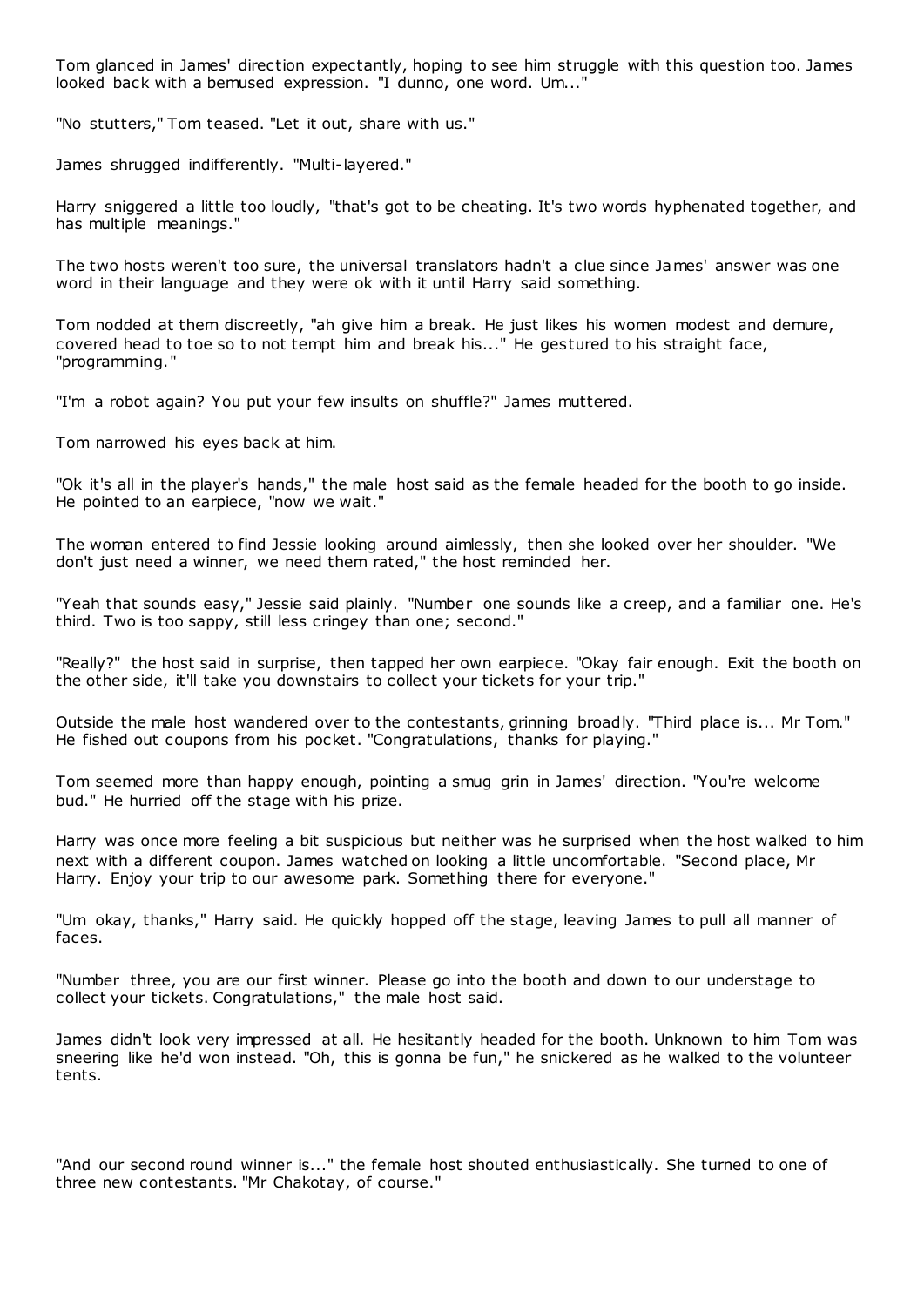Sitting at the edge of the stage casually reading the book he brought, looked up surprised. "What? But I barely said anything." Like James before him, he was directed to the booth.

There he walked down some metal steps to be greeted by a happy squeal, then a girl grasping him tightly into a hug. "What's... happening?"

The male host stood nearby resisting a smile. "Now Emma, save it for the trip."

Nearby Jessie glanced at James beside her, folding his arms tightly and clearly tense. "I'm sorry," she said sincerely, "really, I just didn't want Tom or Craig on this trip. Plus I figured it might be you."

James laughed to her surprise, "Craig?" Jessie frowned, confused. "That was Harry."

"Oh," Jessie turned a little pink in the cheeks. "Still. If I'm going on a relaxing trip, you're still the far better option. Apparently the hotel has a lot to do, so hopefully you'll find something."

"It's fine," James said while shrugging. "We're on shoreleave anyway. Might be fun."

The pair cringed as Emma finally pulled away from the Commander, and his expression was more than a little worried. "Wait, I get not picking Foster but what was the matter with Lee? He literally answered one question with; *with a chainsaw*. You like them, right?" he stuttered.

Emma giggled, "yeah but I knew it was you, and you're a cutey putey."

Chakotay groaned, "and twice your age with a daughter your age." Emma shrugged and smiled, making him give up for the time being.

Round three and the crowd had grown from people in the streets wanting to witness the theatrics. Good thing too as Kathryn had volunteered holding two cups, one in each hand, clearly out of it.

Tani also joined her, dragging Morgan with her. "Just lose, you'll get free food you glutton," Tani teased.

Morgan stuck out her tongue, then huffed. "Yeah like James did. That worked well."

Tani's eyes glazed over, Morgan then knew why she volunteered for the game. At least she knew she wasn't at risk of winning. Then she noticed her friend scowling at her. "Another thing you two have in common. Are you zoning in on my man?" Tani asked harshly.

Morgan was torn, she was disgusted but was laughing helplessly. "Oh god. James'll be swimming the many miles from the hotel to get away from you."

"What?" Tani snapped.

"The hotel, apparently it's on a tiny island," Morgan explained, even showing her the leaflet.

"No! The getting away comment. Why do you make fun of me? You're supposed to be my friend and you never take my side, support me," Tani stuttered. Morgan's face fell, no longer finding it funny, and feeling uncomfortable. The crowd witnessing it wasn't helping. "Screw you, you choose the guy over your childhood friend, you can shove off!"

"Tani, stop making a scene," Morgan said, angering her further. The hosts and audience loved it though. "James is my friend too, and you harass him. I'm not choosing, I don't want to, that's not fair."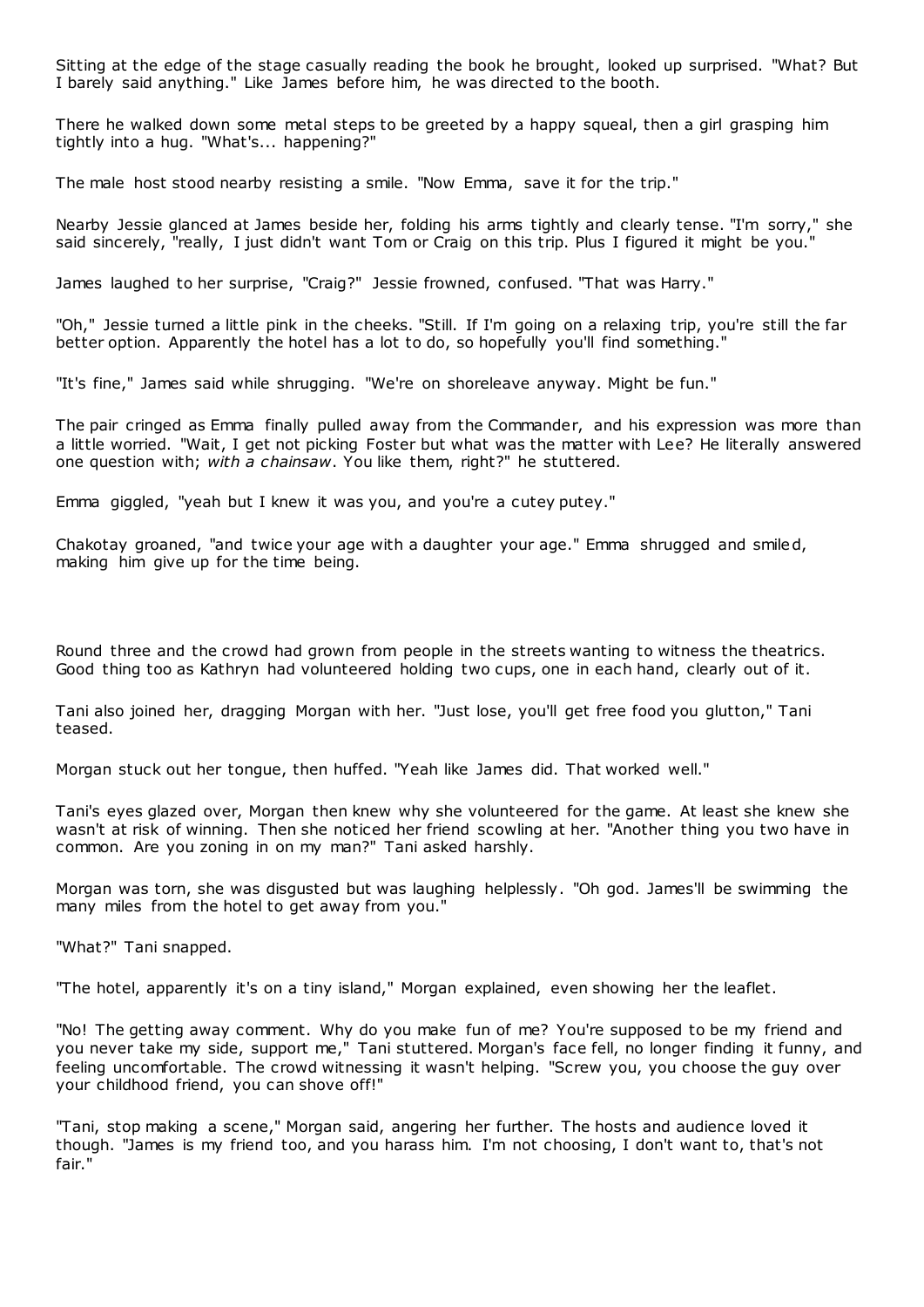She got a huff and an abrupt look away which poked at Morgan's last nerve. "Fine!" she hissed. "If warning you that you're creeping out a guy who's been clear with his disinterest is taking sides, you're right, I'm on his side."

Kathryn's wide eyes looked over at the two. "Gosh, didn't know Craig was a fight over boy."

Morgan looked on in despair, "mum! It's not Craig!"

Tani smirked, "that's what you'll end up with, why fight it."

Morgan growled and pushed her nearly off her feet. "Stop it. He's my friend too."

"And I'm not, I get the hint," Tani sniped back.

"Now now," the female host intervened. "Save that for later girls, we have our first question on standby."

The voice spoke up before any more sparks were ignited, "what object would you swap for another?"

"Coffee," Kathryn answered.

The male host looked bemused, "uh yes and what would you swap it for?"

"More coffee," Kathryn replied.

Morgan covered her face with both hands. "Oh mum," she said, muffled by her hands. "You could've gotten rid of tea," she said a little clearer.

Kathryn giggled, "can I change my answer?"

By the last question the hosts were getting impatient. "There's no such thing as a coffee man!" the female one snapped.

"Pfft, you have no imagination," Kathryn scoffed.

Morgan had since sat down, hiding her embarrassed face with her arm propped up on her leg.

"My perfect man, hmm," Tani smiled knowingly.

"I wonder," Morgan clearly faked a curious tone.

Tani squinted and pursued her lips. "I wasn't gonna say James," she whispered, making Morgan roll her eyes. "He's won already, so it's not him in there. Gotta impress." Her voice raised she answered, "funny, thoughtful and inquisitive, which is the vibe I get from our player."

The hosts looked to Morgan, she shook her head. "Perfect man? Huh, who cares?"

"Really, that's been your answer everytime," the male host said irritably. The female host smiled tiredly as she went for the booth.

"Nuh uh, I said ew gross to the kiss question," Morgan smiled.

"That's my girl," Kathryn said proudly, then downed another glass. Everyone were confused as she had finished the two she brought on stage two questions ago.

"Okay, third place; Janeway!" the male host said. Morgan stood up, expectantly opening her hand. "Captain Janeway."

Morgan stammered, "oh yeah I guess."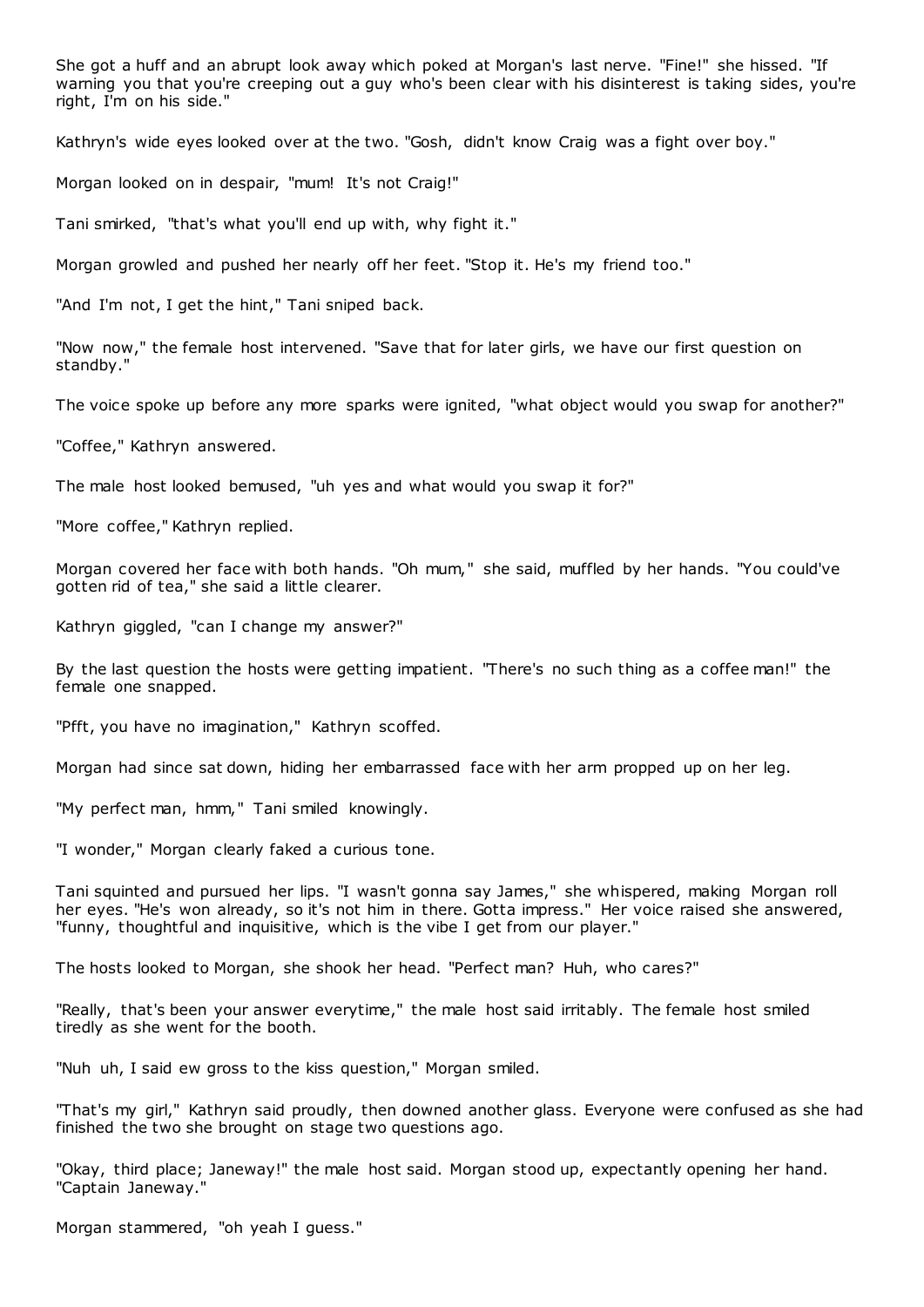Kathryn snatched the tickets while laughing high pitched. Moments later all that was left was a blur. It was no mystery to anyone in the park what she was gonna spend her free food and drink coupons on.

Morgan kept her hand out, even if she wasn't all that keen on the park ticket. The host though passed her to give it to a disappointed Tani. She stomped off in huff, all while glaring at Morgan.

"What, I'll swap you later if..." Morgan tried but stuttered. She got an entire hand flip off, her jaw clenched. "Suit yourself!" She went for the booth before she was told to, leaving the host speechless for a moment.

It wasn't a surprise that Morgan found Craig standing on his own in the understage. "Tani too clingy?" she wondered.

Craig nervously smiled, "what, did she only take part to follow James?" Morgan nodded, but he already knew the answer. James looked over with a relieved face.

For the final round of the game, B'Elanna was wondering why Tom insisted she take part. All she could think of was that he'd rigged it so they'd get a last minute break before the baby arrived. He'd already been up so he wasn't a volunteer. Still she hadn't seen him for a while, so she figured her theory was right and he'd slipped in to volunteer after all. So far she went with that assumption and answered in a way he'd expect.

Nothing to worry about anyway she thought since she was pitted against Annika and a crewmember called Sid, who kept asking things like if the theme park had a poor safety record. B'Elanna smiled, no one would pick either of them.

"Ok then. Lets see who our last winner is," the female host said, grinning. "Third place. Mr Sid!"

Sid pouted, "aaaw." He took his coupons anyway, "are there any restaurants where you catch your own lobster, or one of those that cook at your table with woks? Woosh!" he mimicked fire rising into his face.

The host blinked fearfully, "no. Please go."

"Oh ok," Sid huffed and walked off talking about diving for sharks. The host hoped her translator was glitching and quickly checked.

"I'll er announce first for the finale, end it on a high," she said awkwardly. The cheers she got settled her nerves a tad. "First is..." B'Elanna looked over with a smile. "Annika!"

"What the fu..." B'Elanna said, drowned out by the crowd's shouting and hoots. The Voyager crew were as shell shocked as she was. "Ok maybe the Doc is the player. Who else?"

Annika gleefully turned to go understage, expecting to be carted off to the promised museum already with a speech prepared on the padd she had hidden. She was more than a little put off to find Tom standing at the bottom of the stairs with open arms he dropped on seeing her, his skin turning literally white.

"You're not B'Elanna," he squeaked. The other winners sniggered behind him, he was too shocked to really worry about that.

"Well I am clearly the superior choice," Annika said while eyeing everyone with her usual judgement.

"But, she's not B'Elanna," Tom whimpered.

James' laughter brought him out of his shock and annoyed him greatly. "You mistook Annika for your own wife. What the hell did you ask?" Tom's eyes narrowed.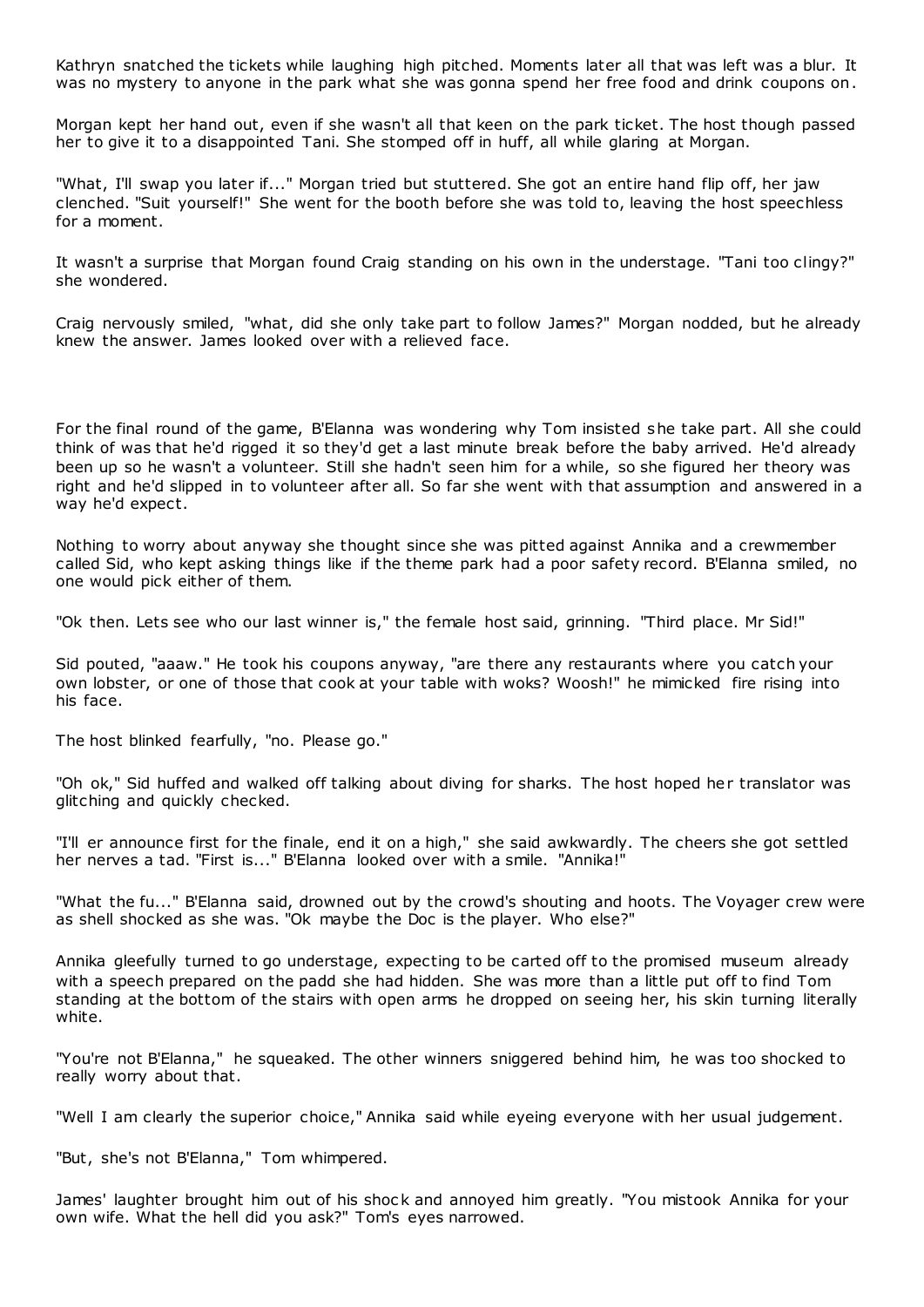A few hours later the winners had gone home to pack, then meet at a harbour where an ocean vehicle which hovered slightly over the water waited.

Tom's face hadn't changed from earlier, not helped by B'Elanna insisting on seeing him off.

"Oh come on. It'll be a couple days of peace," she said.

"Peace? With James's whining, Jessie chiming in with venom, Annika's love herself speeches..." Tom complained.

"I meant for me," B'Elanna smiled.

Tom looked wounded, "you have no idea what this is. If you did you wouldn't be so cruel."

B'Elanna glanced across at the group briefly, her smile growing. "Oh I do and that's why I am. You played yourself, it's hilarious to me."

"What, but no you..." Tom stammered.

"Enjoy your karmatic holiday fly boy. Love you for some reason," B'Elanna cheekily said as she waved.

For once he was speechless and not for a short time. He said nothing the entire boat ride.

The hotel spanned the length and depth of the island, apart from a golden beach on its north west corner, and the one dock for the boat. The white brick building itself stood two floors tall, its second floor so much narrower than the ground. It looked nice enough but no one seemed eager to go inside.

Tom though stepped forward, apparently in a hurry so everyone followed. He entered a spacious reception area, aiming straight for the desk standing in between the two staircases leading up to the next floor, manned only by one person. Four others stood aside in a line in front of one of the staircases.

"Change of plans..." Tom said urgently but the others reached hearing distance quicker than he wanted. "Um, do you have another room spare?"

The man at the desk looked more than confused, a little unsettled. "Uh no Mr Paris. As we explained when you booked..." Tom tried to shush him, the others drilled holes into his back. "This is an exclusive couples retreat. There are few rooms, the appeal of the hotel is the many facilities we off..."

"Yes I get the point," Tom squeaked.

"You booked this? So that means you organised the game too?" Chakotay said dangerously.

Tom laughed, daring to turn around but still avoid eye contact by staring down. "I'm sure they're open minded enough to allow a few swapsies. Who'd like to share with me?"

He got glares, except for Emma who raised her hand. Jessie pulled it back down. "Don't, he won Annika. Let him suffer."

Annika huffed so loudly it echoed around the room. "Excuse me!"

"Ok so Emma sure, I'll take the sofa. Annika your turn, who do you want?" Tom stuttered.

"Oh no," Chakotay tutted toward him, "if you got B'Elanna you wouldn't be so eager to change anything. Jessie's right, reap what you sow. We all agree anyway."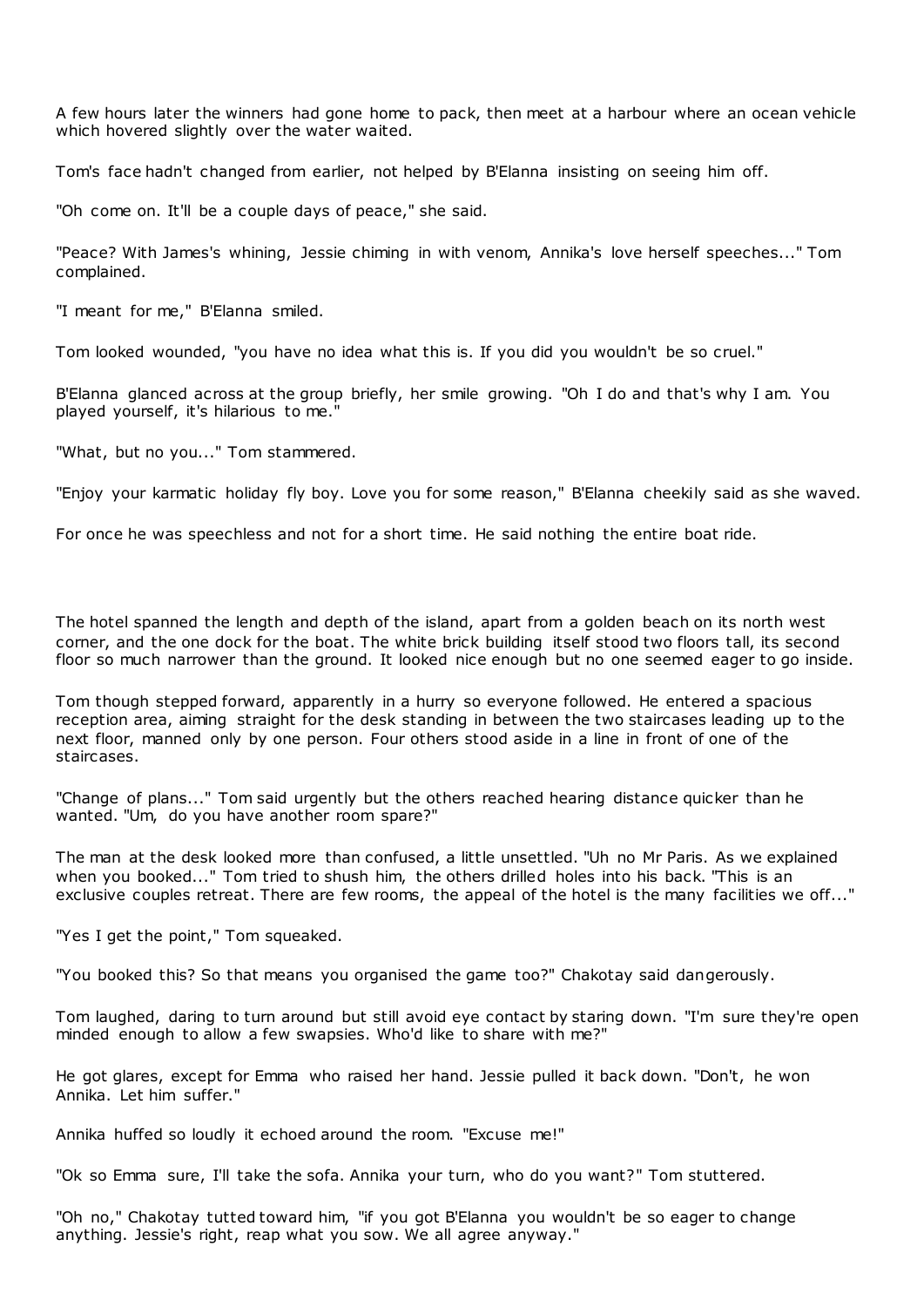"We don't," Annika complained.

Chakotay continued to ignore her. "This is what you wanted. Funny couples sharing rooms at a couples retreat. Can't get any funnier than you two."

James couldn't help but laugh, "you're not wrong."

"Oh yeah?" Tom flushed with rage, "so you're okay with sharing a bed with Jessie here?"

Despite what he said it was Morgan that widened her eyes in worry. "Wait, I want that room with the sofa." Craig looked down, determined not to show anyone his offense.

"They all have sofas, the rooms are identical," the receptionist said.

"Great. So that's the comic relief sorted. We'll sort the other rooms out between us, you better get checked in," Chakotay said with a look in his eye that dared Tom to argue with him. "Morgan, we'll share, I'll take the sofa."

Morgan sighed in relief, "really? Thanks dad." She noticed Craig staring at his feet, "what, it's not creepy."

"Hold on, that's not fair!" Tom stuttered.

Jessie smirked, "now you're getting it. Maybe you should give the unhappy couple their keys."

Tom shook his head but the receptionist sensed further trouble would erupt if he listened to him. He handed two identical keys with a number on its keyring to Tom and Annika. One of the other men collected their bags to carry them up the stairs. They had no choice but to follow them to one of the four doors above reception.

The rest gathered around in a near circle. "So, father and daughter. That leaves James, Jessie, Emma, and me," Craig said, trying not to sound disappointed.

"It's not difficult. The women in one room, men in the other," Chakotay said.

"But it's a couples retreat," Emma said. She winced as she was stared at with a mix of bemusement and shock, the latter from Craig and Jessie. "What, am I the only one weirded out about Morgan and her dad sharing a room at an icky love hotel?"

Jessie shook off her earlier expression, smiling nervously. "I don't think it matters as long as we treat it as a regular hotel."

"Exactly. I trust there are no other objections to this," Chakotay said.

"Well," Craig squeakily blurted out, cueing Chakotay's dark stare in his direction. "No no, not whining about not sharing with Morgan anymore. I just don't... don't want to share a bed with, well..." He heard James laugh and so he looked across with bright red cheeks, "don't say it. I'm not homophobic . It's you I don't want to sleep with, guy or not. Uh next to, sleep next to."

James shrugged while pretending to look offended. "I was going to let you pick what side you wanted, but not now."

Craig somehow managed to get redder.

"Oh grow up, both of you," Chakotay groaned.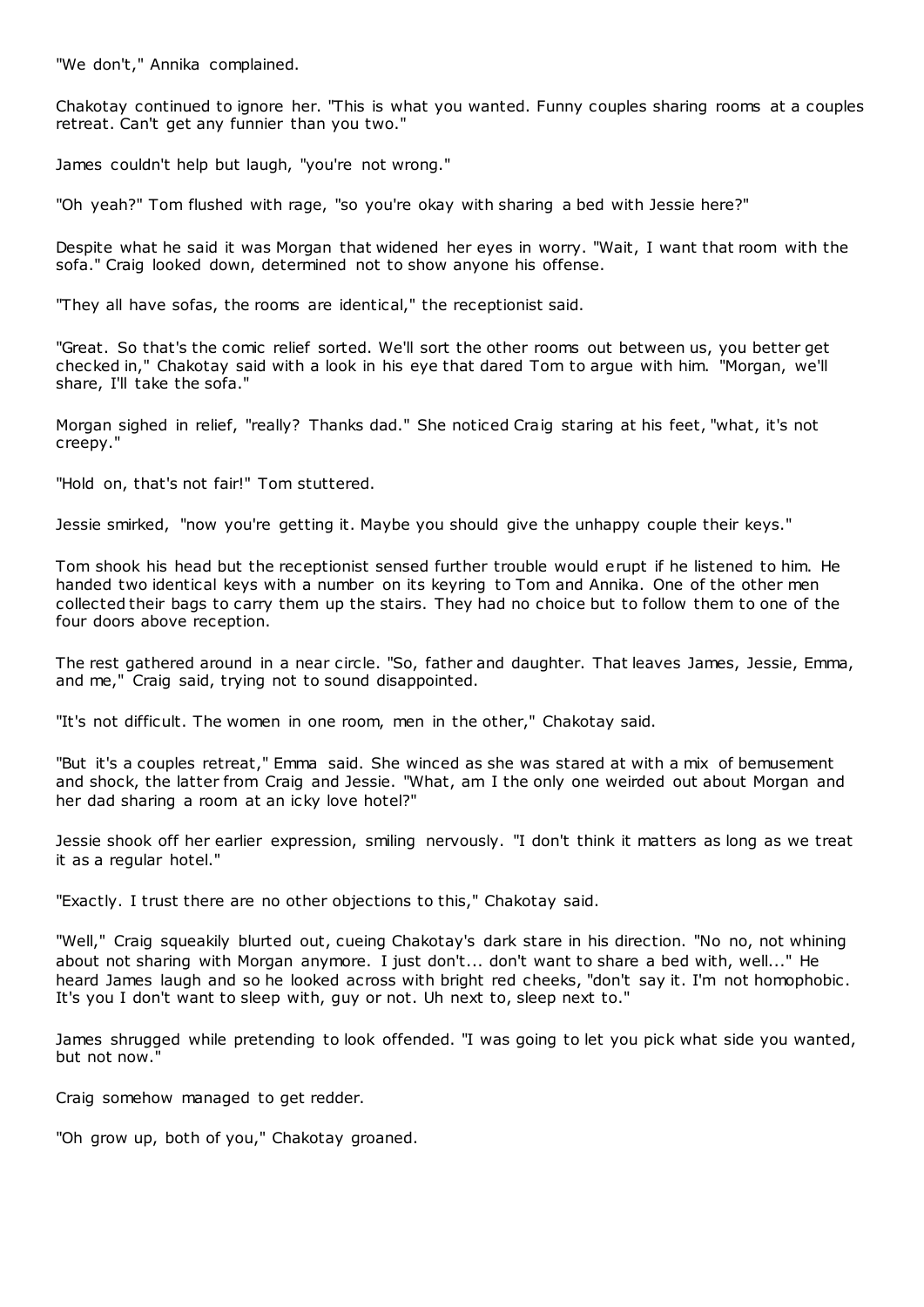Craig made so many different faces and noises as he inspected the bedroom. With only one king size bed, the flowers and bottle of something on the table beside it, he felt his cheeks burning once more. He circled the bed, sizing up the width. Quiet laughter tensed him up further.

"Look, I'd have taken the sofa no problem, but you're really putting a lot of thought into us sharing. I'm impressed you're this open minded," James said, managing to keep a straight face.

Craig gritted his teeth briefly. "Will you stop enjoying this so much."

"I can't," James couldn't help but snigger.

Craig once more clenched his teeth and pressed his lips together, then turned to face his roommate. "Don't pretend this doesn't bother you. You cover your insecurities with passive aggressive sarcasm. Don't think I haven't figured you out yet." To his relief any mirth left James' face. "Yeah, thought so."

"Really?" James scoffed. "Either you're terribly insecure and or in denial, so I should be the wary one here. Or, you think that I'm going to do something if we sleep within six feet of each other. Which I'll say, don't flatter yourself."

"Nuh uh," Craig stammered a bit before snapping back, "you're just upset cos I'm not Jessie."

To his annoyance James laughed at him again, "and I'm not the sixteen year old girl who's dad had to room with to get away from you."

"Hey that's..." Craig said, voice cracking.

James meekly shrugged, "don't throw stones when I have boulders handy." He turned to step into the other room.

"That's not the saying!" Craig shouted after him, immediately cringing as a better comeback popped into his head. The bottle nearby suddenly looked tempting so he grabbed it to take a swig of sickly sweet water. Only after he noticed the little dots floating around in it and the vases.

In the next room James had sat on the sofa, propping some little cushions on the right side. Once done he lay down to test it out.

Craig stomped through the room, aiming straight for the exit. "Take the bed, I'm spending the night at the bar."

"Thanks?" James said while sitting back up, but he was gone. A magazine on the coffee table got his attention. It took many pages to get to one sheet of paper written in English tucked near the back. All it listed were the hotel activities, which didn't take long to scan through. "Sounds like a good plan." He got up and left as well.

A beady pair of eyes watched a screen very closely in his dark, dank office. He seemed too absorbed in it to notice two people enter and stand behind him.

"Captain," a smoky voiced male said, barely getting his attention, no more than a slight head turn. "They're almost in range. Our window of opportunity is small..."

"How long?" the screen watcher asked icily.

The second person answered, "one hour."

"Then we'd best make it two trips. Charge the weapon, make sure the landing party is ready," the Captain ordered.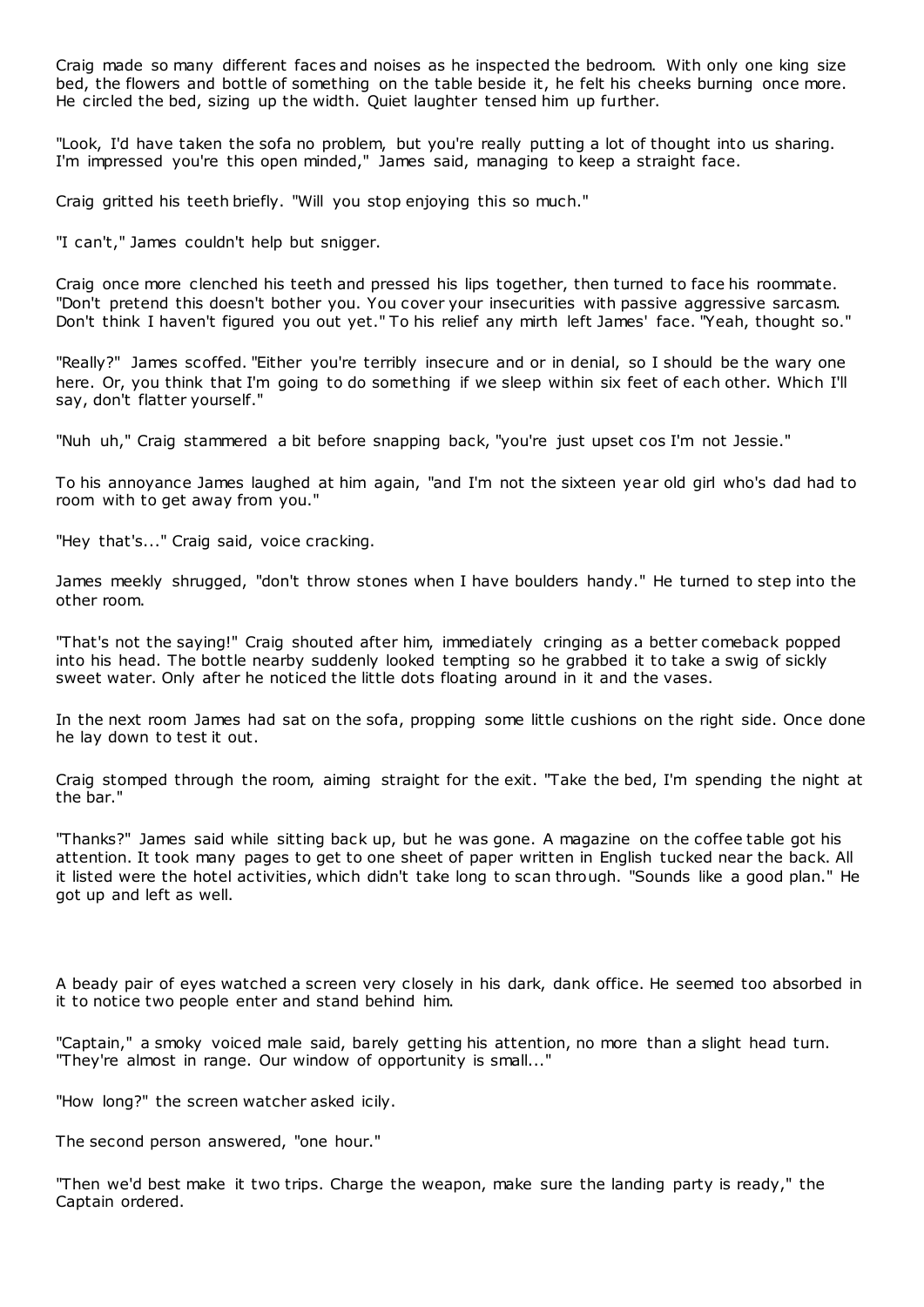"Yes sir," both replied in unison and they hurried back out.

# **Voyager:**

The bridge was very quiet with only Tuvok and a couple of crewmembers manning Tactical and the helm. Harry joined them holding a cotton candy, some of it sat above his lip making it look like he had a pink mustache. "Shift change, sir."

"You're five minutes early, Lieutenant," Tuvok reminded him.

"I am?" Harry sounded disappointed. "Oh well I'll finish this first," he said over the top of Tactical beeping. He couldn't help but have a peek since it was nearby.

"Commander, a small unidentified vessel is emerging from the surface of the smallest moon," the Tactical crewmember said. "They're coming straight for us, they're powering up something, could be a weapon."

Tuvok climbed out of the Captain's chair at the same time the viewscreen changed, showing the surface of a light purple-ish moon and a dot steadily increasing in size. "Hail them."

"No response," Tactical responded when the dot looked more like a large shuttlecraft. "Their energy level's increasing still. It doesn't match any weapon I've seen, and it's definitely not one of our host's ships."

"Contact their headquarters, tell them we've encountered an aggressive ship in their orbit. Are our shields up?" Tuvok questioned.

Tactical frowned, Harry noticed the reason why. He instinctively reached to help while the console complained excessively. "They're jamming us. I don't know if the message got through, and our shields aren't responding," Harry said.

"Red alert. Try a lower band frequency to get the shields up," Tuvok ordered.

Tactical hurriedly tapped at the console. Harry's eyes widened in panic , "they're firing."

A prolonged red beam shot out from the nose of the alien ship directly towards them, momentarily blinding them. Despite the direct hit the ship didn't even shudder.

"Huh? No damage," Harry said.

The Tactical officer smiled at him. "Good thing too. You have the most nubile hands I've ever seen. Strong, yet soft as they danced across the station." Harry smiled back while pretending to work on the station.

Tuvok heard the exchange but wasn't bothered at all by it, he made his way across to the helm. "Ensign, this isn't logical I know, but I couldn't help but notice your hair is not following Starfleet protocol."

"Oh?" the officer at the helm blushed, their hands jumped up to check. "I'm sure it is."

"No, it is too perfect," Tuvok said.

They laughed as their right hand lowered to gingerly stroke his arm, "oh, how long have you been practising that one?"

B'Elanna stepped out of the turbolift to head for Engineering. At the door she talked herself out of going through it. "No, day off." It lasted all of ten seconds, a personal best, and she strolled inside to her huge regret.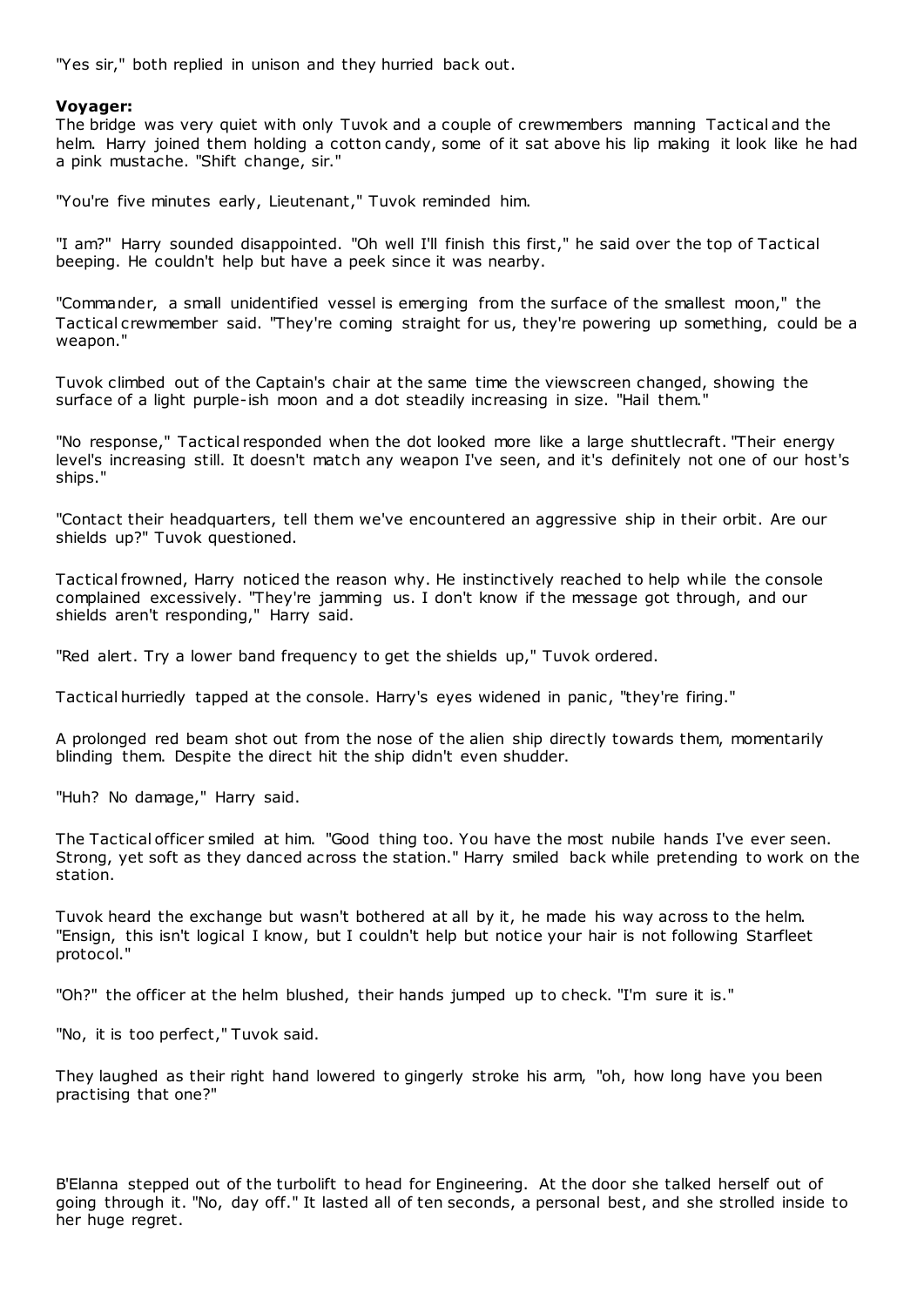She'd seen some weird things on Voyager over the years, but nothing quite like what greeted her inside. Two crewmembers very cosily dancing to some soppy pop ballad. Another couple she knew hated each other whispering sweet nothings in the other's ears. Vorik proposing to Carey took the biscuit.

"Um... what the hell are you idiots doing?" was all B'Elanna could say. Nobody took any notice of her.

To make matters worse, Carey tearfully accepted the proposal and the pair embraced. "Wait, you're married already," she said as they pecked each other on the lips. They immediately started to discuss wedding plans. B'Elanna quickly turned away, only to catch the dancers settle down next to a picnic basket. She had to look away from that too when they started to feed each other. "Yes, cos that's the only thing wrong with this picture," she said while hurrying back outside.

"Torres to Bridge," she barked after tapping her commbadge. "Something's really wrong in Engineering. Is there something in the air or... I dunno. What's happening?"

Tuvok's voice responded and strangely nonchalantly too, *"nothing's happening. Everything's more than okay. While you're there though, can I get your advice?"*

"Uh, sure," B'Elanna said more out of curiosity than anything.

*"Do you think my wife will agree that it's logical for me to have another mate while we're so far from home?"*

B'Elanna's eyes bugged out and quickly tapped her commbadge again. "Oh god, it's everyone." She turned to run back the turbolift despite how uncomfortable her bump made it for her.

"And then they said, where's your partner, and wouldn't let me in," Emma complained as she dumped another spoonful of chips onto her plate. Morgan watched, a little annoyed since that left only scraps for her to have. "What kind of place doesn't let one person into an archery booth?"

Morgan snatched the spoon off her, just in time for a cook to walk over to restock some of the food. "It's a couples retreat, you ninny. You have to do everything in pairs, except the buffet thankfully."

Emma twisted up like she chewed a Leola root. Morgan assumed it was because of the mushy peas replacing the near empty beans tray. "Jessie chose the spa."

"So?" Morgan said.

A blank stare replaced the one of so much disgust, "that's saunas, steam rooms, Jacuzzi's."

"I thought they had English translations on everything, except the food they've replicated for us," Morgan said.

"What?" Emma laughed. It was Morgan's turn to stare blankly. "You're not joking. Okay. It's sitting in stuffy rooms, getting all sweaty and gross, then going in some farty tub of water that others have sat in. Though that one isn't as bad as I thought, until Seven or whatever she's called walked in and I had to go barf."

Morgan turned pale and had to put the spoon down, even contemplating abandoning her entire plate. "You had me at sweaty and gross, why?"

"Oh, if it makes you feel any better I saw Tom in his trunks on the way out of there," Emma said with a smile. Chakotay accidentally chose that moment to pass them so he couldn't help but stall, unsure whether he misheard. Or rather he hoped he did.

Morgan meanwhile put down her plate while shuddering. "Why would that make me feel better?"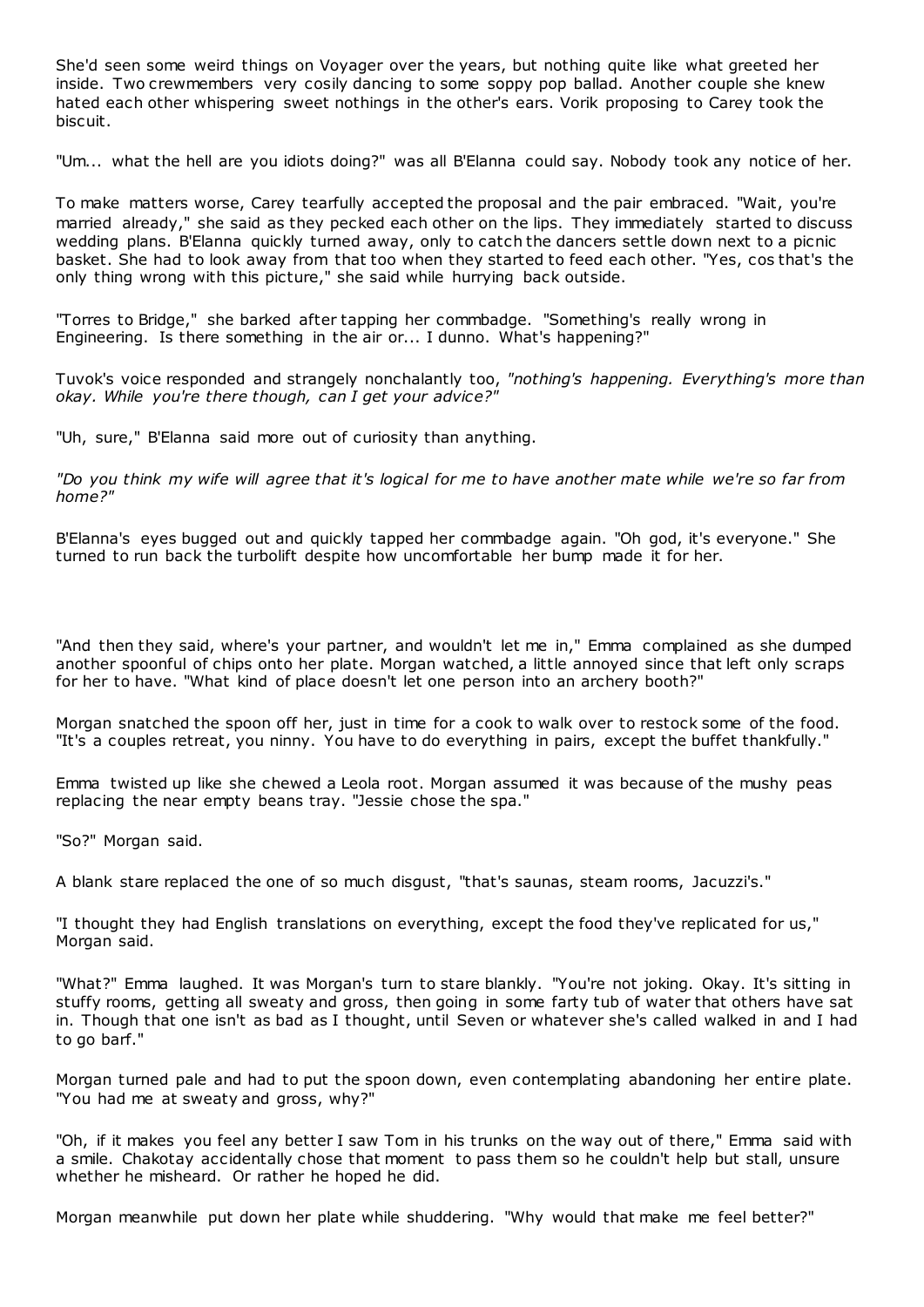"Well it helped me feel better," Emma said. Then she spotted Chakotay and her eyes lit up. "Oh Chakotay, do you want to go to the archery area with me?"

"Uh..." Chakotay hesitated, "surely Morgan would enjoy that more than me."

"Really?" Morgan stuttered in disbelief. She spun around to face him, "but you said I wasn't allowed near anything sharp and metallic for a week because of the wall incident."

Chakotay discreetly eyed the bar to the right of him, where Craig had fallen asleep with a bottle in hand. "Yes, on Voyager. Here, I'm not too fussed if you leave a hole in the wall."

Morgan's entire face lit up, "okay, thanks dad."

The girls left their plates behind and hurried for the exit, which made Chakotay breathe a sigh of relief.

While looking around for the best place to sit he spotted James sitting in the outside section of the restaurant, with his legs draped over the arms of another chair, a drink in hand, reading a PADD through sunglasses.

Chakotay laughed to himself as he walked across. "Despite making the most noise about staying here, you sure look at home. And yet Craig's already sob-rambled to the poor bartender and passed out after one drink. Did you boys have a falling out?"

James peered up over the rim of the glasses, a small tug of a smile on his lips. "I dunno why. It's not like I had a chance to warn him that I'm a cover hogger."

Chakotay smiled and sat down opposite him. "If not even a couples retreat can heal the small things, it's probably time to move on, you deserve better."

"Funny you say that," James said while putting his feet back on the ground, "since you set us up."

Chakotay's face fell, "yes, in all seriousness I'm sorry about that. This is a romantic place and I didn't want him getting any ideas. I figured you'd be secure enough to handle it."

"No I get it, mostly. You're protecting your daughter," James said, his eyes drifted back to the PADD. "I just wonder if you put him with a guy to punish him."

"Not at all," Chakotay answered honestly. "Emma's the same age as Morgan, so inappropriate. Moving in with Jessie would've been disastrous, and I don't know who she'd murder first, him or me."

James tried to stop himself from laughing by pressing both lips together. "And you watching him, while pairing your daughter with a girl her age or a woman she's friends with wasn't an option?" he asked, sounding confused but a little amused as well, so Chakotay didn't know if he should take it seriously. He hesitated, allowing James to continue, "I get it but she's what, sixteen? A bit old to be on daddy's leash."

That part he took seriously and he didn't like it, his face tensed. "Just wait until it's your kid." As he expected James responded with a slight eye narrowing, any smile he had wiped off his face. "Then *you'll* understand."

"Hmm, probably best that it's going to be a long, long wait," James muttered before taking a longer sip of his drink.

Minutes passed by, awkwardly in silence. Chakotay nibbled on his dinner, deep in thought. James had finished his drink and was about to get up to get another.

"Look," Chakotay said when he was halfway up, not realising it. "I chose you because I know you care too."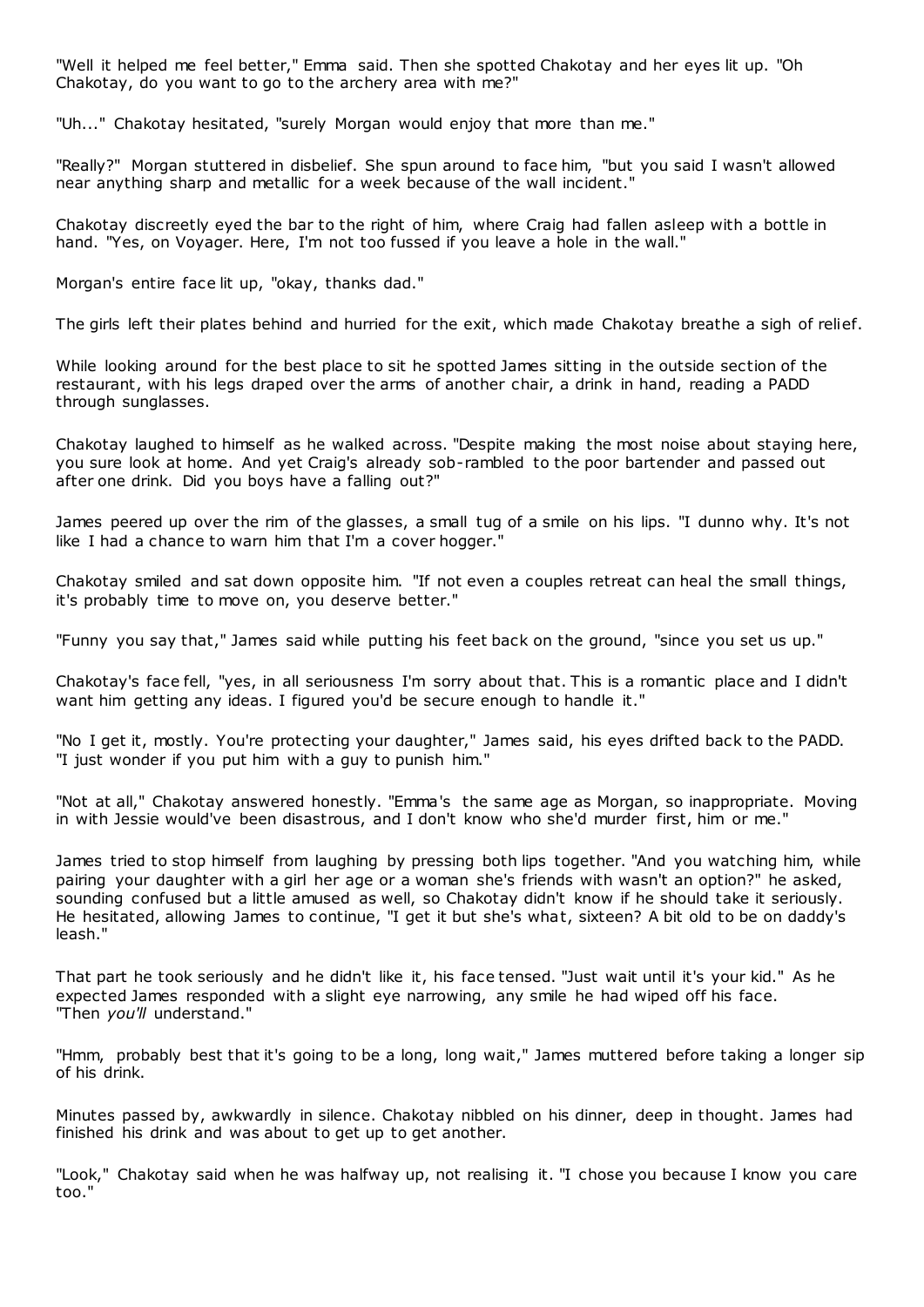James looked at him in surprise, then sat back down. "Care, about what? Morgan?" He got a nod as his answer. "I hope you're not asking me to meddle, keep him away from her. If so, you should've said it outright."

"Nothing so," Chakotay said, then cringed, "extreme. If that's what I wanted, I'd have done it myself like you suggested."

"Then what?" James asked slowly, his eyes shifting from one side to another.

Chakotay inhaled sharply. "She doesn't know, she's innocent. She thinks she's his friend. But he's a guy with ulterior motives. You saw how disappointed he was when he was no longer rooming with her. Sobbing at the bar comes to mind."

James shifted uncomfortably in his seat until he ended up leaning against the table. "I don't think so. I tease him about it sometimes because I don't get that vibe off him. If I did... He is her friend genuinely like I am, I'm sure. He's just a little inexperienced, naive. He's pretty much a kid himself."

Chakotay also leaned on the table and lowered his voice to a whisper, "but I trust you with her. That's the difference."

"You're overreacting," James bluntly said, ruffling Chakotay's feathers. "Don't you know her at all? She's far more capable than you think."

Chakotay eyes cast down as he sighed, it seemed to James like he was upset by his comment. "I have noticed. That's why I'm here."

James frowned, "I don't understand."

"Yes you do," Chakotay said.

James shook his head and his eyes widened, "no, no I don't. Craig's my friend too, remember? If you want him followed, scared off, them separated while we're here, do it yourself. Don't expect Morgan to be a big fan of you afterwards."

"Fine, maybe you don't or pretending not to," Chakotay muttered to himself. James rolled his eyes and decided to return to reading. "I know you'd do this if the girl were Jessie, and in my opinion that's so much worse than a dad keeping his underage daughter away from a twenty year old while staying at a *love hotel*. One's being a protective dad, the other's possessive and creepy."

James' eyes quickly returned to staring directly at him, this time colder than usual. "No."

"No?" Chakotay pretended to sound surprised.

"No," James repeated in the same cold tone. "Don't compare something that hasn't happened. Unlike you, I don't treat the women in my life as helpless little girls." He grabbed the empty glass and got up to go refill it, leaving Chakotay looking more than a little insulted.

### **Voyager:**

So far in B'Elanna's search for anyone acting normally, she'd witnessed five proposals, a grossly occupied turbolift, six badly placed candle lit meals, a guy singing his love poetry, and Neelix trying to seduce Samantha with his cooking. Thankfully the last one was the worst she'd seen or heard. B'Elanna figured an illness that'd cause all those things could lead to more than just two crewmembers making out in a turbolift, and that thought made her shudder.

Finally she arrived on the bridge, opting to ignore Harry and the Tactical crewmember play fighting while doing some sickening cutesy banter. Tuvok promising the helmsman that his Ponfarr should be due soon though was a little harder for her to.

She chose Opps as it was empty. There she noticed the alien ship sitting opposite them. "Shields?" She redirected Tactical control to Opps and quickly found they were never on, then spotted there was an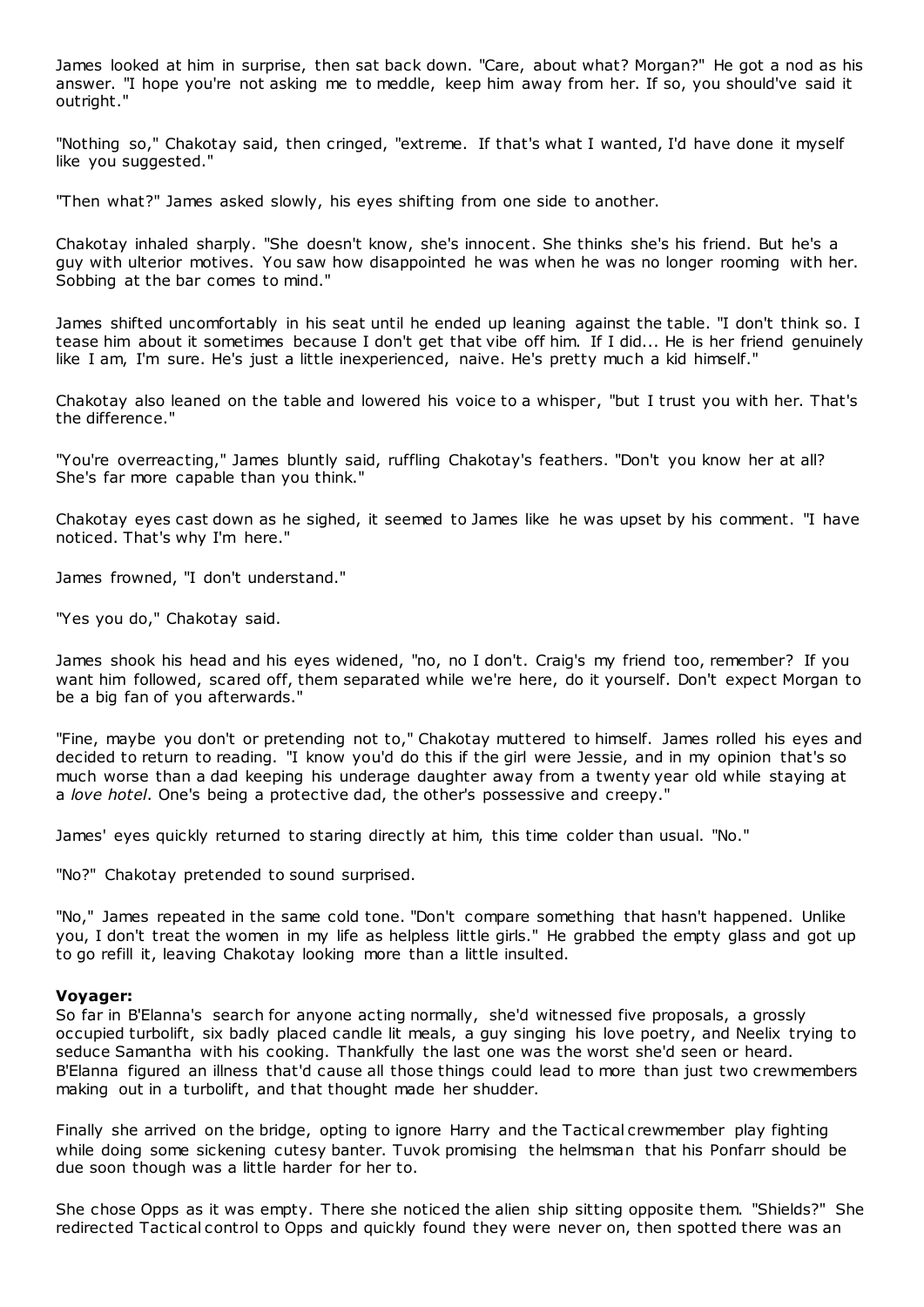attempt to contact the planet, who were trying to respond. "Yes, this is Voyager. We're under attack by a ship that's er... incapacitated the crew."

Only static responded to her which she tried to clear up, but it cut off before she got anywhere. Frustrated she slammed her hand on the console. Intruder alert chose that time to annoy her further. "Of course."

She remembered most of the crew were vacationing on the planet and once more tried to open a commlink. "Voyager to Chakotay. We have an emergency here, can you hear me?"

This time she didn't get any kind of response but noticed why; the alien ship was generating a deflector field from its bow, and its strength and range was rapidly increasing. "Oh great."

"Perhaps we should put some music on to elevate the mood," Tuvok said.

B'Elanna groaned, "no please no." Sappy music started to blare. She tried to turn it down, each time it was undone until she lowered it only slightly, then it was left alone. "Computer, re-direct all essential systems to the Bridge and seal it and Engineering off with the highest level forcefield. Authorisation code Torres Omega Five Nine Three."

The computer beeped first in response, "Bridge and Engineering sealed. Re-routing all ship's systems require a command code authorisation.

"Worth a try," B'Elanna sighed in frustration. The sound of the forcefield springing up around the bridge was a small relief. "Computer, see if you can transport Commander Chakotay back to the ship."

"Unable to comply, targeting sensors cannot establish a lock," the computer responded.

"Of course," B'Elanna grumbled impatiently. "How many Voyager crewmembers are on board?"

"There are forty registered crewmembers on board Voyager," the computer replied.

B'Elanna looked a little confused, "an even forty. So, maybe there's someone else on board who isn't love sick. Computer, show me a schematic of the ship and display all crewmembers' locations. Scratch that, single out any that are alone."

The screen in front of her responded, showing a map of the ship with many coupled dots all over. They all vanished except for one in what appeared to be a turbolift. It didn't take her long to discover who the signal belonged to and it took all the strength she could muster to not smash Opps to bits. Instead she tapped her commbadge. "Torres to Collie. Sid, are you there?"

A man's disappointed and yet breathless voice responded, *"aaaw, it's way too early to fall off."*

B'Elanna double checked his location, she groaned but wasn't surprised to see he wasn't in an actual turbolift, only the shaft. "Can you save your absailing for later Sid. The rest of the crew are useless, it's just you and me."

*"Sure that sounds dangerous,"* Sid's voice replied gleefully.

"Wait," B'Elanna flinched as a horrible thought jumped into her head. "If we meet, we might get infected. Ugh. Can you get to Sickbay and see if the Doctor is himself, and not with someone."

*"Okay,"* Sid replied sadly.

"In the meantime," B'Elanna mused aloud, "computer, show me the sensor logs of the last half an hour. I want to see what the hell these morons did to us."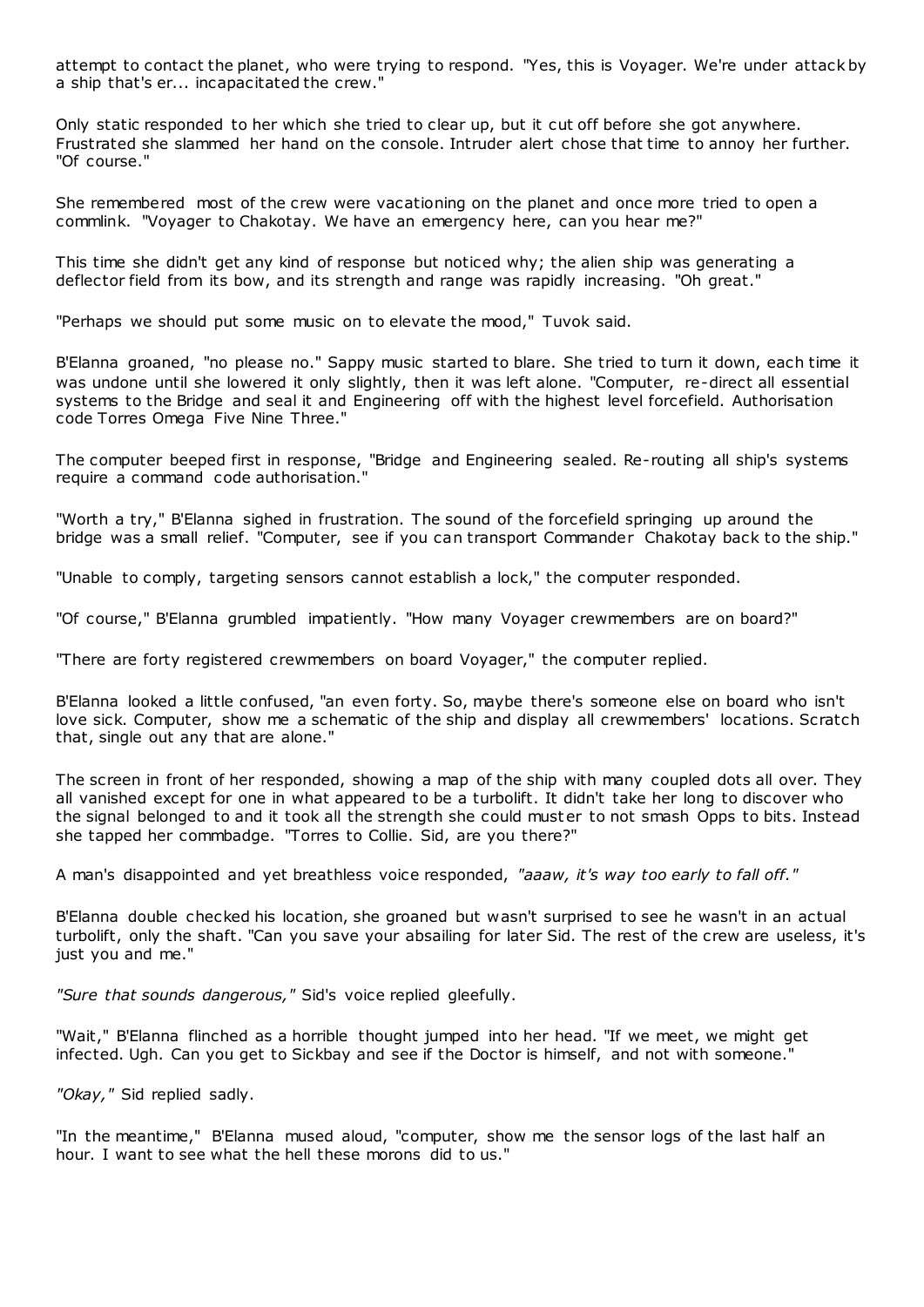On her way back to her room Morgan found a little souvenir and essentials shop. In reception Craig spotted her through the glass doors, he decided to go over to her. "Hey," he said to get her attention, "forget something?"

"Yeah no," Morgan said, "dad did." She grabbed an item from the shelf to show him. "Forgot the thing he uses to cut the hair off his face. This'll do right?"

Craig laughed as he took it from her, "I wouldn't do it with a nail clipper. Might take a while."

"Oh," Morgan shrugged it off but took it anyway. "He needs one of those too."

"You know, I'm going to check out the pool; no one's tried it yet and I've worn out the bar so..." Craig said.

Morgan looked at him suspiciously for no reason he could see. "You don't look drunk."

"Their drinks are like water, but they hit hard and you crash quickly," Craig said reluctantly. "Thought cool water would wake me up. You want to come?"

"I can't. James dared me to beat him at the buffet," Morgan grinned.

Craig's face drained of colour and smiles, "James?"

Morgan didn't notice. "He's going down, hard," she laughed as she walked off.

"Yeah," Craig said to no one.

"Sir!" the smoky voiced alien bellowed on entering his Captain's office with a female alien.

The Captain side eyed him as he paced around the window, most of the view obscured by the moon. "It shouldn't take them long to be in range again. As soon as they do we'll deposit them on the bimoon. We'll have plenty of time to secure the vessel and..."

"There's a problem," he was interrupted, and fearfully too. A stony glare was pointed at the man.

"Apparently the ship's second in command took off to the surface earlier today. Since their communications are blocked, he may get suspicious," the woman continued for him.

"You fools. How come we are only finding out about this now?" the Captain snapped. "Where is he?"

"It doesn't matter, we can't fire on the planet. We'll be discovered," the woman stammered.

The smoky voiced man managed to get his voice back but it was croaky, "he and five others went to the lovers respite hotel."

The Captain smiled deviously, "that seems appropriate."

Both of his crew looked very worried. "Sir, we can't..." the woman tried to warn him.

"She's right. We can't fire the beam through the atmosphere, it would dilute the effects. To get it through and in a concentrated area, we'd have to increase the yield," the man said.

"So?" the Captain said in a bored tone.

The woman winced, "increasing the yield means it will also fade quicker. Kinda like throwing a bucket of water over them instead of using a shower." The man stared at her bemused, she shrugged with little care about his opinion.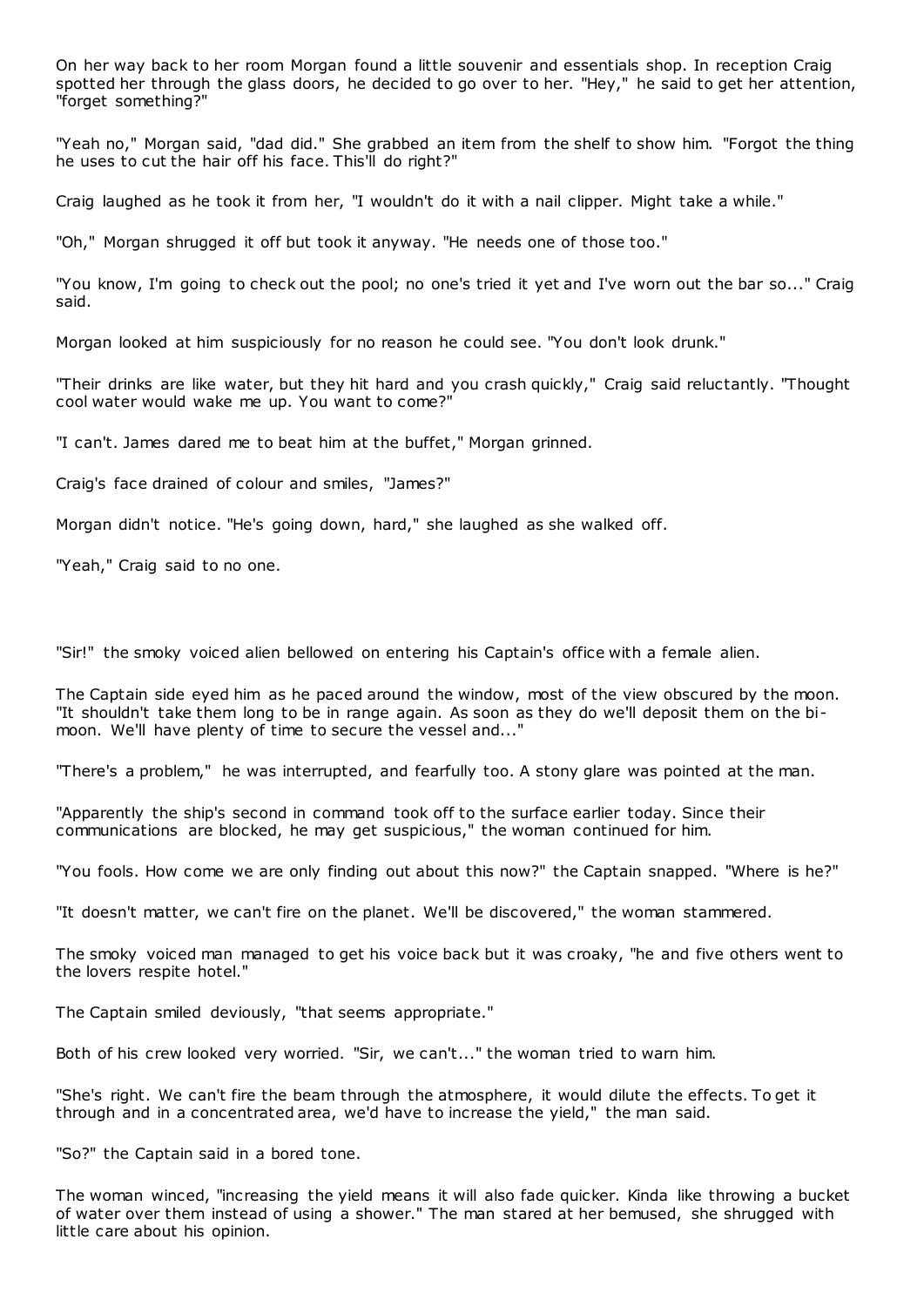"How long would the effects last?" the Captain asked.

"Three hours roughly. We're still an hour away from range," the woman replied.

The Captain wasn't impressed, "that won't keep them occupied long enough. If they figure out what's happening in that hour, or the time after..."

"They'll be too confused or even disgusted to be a threat then, I assure you," the man chuckled a little nervously. He was stared down into a quivering mess once more.

Jessie joined James at the bar, already with two empty glasses in front of him which she eyed suspiciously. "This place isn't that bad is it?" she asked.

"I wouldn't know," he answered in between finishing the third. "You need someone to go with in everything here, but the restaurant obviously."

Jessie smirked, "don't tell me you've been parked here all day."

The barman walked over to drop off another glass. "Sorry that's the last one. It's the end of my shift, so it's self service for the rest of the night."

"That sounds like a really bad idea," Jessie cringed.

"Why? It's all included in the price. Well everything but the repair bill," the bar man said with a flourished wink. He gestured to the taps, she shook her head so he turned to leave while taking his work apron off.

"It's as if he knows you," Jessie teased in James' direction. He looked at her with a straight face which made her burst into laughter. "Oh I know, you don't need to be drunk to make a mess."

"Normally I'd have a comeback but..." James said, but instead went to dip his head to take a drink without picking it up.

Jessie took the opportunity to steal it away from him so he only drank air. She had a sip herself, and she didn't look impressed afterwards. "Seriously? You're pissed on apple juice?"

James managed a smile, "wait for it."

"What?" Jessie said, looking puzzled. Then as if she ate a pepper whole, the drink's after taste kicked her in the face. She tried to shake it off but couldn't. "Oh god, that's bloody awful."

James took back his drink while she was still shuddering. "I thought you weren't going to drink again," he said. Jessie didn't answer, she was too busy trying to air her mouth of the *fumes,* making some funny groans as she did. He smiled at it until a thought came to him, "I should go."

Jessie wobbled and grasped his closest arm to stop it. "Don't you dare."

"Don't worry, it'll wear off just as quick," James said, despite that he looked worried.

"Oh I get it," Jessie said, faking a scowl in his direction. "You think that after one sip of your drink I'll be all over you. I'm not that much of a lightweight, mister."

"Recent history's not on our side," James said, cringing slightly. The scowl turned legit, he smiled nervously. "Told you it's quick."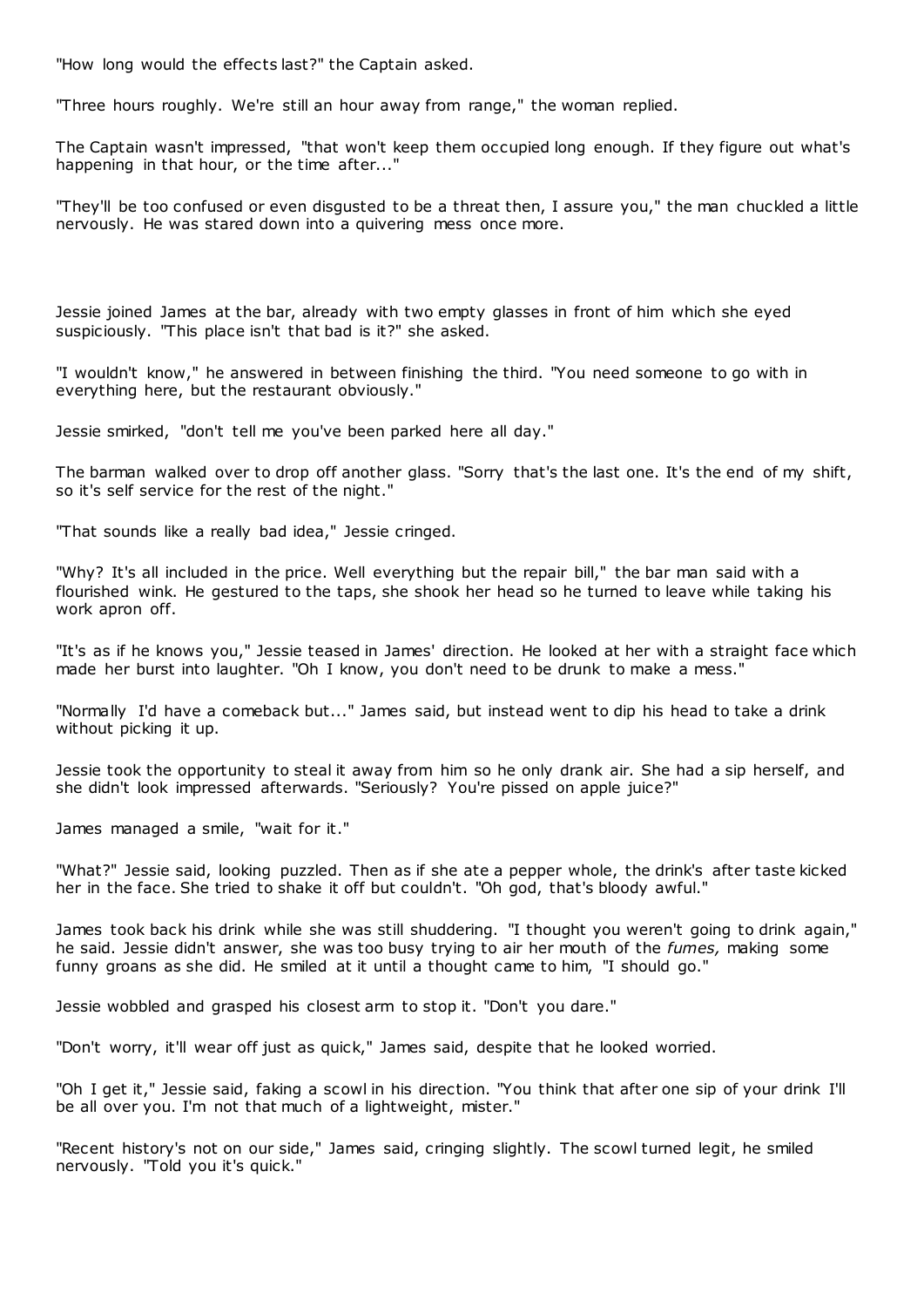"Then what are you worrying about?" Jessie asked. James leaned his elbow on the bar and sat his chin in his palm. She waited for his answer but he said nothing, only swayed a little. Jessie sniggered at him. "Yeah it totally wears off."

"Huh?" James tried to look at her through his fingers so he didn't have to move. "It does, I'm just a bit..." he sighed.

"Drunk?" Jessie laughed while reaching around him for a menu. "I hope you remember mixers from your teenage bar days, cos that tap stuff... eugh."

James straightened up a little, "yeah yeah, there was one. Arseholes mixed with alcohol made a mean kicking out of the pub." Jessie looked at him with a raised eyebrow, bottom right lip curling. "What, didn't I say that right?"

A couple of raised voices approaching the restaurant got their brief attention. So loud they were that the pair recognised them before they even got to the door.

"Okay, you'll know this one. What do you get when you mix a meddling camera perv with a full of herself Borg Queen wannabe?" Jessie asked.

Annika arrived at the restaurant first, screeching behind her, "I'm better than you, so I should get the bed!"

Once she stomped off Tom walked in looking very flustered. "You sleep standing up. Use the shower." Annika gasped, swung around and slapped him.

"Hmm, a headache?" James replied to Jessie's question.

She playfully elbowed him, "no, entertainment."

A few minutes later Tom collected himself up from the floor, checking his sore red cheek. "Hey!" He pursued Annika as she chose a table. "That's not fair. I'd never hit you."

Annika smiled smugly, "I wouldn't recommend it either."

James and Jessie were so engrossed in this, they didn't notice Emma run over to the other side of the bar until she was right in front of them, raiding the fridge underneath the bar. "About time that bar guy clocked out," she mumbled to herself. Then she noticed the pair looking at her with her arms full of bottles. "Prick wouldn't serve me so too bad for him." Then she ran off to a table close to Annika and Tom so she could watch as well as cheer Tom on as if they were in a boxing match.

Jesse meanwhile grabbed one of the empty glasses James had left to fill it up via one of the taps close to her. "First to storm off, get it wrong and you chug this."

"That's easy, Annika," James laughed.

"Oh wait," Jessie sulked, "I was gonna pick her, so if she storms out what then?"

"We both don't drink," James said, shrugging his shoulders. "If you're sure about a drinking game, then..."

Jessie cringed to his confusion. "I'm sure. You weren't in the spa earlier. Besides, we didn't do anything embarrassing last time, did we?"

"No. Ok then. Take turns. You question, I'll bet. Then I ask and you bet," James said, instantly confusing himself. He thought it over and then confidentaly nodded.

Jessie bit her lip firmly to stop from laughing at him. "Okay, I'd say that's fair enough but you're way ahead of me."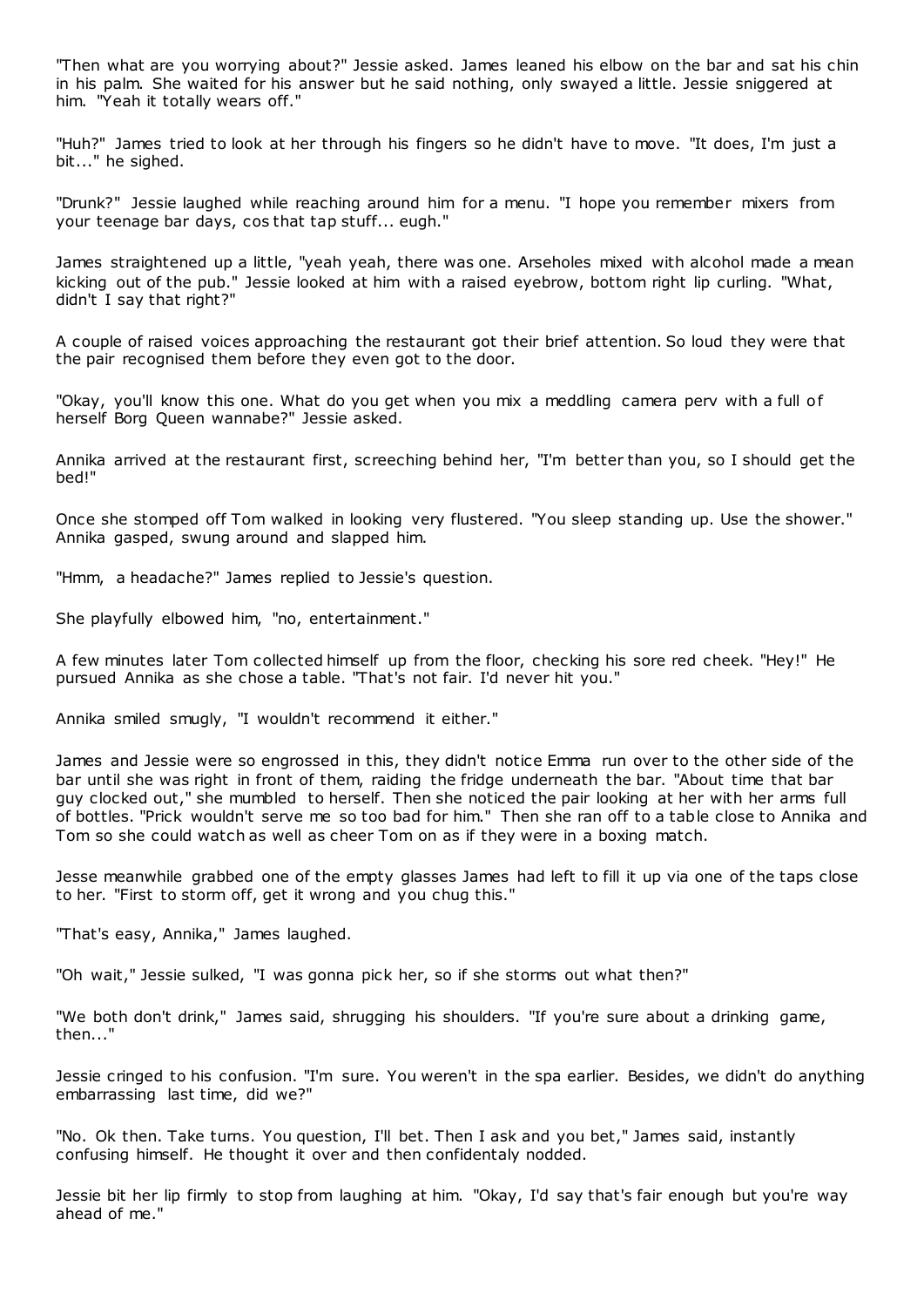"First, I'll just..." James said while getting up to go around behind the bar.

"You know, I can still reach you over there," Jessie said.

James looked at her with wide eyes, "what?" Jessie once more tried to restrain herself from laughing. "No, in case Emma comes back."

Jessie let herself laugh to hide her own embarrassment. "Okay, so we'll have to wait for mine. We should write them down," she said, pushing over the PADD he left on the bar to tap on it. "Your turn."

"How long do you think it'll take Tom to take a shot at her name?" James said.

Jessie recoiled a bit, "oh toughie. Her new one or old?" He shrugged in response. "Two minutes max."

"Alright," James agreed. Jessie noted it down and turned on her stool to watch the rowing table.

Two minutes went by and Tom was strutting around on his toes, pushing his chest out. "Oh look at me, I'm Seven of Nine I'm better than everyone."

Annika nodded approvingly, "yes that's right."

Jessie groaned, "oh so unfair." She went to drink the glass she filled, but hesitated at the last second. "Wait, we haven't established how much."

"You kinda did, you said chug," James said.

"No way," Jessie complained, regretting filling the glass up so high. "Oh god, I'm gonna feel this in the morning."

"That's rich coming from Yawnika Hansen!" Tom meanwhile shouted in the background.

Jessie was a quarter way down the glass when she heard it, and she slammed her glass down impatiently. "Oh come on!" James hid his laughter behind his hand. It didn't work, she heard him so gave him a light shove in the arm.

#### **Voyager:**

"Excuse me, am I what?" the Doctor exclaimed in offense.

Kiara scowled at him while Naomi giggled down at her much smaller friend. "Doing gross stuff, you know. I'm not feeling well," Kiara snapped.

"Gross stuff? Do you mean medical treatments?" the Doctor said, patiently trying to smile.

"No!" Kiara stomped her feet.

Naomi decided to help her out, "she means smooching or being all lovey dovey."

The Doctor laughed at the two children. "Why would you assume that?"

"Cos everyone else is. I saw mummy sharing coffee icecream with some bloke," Kiara huffed. The Doctor raised his eyebrow in disbelief. Naomi nodding with an equally disturbed expression got him worried. "They were even sharing spoons. Gross."

"That's very strange," the Doctor said. "So you're saying the entire crew are falling in love with each other? Helplessly, without um... restraint?"

"Yep, saw mum eating Neelix's cake, willingly," Naomi shuddered.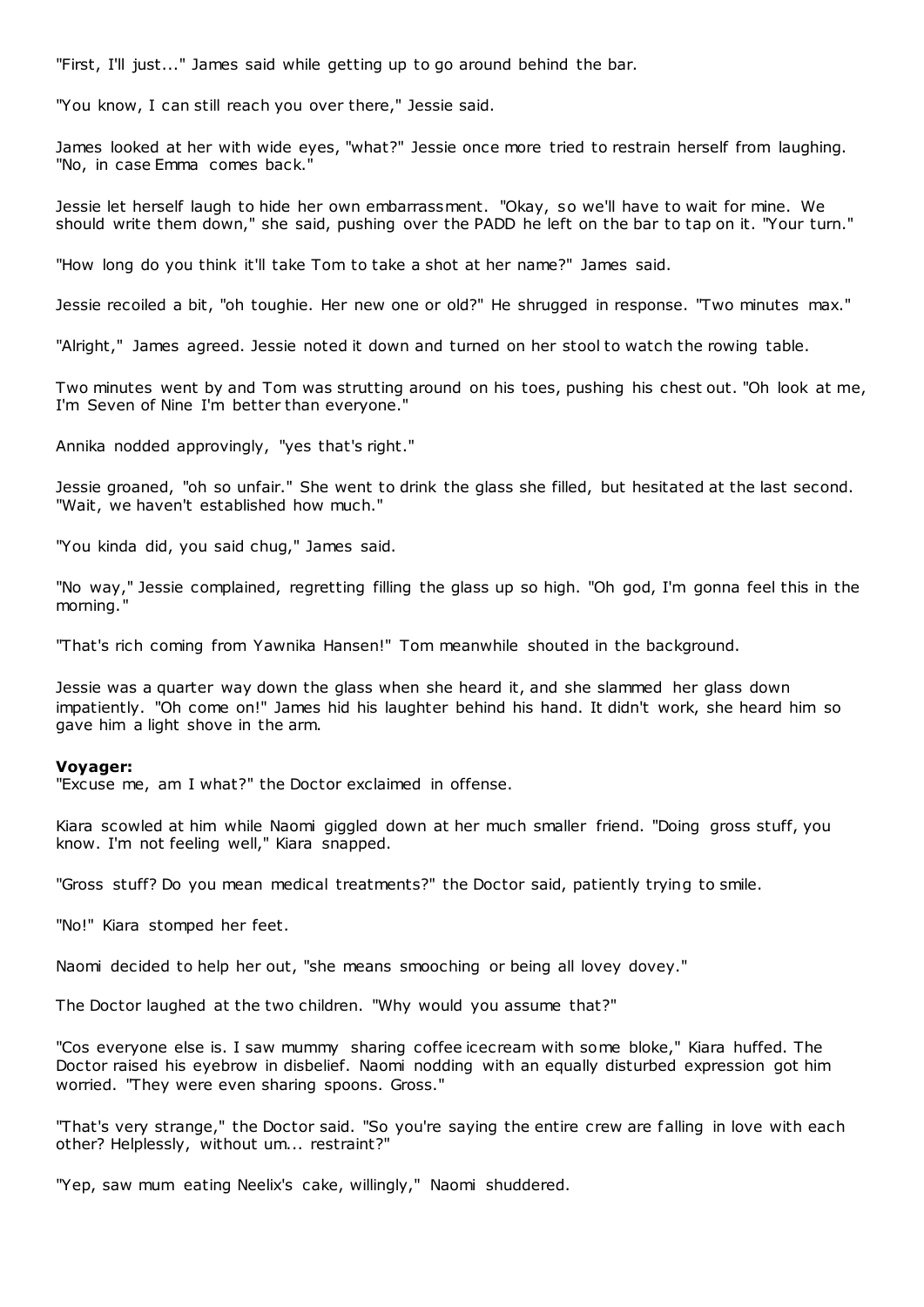Kiara gagged and turned pale. The Doctor looked on sympathetically. He knew why, but thought to scan them anyway just in case they were legitimately sick.

Sid ran into Sickbay and straight to the office. The Doctor spotted him and groaned impatiently. "No, for the last time, I don't do surgery on people for fun, especially not when they're conscious!"

"Maybe later, Doc," Sid said frantically. "I just wanted to see if you were infected and..." he spotted the two children and quickly side stepped many times. "Uhoh. Bad idea."

The Doctor glanced between them all. He put two and two together, "if what the girls have told me is accurate, this anomaly either isn't infectious anymore or it thankfully does not work on children."

"Or both," Kiara said helpfully.

The Doctor smiled and nodded. "I guess. So is that why you're here?" Sid glanced at him nervously. "And holograms."

Sid sighed in relief, "oh good. So do you know what it is?"

"I only just found out about it," the Doctor said irritably. He went to sit down at his desk so he could use his computer. "Who else is unaffected?"

"Lieutenant Torres contacted me about it. Everyone acting weird but us, alien attack," Sid replied. "I guess she didn't think of you kiddies."

The Doctor thought about it. "I wonder if it's because she's pregnant, so that still doesn't help us figure out what it is. Did any of you see anything weird before this started?"

"Mum was talking to the icky guy before, telling him off. Something about flat white not being real coffee," Kiara said.

"That's not really weird, at all. That's normal," the Doctor chided her gently. Still she looked mad at him.

Sid meanwhile had finished revising his day for anything odd. "No, the first turbolift I tried had Thompson and O'Hara inside, that's normal too."

"I told you! In the Mess Hall everyone started to like the person next to them," Kiara said in a whiny voice. "Ship turned red."

"Ah yes, red alert's on," Sid said in an attempt to be helpful.

"No dummy, from the window," Kiara said.

The Doctor stuck out his bottom lip and raised his eyebrows as if he were impressed. "Interesting. I think it's safe to say we can pair up without anything *gross* happening. Where's B'Elanna?"

"Bridge. Apparently there's aliens roaming around, their ship's hanging about," Sid replied. "Can't talk to anyone on the planet, or beam them back."

"Probably a good thing. If these people saw a mass of people boarding the ship, they may infect us again," the Doctor said.

"So what do we do?" Naomi pouted.

The Doctor focused on his computer, "I cure it of course. I need any sensor readings, environmental logs. Knowing how this was distributed can go a long way too. Perhaps we can coax a couple in here for a sample."

Kiara and Naomi both pulled faces. Sid didn't look that impressed either.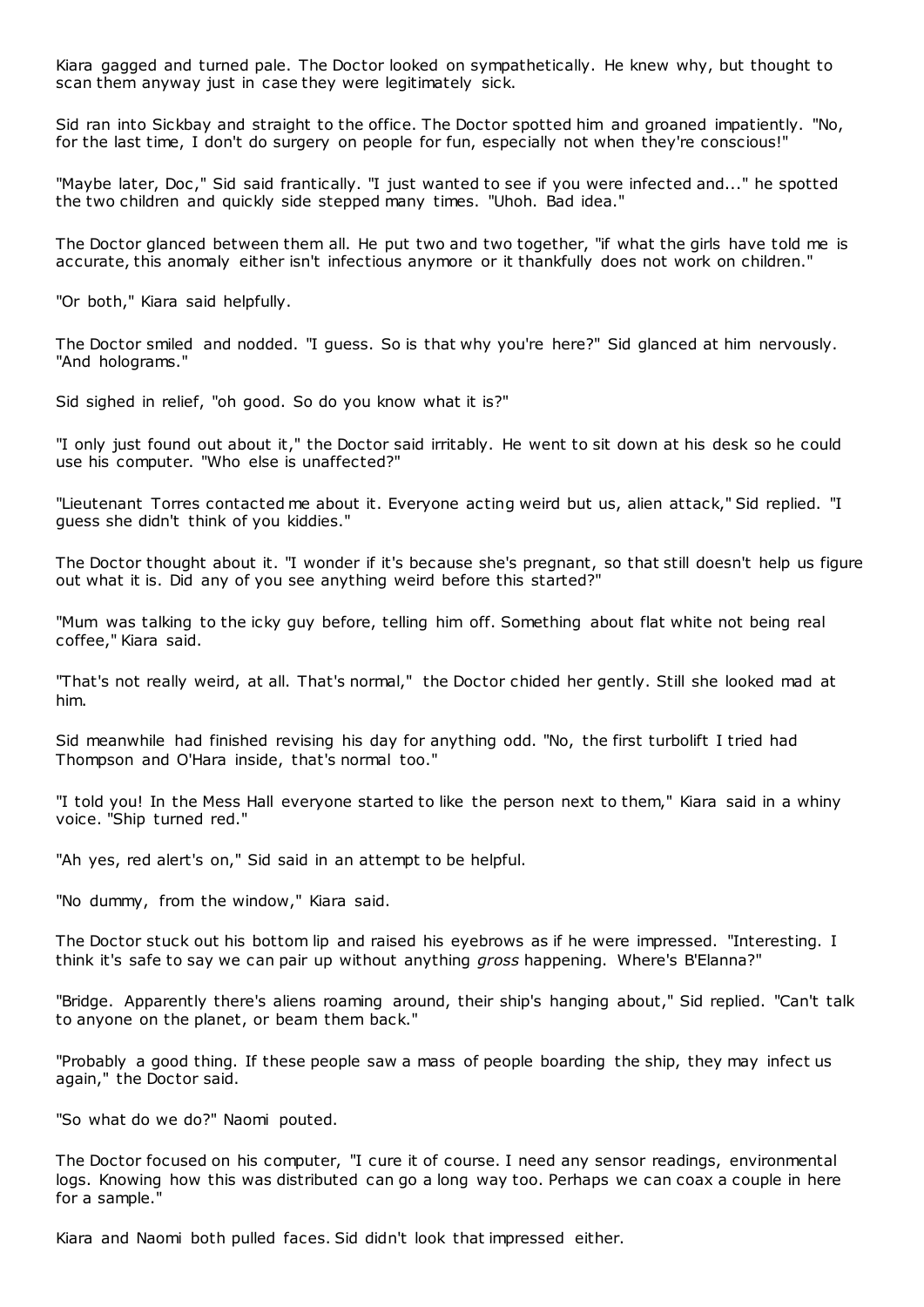"Huh?" the Doctor said, his brow lines appeared. "Environmental systems aren't detecting a virus. It seemed the most likely. Perhaps Mr Sid, you could convince the nearest couple that there is something here that'll interest them."

"Well, there's beds," Sid said. Kiara looked confused, Naomi though was a little amused.

"Okay, maybe that's not the best idea," the Doctor muttered, glancing towards the kids. "I suppose I could look around for a pair and do a quick scan."

Kiara eyed him strangely, "aren't you forgetting about the bad guys? The door's not locked."

The Doctor tapped the computer quickly. They all heard the door click. "Perhaps you should update Lieutenant Torres. She may have an idea. I'll do what I can here."

The majority of the bottles Emma had brought to her tables were already empty. Still she got up to refill her stock. Or attempted to anyway as she walked straight into a chair and ended up on the floor.

Chakotay walked in and saw the aftermath. He looked around at everyone else, groaning. He wasn't surprised but still he was a little irritated, and so went over to the bar. "Where's Morgan and Craig?"

Jessie tried to sit straight as she looked around at him, but struggled and wobbled the stool so she had to grab the bar to stop from falling. "Craig, Craig... um, something about pool. I like pool, we should play."

She nudged James' arm which he had buried his head into, startling him into sitting bolt upright. "What, who died? I'm sorry."

Chakotay raised his eyebrow so high it actually hurt him. "Do you idiots not remember the last time you got drunk together?" He shook his head, "oh why do I care about that, it's your problem. Just tell me if you've seen Morgan."

"That's a good idea, we should do another song," Jessie giggled. "Was it Craig that was in it, you know the band?"

James frowned, "I think so, but we'd have to find Morgan first."

"Yes, Morgan," Chakotay snapped, "and you forming a band wasn't what I meant."

James leaned on the bar in front of him, staring with narrowed eyes. "You said; the last time," he said, pointing an accusing finger at the Commander, "we got drunk." Jessie looked at the Commander all smug.

Chakotay rolled his eyes, "fine, don't blame me when the next VTV Live's exclusive footage is Drunk Makeout Session Part 3."

"Wasn't it part 2?" James wondered, looking at Jessie. She shrugged which made her wobble again. "Oh Morgan, saw her at the buffet. She wanted to go to the pool." Jessie pouted, mouthing *the pool* and went to take another drink. "You know cos Craig wanted to, but I told her she'd sink after all that food."

Jessie spat out the little she did drink, laughing so hard. "Oh, you're so mean sometimes. Jerkface."

James seemed to take it as a compliment with the smile he had. "She went back to her room I think." It didn't last as he looked at Chakotay seriously, "you're welcome."

"Are you sure?" Chakotay grimaced and backed off a bit, the alcohol smell was getting too much.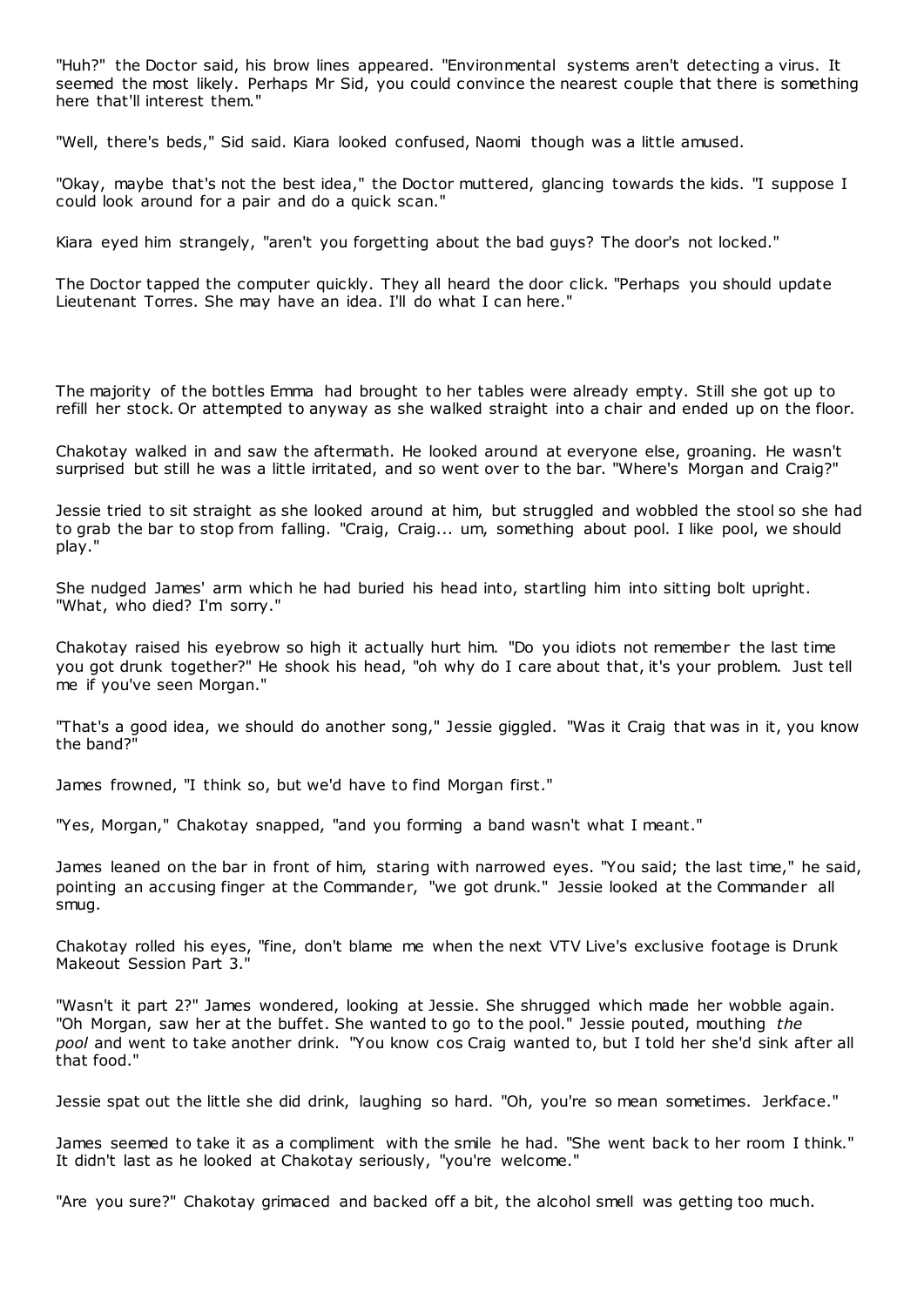"Sure as Annika wrongly thinking Tom's hitting on her," James said.

Jessie looked over her shoulder in time to see Annika slapping Tom over and over with her shoe, grunting, "perv, perv, perv!"

"Aaaaw man!" Jessie whined and downed the rest of her drink, which was a half full pint to Chakotay's dismay.

"Okay, just remember you drunkards have separate rooms," he said, heading well away from the pair.

"Why?" Jessie asked.

James shook his head, "maybe the bar's closing."

Jessie made a surprised oh sound of realisation, then smiled and nodded. He smiled back at her.

Chakotay meanwhile decided to tend to Emma as he noticed she was still on the floor. He attempted to lift her up, which made her giggle. "Oh no no, you're too young to be like this."

Emma paid far too much attention to one of the arm's holding her as he got her to her feet. "Hwaaaaaugh," she grunted, eyes widening. Chakotay worried she was going to throw up or pass out. Instead her other hand went to stroke the same arm. "Nice."

"Okay!" Chakotay pulled his arm away, leaving her swaying unsteadily on her feet. "I'll get you a nice cup of coffee, hmm?"

No sooner had he turned to return to the bar, the entire room was flooded with a bright red light. At first everyone was confused.

"Huh, red alert here?" Tom said, glancing toward Annika. "Wow, I didn't realise how hot you look tonight, Ten."

Annika looked a little disappointed, "but my name was Seven of Nine, not Ten."

"That can't be right, you're a ten out of ten," Tom purred.

Thankfully elsewhere Chakotay had given up on getting Emma a coffee. Instead he had joined her at the table to finish the drinks, while she sat across his lap. "You're so... beautiful," he said.

"Uh huh," Emma said as if she were bored.

They quickly realised they were out of drinks so Chakotay had to get up. Emma pouted but didn't make any attempt to stop him, only followed him. They soon found themselves blocked by the two kissing over the bar, and in Jessie's case it was literally over as she had climbed up on top of it to get closer.

"I warned them," Chakotay smirked. He stepped forward, "excuse me." He got no response, so opted to trying to push James the slight out of the way he needed to get to the fridge. Only he got a push in return and ended up lying flat on the floor.

"Piss off," James stopped only to say. Jessie laughed and they continued.

Emma looked ready to blow, "hey, how dare you touch my cutey Chaky. I'll..." She looked around the bar for something sharp to use.

Chakotay got up and pulled her into his arms to stop her. And that it did.

### **Voyager:**

Neelix grinned and pushed the spoonful of disgusting cake forward, "there you go schnookums. Yum yum."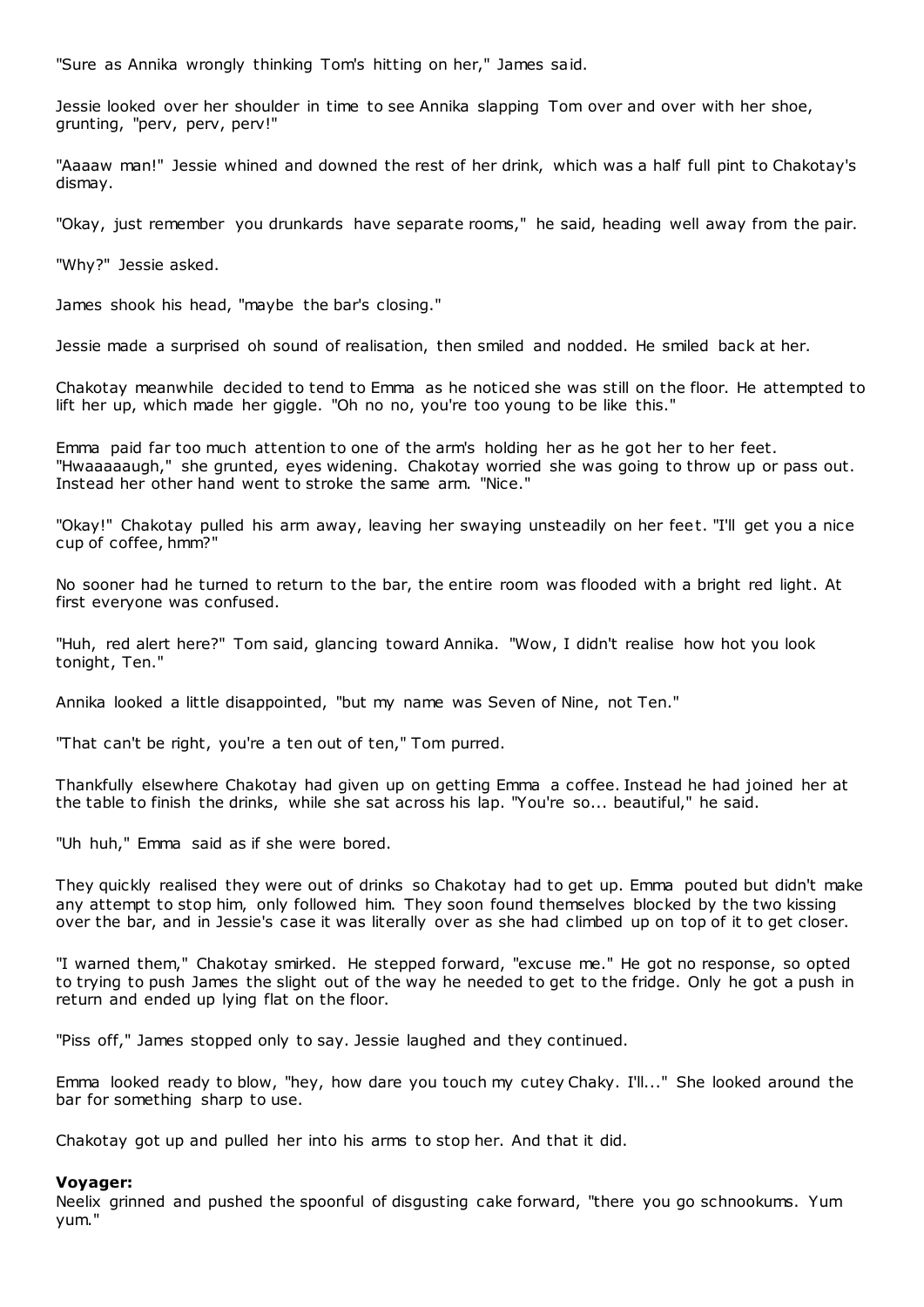Two aliens stood nearby looking a little queasy. "You know, just when you think this love spell weapon has reached its ick factor, something beats it," one said.

The other gagged so badly bile burned his throat. "Maybe you shoulda shot him first. Though it's nice you spared her from this."

The first alien looked confused toward him, then down at poor Samantha Wildman passed out on the floor with green cake squished all over her face. Neelix kept trying to feed her as if she were awake. "But I didn't shoot anyone yet."

"Oh," the second blinked.

Suddenly a figure jumped down from a table in front of them, startling the life out of them. One was grabbed and shook very roughly. "Get out of the way of the coffee machine. Coffee machine, out of way!" a very wide eyed Kathryn screamed at him, then shoved him to one side to run for the replicator.

There an unknown, very jittery crewmember yanked out a mug that was the exact same size of the replicator's panel, spilling most of its content. "Look my love, I've done it!"

Kathryn gasped as she joined him. "Oh my god," she drooled, "is that...?" The crewman nodded so quickly his head blurred. "The XXXX espresso. You dirty devil," she cackled.

"After you," the crewman smiled.

"No you," Kathryn smiled flirtily back.

The two aliens glanced at one another fearfully. "Why haven't we shot anyone yet?" the second one asked.

"Beats the hell out of me," the first one stuttered as Kathryn and the crewman dunked their heads in the giant cup. They didn't get to enjoy it for very long, the aliens fired brief phaser type blasts toward them, knocking them and their beloved drink to the ground.

Neelix laughed, "open up for the love express my sweet," he steered further cake into Samantha's face. Seconds later he was down too.

"We'll take these to the transport area, then I'm going to have a break. A long one," the sec ond alien said. The first nodded.

## **The Bridge:**

"Hmm?"

B'Elanna clenched her hands, almost clawing opps in the process. "Would you stop doing that?" she growled.

On the viewscreen, the Doctor sat facing her but staring a little ways off to the left, completely unaware of her mood. "That's interesting."

B'Elanna was ready to explode at him. Fortunately for him Kiara's face popped up from the right, taking up the majority of the screen. The Doctor looked frustrated behind her. Both sights gave B'Elanna a little laugh.

"Kiara please, I'm trying to work," the Doctor scolded her.

"Looks like skiving to me. Squiggly lines on one side," Kiara said, pointing to the left.

B'Elanna's laughter died down to a small smirk, "are you going to tell me what you're hmming and interesting about?"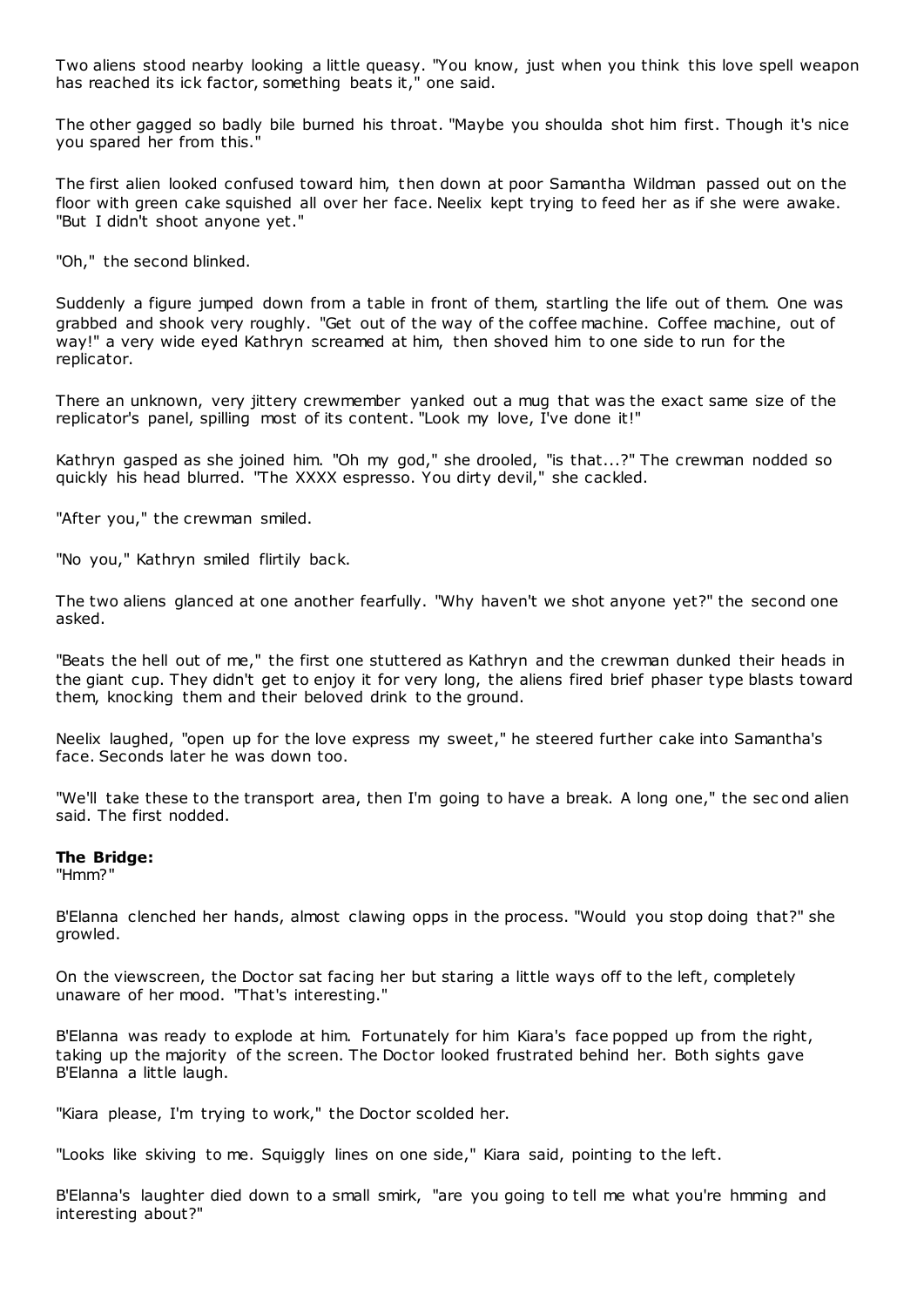"Excuse me?" the Doctor said while reaching forward. Kiara complained as she was gently placed off screen. "Oh," he said with realisation, "the sensor readings you sent me from the time of the alien's attack." B'Elanna's eyebrows raised expectantly, her impatience returning. "The amass of energy it fired at us, it wasn't a weapon. At least not in a conventional sense."

B'Elanna growl sighed, "yeah, no kidding. I didn't know Tuvok could sing, let alone want to sing about how Ensign Gregory is the wind beneath his wings."

"Uh..." the Doctor said, his eye finally went in her general direction. Only then he noticed B'Elanna wasn't alone. She shared the bridge with four unconscious figures, and from what he could tell one had a bruised eye. "Was that necessary?" he scolded.

"Yes. They'll thank me later," B'Elanna said while her own eye twitched. "What have you found out besides the obvious?"

"Well erm, the energy field directed at the ship worked as some sort of hormone booster, in laymen's terms," the Doctor replied.

B'Elanna still wasn't impressed, "are you calling me a laymen?"

The Doctor looked very nervous, "no uh, that was for Mr Sid's benefit. T he beam tricks the brain into increasing pheromones, and..."

"Oh," Sid's voice interrupted to B'Elanna's increasing impatience, "so everyone becomes super attractive, right?"

"Wrong, or I'd have been propositioned twice after I knocked out Harry's girlfriend and Tuvok," B'Elanna said.

The Doctor frowned, "I'd need to delve a little deeper to find out why it only affected pairs. I suppose we should be thankful for that."

"Yes, thankful, until we circle around and end up back in their firing range again," B'Elanna grumbled to the Doctor's confusion.

She sighed impatiently, "they didn't follow us. Look." She keyed in commands at opps, the viewscreen changed to show an astrometric image of the planet and its two moons. The Starfleet symbol representing Voyager followed a circular line around the planet, until it reached the two side by side moons. Then another symbol appeared in between them and pursued.

"Hmm," the Doctor's voice was heard in the background, making her grind her teeth again.

The new symbol fired a red line at Voyager briefly, all the while Voyager's symbol kept following the line. The other symbol retreated back between the moons before disappearing again. B'Elanna froze the image when Voyager had done a quarter of an orbit since leaving the moons. The Doctor returned to the screen.

"They're waiting for us, I assume to fire again and commandeer the bridge when we're distracted," B'Elanna said.

Kiara once again climbed in the way. "But everyone on the bridge you smacked out."

B'Elanna smiled a little proudly, "still think it was unnecessary?"

"Hmph," the Doctor grunted. "It still would infect you in theory, you'd fall for whoever is closest whether they're conscious or not. You explain why these aliens were able to take our people without any resistance."

B'Elanna glanced at Tactical, then at the helm in disgust. She shrugged it off, "I've slowed our orbit as much as safely possible. That still doesn't give us much time. We need a plan before then."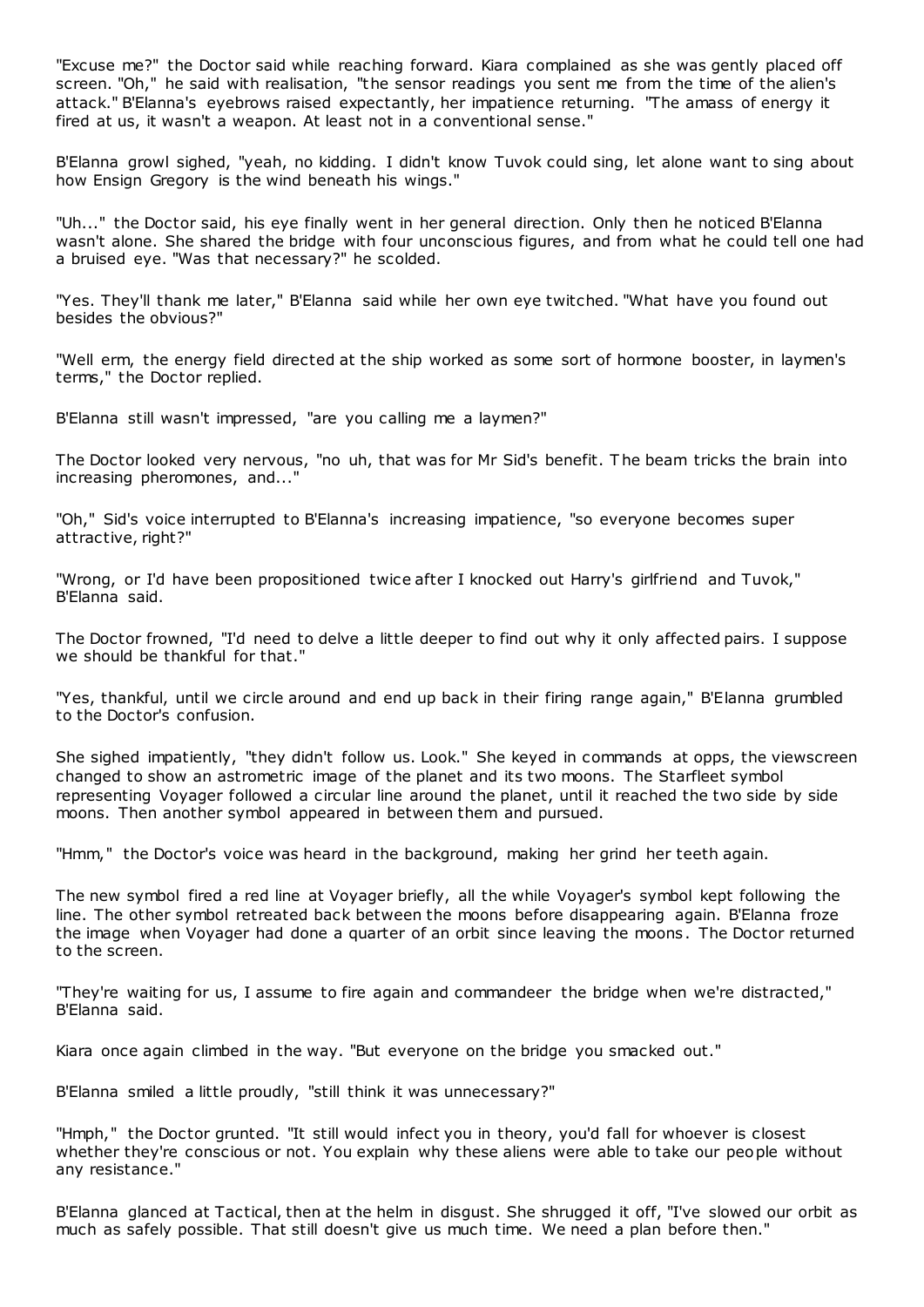"Shoot them?" Kiara suggested before she was collected off the desk again, "aaaw!"

"I'm in favour," B'Elanna smiled approvingly.

The Doctor looked shocked, "no, no. Not only is that an absolute last resort, they fired their beam in a two minute window. Our weapons would need more than that to weaken their shields. Plus, we don't know where they took our crew. They're just gone."

"Here's a totally *radical* idea. Why don't we not fly by them again. Leave orbit," Sid suggested.

"Normally I'd have done that but until we're in range of the moons we're safe. We know they're there, so why hide instead of following us?" B'Elanna said. The Doctor looked puzzled. "Yeah exactly. They're not hiding from us, they're hiding from our hosts. We don't know if they'll be still invisible to them if we leave orbit. Best stay put and pretend we're all under their spell until we have a plan."

"Are you sure about that?" the Doctor asked to her concern. "Sensors showed that they've fired on the surface at a much higher yield as well."

"What?" B'Elanna snapped, "where, and why didn't you mention it before?"

"Because it happened only moments ago. I'm checking now," the Doctor answered irritably. B'Elanna didn't have time to give him lip for snapping back at her, he quickly turned very nervous. "They fired at the hotel Commander Chakotay and the others are staying. It's on a remote island in the middle of pretty much nowhere, I don't doubt that was their intended target."

B'Elanna looked on in shock, "but why? It's not like we called them for help, or that they can."

"Well not anymore they can't. We're on our own," the Doctor sighed.

Having walked around the empty hotel a second time, Craig was more than bored and sick of the place. He didn't want to go back to his room, he didn't know what to expect if he got there. Worst case scenario he thought he'd have to tiptoe around James sleeping on the sofa. Still despite feeling exhausted he decided to return to the bar to kill another hour.

When he stepped inside the first thing he spotted was Emma passed out on the table, so didn't think anything of it. It was seeing Annika and Tom linking arms to share their wine glasses while staring lovingly at one another that wigged the poor guy out. Craig hurried back out side trying desperately to keep his dinner down.

"What the hell... my god," he stammered.

Then he spotted Chakotay sitting on one of the staircases, completely engrossed in writing something the old fashioned way. A little relieved that someone was sober, Craig hurried over to talk to him. "Commander, I wouldn't go in there, it's horrible."

Chakotay looked up at him startled, "ohno. Has something happened to my sweet Emma?"

Craig stared at him blankly, wondering if both his eyes and ears needed washing out. "Um, say again?"

Chakotay didn't, he darted off the stairs to run back into the restaurant, leaving his piece of paper floating towards Craig's feet. He knelt down to take a look, something he quickly regretted. It was scrunched up and over his shoulder.

Suddenly he wasn't so eager for a drink anymore.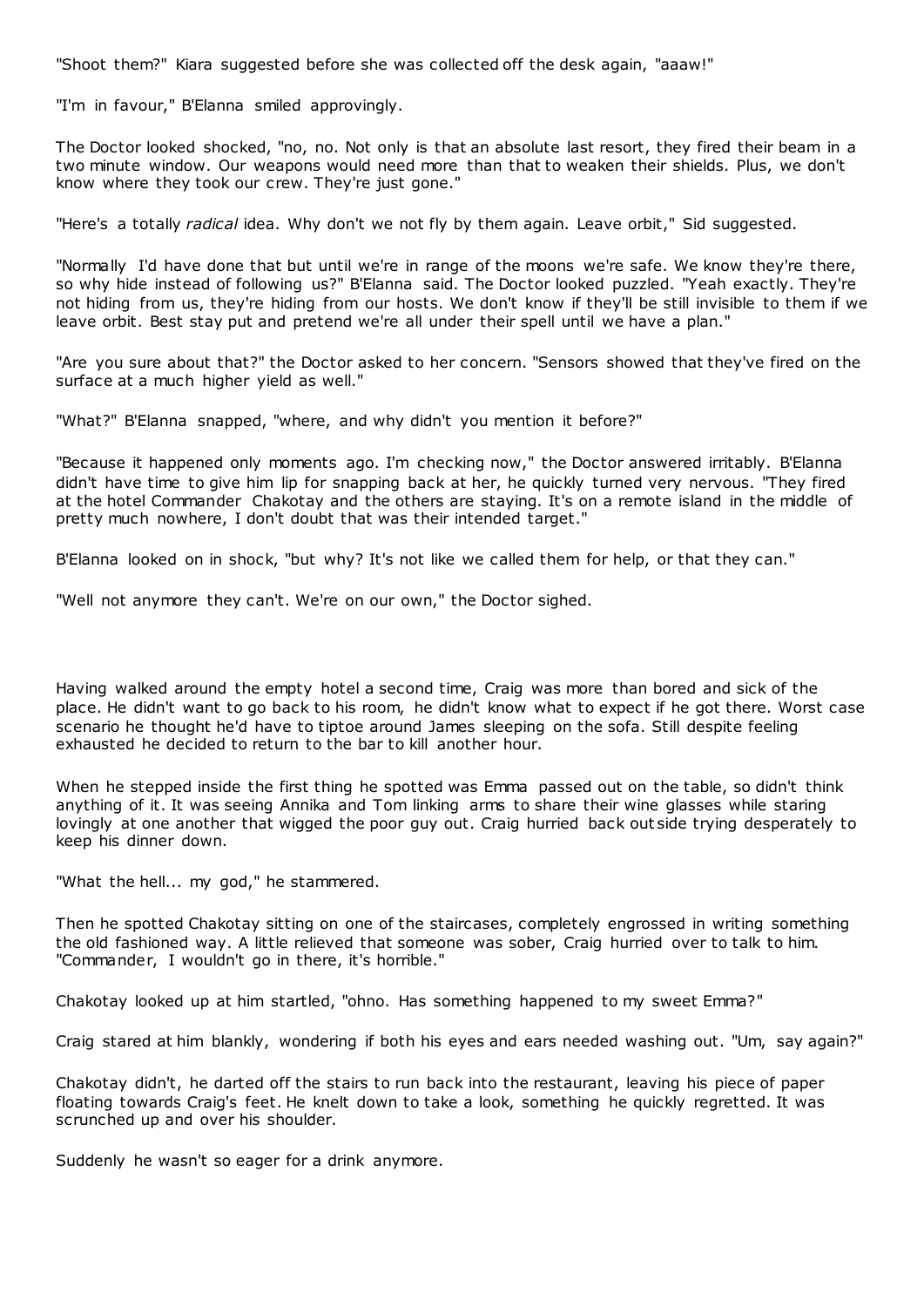Frantic knocking got Morgan hurrying from her bedroom wearing her pyjamas and her loose hair frazzled and sticking out all over. She growled at the door, "dad, did you lose your key?" then she opened it to see Craig still looking very pale. "Craig, it's like two am. What are you doing?"

"Something scary is going on," Craig tried to say normally but what he'd seen had raised the pitch in his voice.

"What? Is that why my dad's not back?" Morgan said, looking worried.

Craig pulled a chewed lemon face before answering, "you could say that. He went to tend to Emma."

"Emma? Huh, what's so scary about that?" Morgan asked.

"That's not the worst part. Seven and Tom were being all, coupley," Craig replied all while trying to repress a gag.

Morgan burst into disbelieving laughter. "That's not funny Craig, and definitely not worth waking me up for. Night."

She was about to close the door in his face when he continued, "he was writing a love parable. Not Tom, Chakotay. Something about forbidden love and her zest fueling his youth. Ugh."

"Are you finished?" Morgan said while shrivelling up her nose.

Craig barely squeaked in response. Morgan pushed by him. He panicked and ran after her. "No no, I wouldn't!"

Morgan swirled around halfway down the stairs, "what, why? Cos you're making it up?"

"I'm not," Craig said quietly. "Annika and Tom were acting smitten, your dad and Emma. It's like the Matchmade couples are hooking up for real."

Morgan looked disgusted as she backed down a few steps. Craig had a good idea why, and after what he saw he didn't take it personally. "So, James and Jessie too?" she asked.

Craig's eyes fluttered a little wider, "oh. I dunno. I didn't see them. Maybe I'm wrong, we won and we're okay." He gritted his teeth with his lips parted and looked to one side.

"What?" Morgan said. "Why the weird face?"

"James has been drinking all day. Dunno about Jessie. But you know how they get normally," Craig replied.

"But we're not doing anything, only talking," Morgan said.

Craig quickly shook his head, "I'm telling you. It's happening. The game paired them up, it's no coincidence."

"Right?" Morgan forced a laugh. "Tom set us up, and you think he's done something to make us act weird. Problem is, he's one of them and with Seven for god's sake. It's not him, it makes no sense."

She ran off down the rest of the stairs before he could argue. He followed, however by the time he caught up to her she was already with her back to the restaurant door looking extremely white.

"Why?" she whimpered.

"Maybe it's the booze. It's pretty strong stuff," Craig suggested meekly, "or something in the air?"

Morgan started to stammer half words, all while grimacing. "Yeah," she said finally, "I'm going back to my room. You go to yours."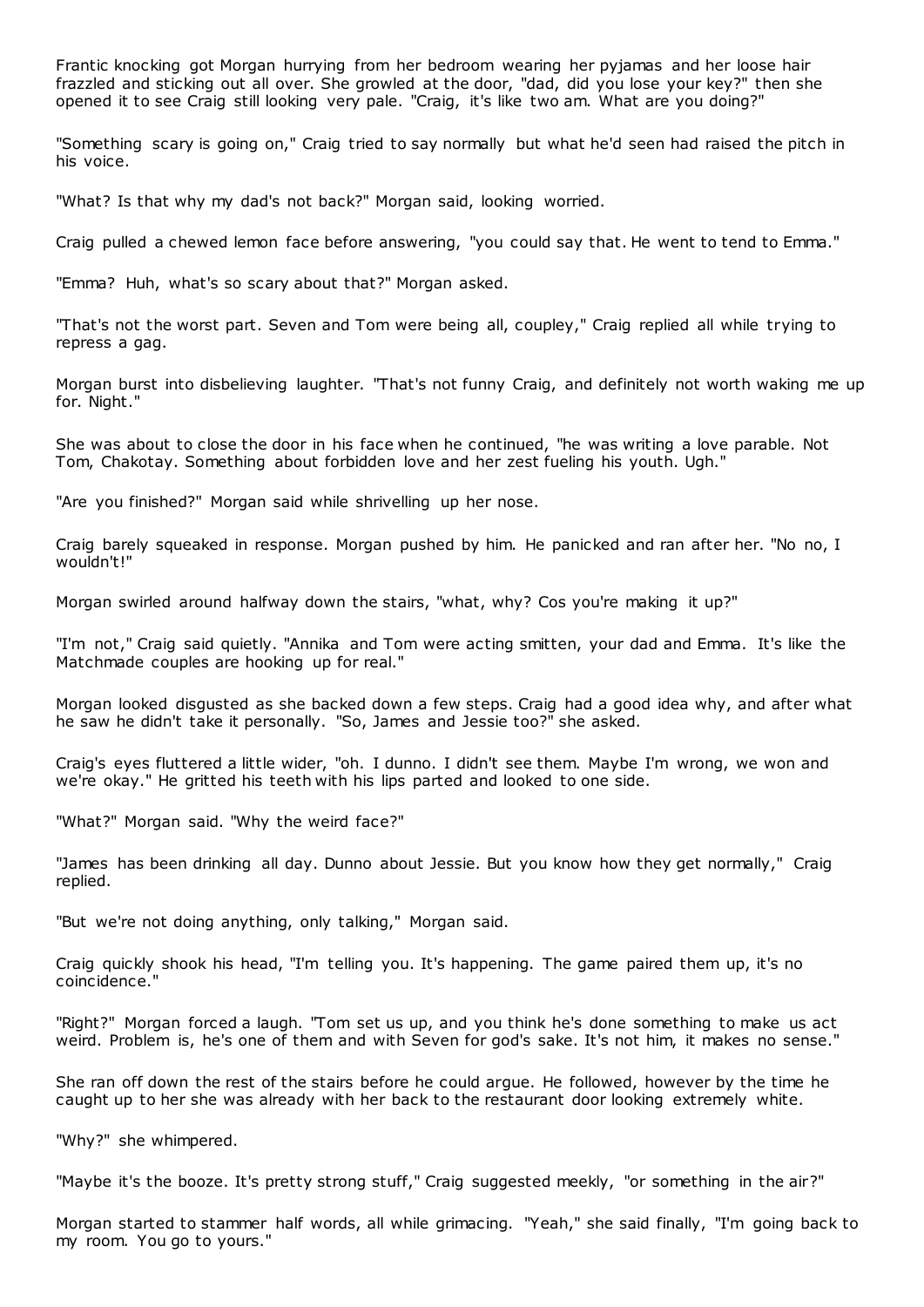"Good plan," Craig stuttered as well as she walked back up the stairs. "Dunno how you're going to sleep after seeing that."

He hurried up as well until he got to his door and opened it an inch. That was when he remembered his roommate and that he hadn't seen him in a while. He shuddered, all while frozen on the spot with his hand on the handle. He'd already opened it and couldn't hear anything, so after ten minutes he coaxed himself inside a thankfully empty room.

He still wasn't brave enough to go into the bedroom for many reasons, even though the door was wide open and he was definitely alone. Craig spent the rest of the night lying on the sofa with his eyes wide open.

A few hotel staff members walked into the restaurant not expecting half of their guests snoozing at the tables. They each shared a tired look before going over to Chakotay. One gently shook him awake.

"Commander, sir?"

"Ugh," was all he got at first. Chakotay lifted his heavy head from the table, his groggy eyes pointed at the staff. "Huh, it's morning already? What..."

"Yes sir. Are you okay?" staff member one asked. They made a little gesture to the bottles on the table, "our alcohol is very potent, it can be quite a shock."

Chakotay frowned at the table before him. "I don't remember drinking anything, and I don't feel hungover. What happened?" He noticed the staff getting more confused and worried, so he tried to give them a friendly smile. "I'm fine. Thanks."

"Good sir. You have visitors. They were waiting outside when we arrived for our shifts," staff member two said.

"We do?" Chakotay was again confused. "Maybe give us a minute."

"Of course. They're waiting in the lobby," staff member two said. The pair wandered off to start cleaning the bar area.

Chakotay stumbled over to Tom and Annika stirring from their uncomfortable nap positions; Annika lying sideways on a chair, with her arms and legs slouched and nearly touching the floor. Tom sitting with his back against the same chair, head and shoulders drooped over his knees.

"You two as well?" Chakotay said to them once at least Annika was awake. "You have any idea what happened?"

"No," Tom yawned. "The last I remember was..." his hand wandered to his chest. Cheeks went red as he turned away to discreetly take a couple of small cushions from under his shirt. Not discreet enough as Annika glared at him.

"I doubt you were drunk enough to forget the night," Chakotay said.

"Of course not!" Annika snapped.

Chakotay chuckled, "not you. I'd believe that."

Annika stared blankly as if confused. "Then why did we lose consciousness? I don't recall seeing anyone doing so," she said.

"Me neither, so it must have been at the same time," Chakotay said. He first looked over to the table he woke up at, spotting Emma immediately lying underneath the table with a bottle in her hand. Then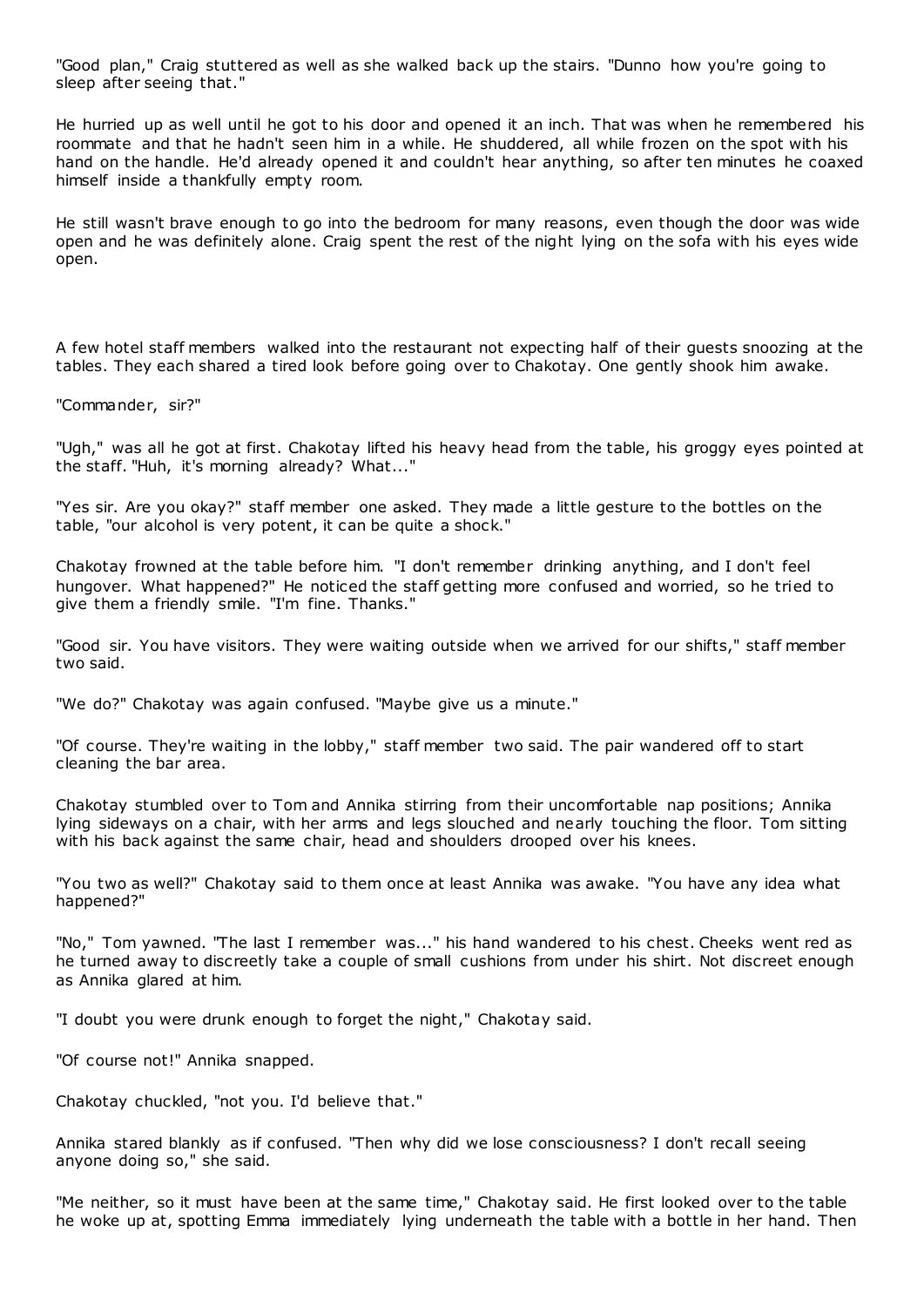his attention drifted to the bar as the two workers split up, one to straighten the stools and the other began washing glasses behind the counter. "Excuse me. Is there anyone sleeping back there?"

The two staff shook their heads, but the one behind the bar looked down anyway.

"What?" Tom said groggily.

"Jessie, James. I remember them being at the bar before this, so where are they?" Chakotay asked.

Tom snorted into laughter, cueing glares from both sides. "What? You know how they get when they've had a few."

"Seriously Tom, get better hobbies. You sound like a creep," Chakotay muttered.

Annika rolled her eyes, "merely sounds like?"

"Of course, what was I thinking?" Chakotay said. "I'd better find out why we have guests. Maybe it'll have something to do with what happened."

Meanwhile in the next room, Morgan peered over the balcony towards reception, wary of the people waiting around. Craig sat nearby, struggling to keep his eyes open.

"What's going on?" she asked on her way down the stairs.

"They wanna see Chakotay. I tried to warn the staff not to go in there," Craig answered in between two big yawns.

There was no time for her to question further, Chakotay stepped out, immediately followed by Annika and then Tom. Both Craig and Morgan looked a little relieved after expecting the worst.

The visitors met the trio in the middle, one stepped forward to greet them. "Commander Chakotay, I apologise for troubling you so early."

"Chancellor Valk, what brings you here?" Chakotay sounded surprised.

"Voyager attempted to contact us five hours ago, but the message was garbled and we have not been able to reach them since," the leader said. "Our scans showed nothing out of the ordinary, at least at first."

"At first?" Tom said.

Chakotay raised his hand to in front of his shoulder, Tom took it as a shut up. "Hold on. Five hours ago, maybe that was the same time we all lost consciousness. It could be related."

The chancellor's face filled with concern. "All of you? Should we call for medics...?"

"No," Morgan interrupted. Chakotay and Tom glanced toward her curiously, while Annika did so with scorn. "You weren't unconscious. Definitely, *definitely* not."

Craig rapidly nodded, his eyes wide.

"Morgan?" Chakotay said.

Morgan could barely look him in the eye, she even turned her head away towards the visitors. "Not all us were infected, no."

"I see," the chancellor said, he glanced over his shoulder to his officers.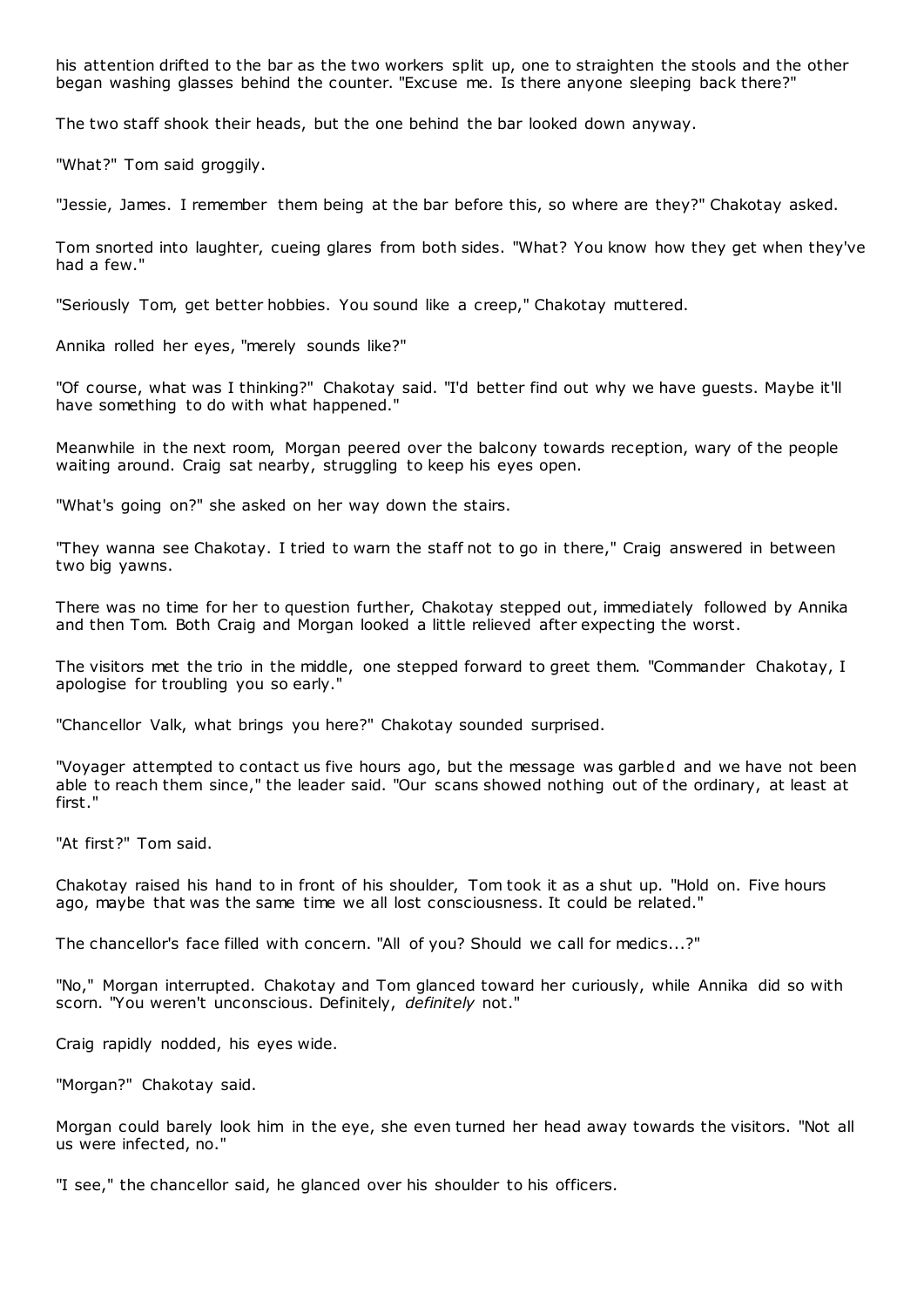One holding a much larger version of PADD close to the size of an A4 sheet of paper and almost as thin, whispered something in his ear. "We've heard of this before," the chancellor said.

"You... have?" Tom said, his eyes darting side to side.

"A few of our vessels have been reported stolen, crews claiming to have no memories of it other than waking up in strange places; moons, abandoned freighters," the chancellor said. "All except one crewmember who claimed some strange going's on until the pirates restrained him and dumped him with his crew."

"Space pirates?" Tom said a little too eagerly

Chakotay shook his head, "we need to return to Voyager at once."

"If the pirates purpose was to hijack Voyager, why is it still in orbit and why knock us unconscious?" Annika questioned. She noticed Morgan clench her jaw and shake her head.

"And how come there's no sign of another ship?" Tom wondered.

"According to the only one unaffected last time, they came out of nowhere then too and jammed all communications and sensors. We've had communications problems with our satellites all through the evening that we can't explain," the officer with the PADD said.

Chakotay exhaled sharply, "I guess we'll find out. Chancellor, do you have any transport we can use?"

"It can be arranged, yes, but they aren't military. They'll only get you there," the chancellor answered. "Are you sure you don't want any medics to check on you first?"

"Perhaps for Emma, and..." Chakotay said, glancing back towards the restaurant and bar. "We still don't know where two of our people are, but probably them too."

The chancellor nodded, "I'll call somebody in as well as a transport ship. Won't be long. Excuse us." He lead his officers to the entrance.

Morgan waited for them to go before scoffing, "strange goings on? That's putting it mildly."

Chakotay walked over to her, a little annoyed that she was avoiding eye contact. "What does that mean, Morgan? What happened?"

"Well you didn't just pass out," Morgan said reluctantly.

Tom folded his arms, "then what?"

Craig laughed awkwardly, once again turning a very pale shade. "It's probably best they don't know."

"Oh I don't know. Tom might be worth telling, payback you know," Morgan whispered to him. She finally turned to face the others, "since you're back to normal, we should look for James and Jess. Did any of you guys see them before you *passed out*."

Chakotay narrowed her eyes at her tone. "They were with us. You weren't, so that's probably why you weren't infected by whatever it was. Since we're stuck here until our transport arrives, perhaps we can discuss it."

"Priorities Commander, missing people. I'll look for them," Tom said with a slight smirk. "Did anyone check the bedrooms?"

Morgan shuddered and walked off, Craig meanwhile cleared his throat awkwardly. The others had no context for their reaction. Since Craig was left on his own he had to say something, "well yeah, I had my room to myself. Morgan did too."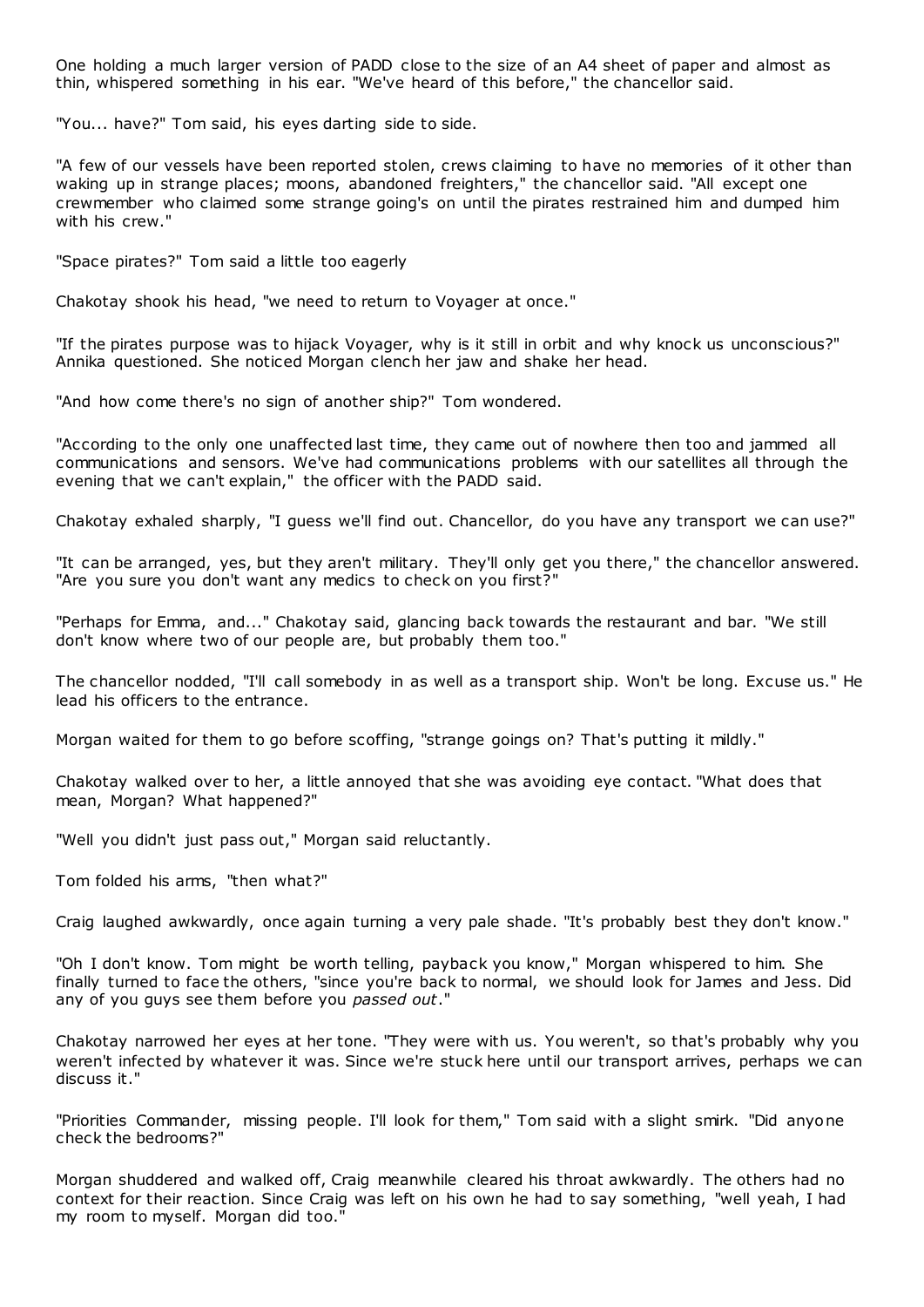Chakotay sighed, "it's a start. Tom check your room, I'll check Jessie and Emma's. Morgan, you take the left side of the building, Craig the right. Shouldn't take long, all the activity rooms are locked so." Annika stared at him, hinting for something. "Oh, you stay behind in case the chancellor returns before we do."

Tom and Chakotay headed up the stairs, Craig and Morgan both went in the same direction, confused as to which right he meant, his or theirs. Morgan stopped and let him go. She had to go by Annika to get to the other side.

"Why are you being so coy? What did you do?" Annika hissed.

"Ugh. You should be asking what you did, Bore-ika," Morgan groaned. Annika stared at her intensely. Morgan matched it with a devilish smirk. "I can't wait to tell a very pregnant B'Elanna what you did with her husband. Should be good fun."

"I beg your pardon!" Annika snapped.

Chakotay and Tom got to the first floor when one of the bedroom doors opened. They stopped and watched Jessie stumble out mid yawn. She spotted them, looked a little subconscious and backed a few steps into James.

Tom whistled, "oh, so what's this then?"

Morgan and Annika overheard and glanced upwards. Chakotay shook his head, he gestured his arm in front of him, nudging him slightly back. Tom got the hint and walked part the way back down the stairs.

"Are you alright?" Chakotay asked.

Jessie reluctantly stepped out and made her way to the banister to lean on it. "I think so, my head's a bit fuzzy." Despite that she rubbed her arm, "god, must have slept all night on this."

Tom snickered, "yeah and which side of the bed did you two sleep all night on?"

James stepped out next, all while staring at the helmsman blankly. "I didn't even reach a bed, I woke up on the floor."

"I don't even remember going to my room, let alone the sofa," Jessie mumbled to herself, she turned to look at James with a frown. "Was it my room or yours, and why... are we so used to sharing that one of us just followed the other?"

Morgan winced, Annika was the only one to notice. Tom quietly snickered to himself.

"So it's not just us with memory problems," Chakotay said, he didn't sound surprised. "Seems like something happened and then we passed out where we stood or sat. It infect ed the restaurant only it seems. And now..."

The chancellor returned with a different officer carrying an oval shaped suitcase. "Yes, she's through there," the former said, pointing to the restaurant. The new arrival hurried by everyone to get there. "Your transport is ready. Do you wish to go now or wait to see if your people here are okay?"

"Sounds like we'll need all the help we can get. We'll wait," Chakotay replied.

"Why?" Morgan frowned, "you guys are better, so why wouldn't the crew be?"

"True, they might be handling it as we speak," Tom said c heerfully.

### **Voyager:**

"Oh, I've got an idea. Why don't we wander around the ship pretending to be in love. The aliens will jump out and try to kidnap us, but we'd be ready for them," Sid said eagerly.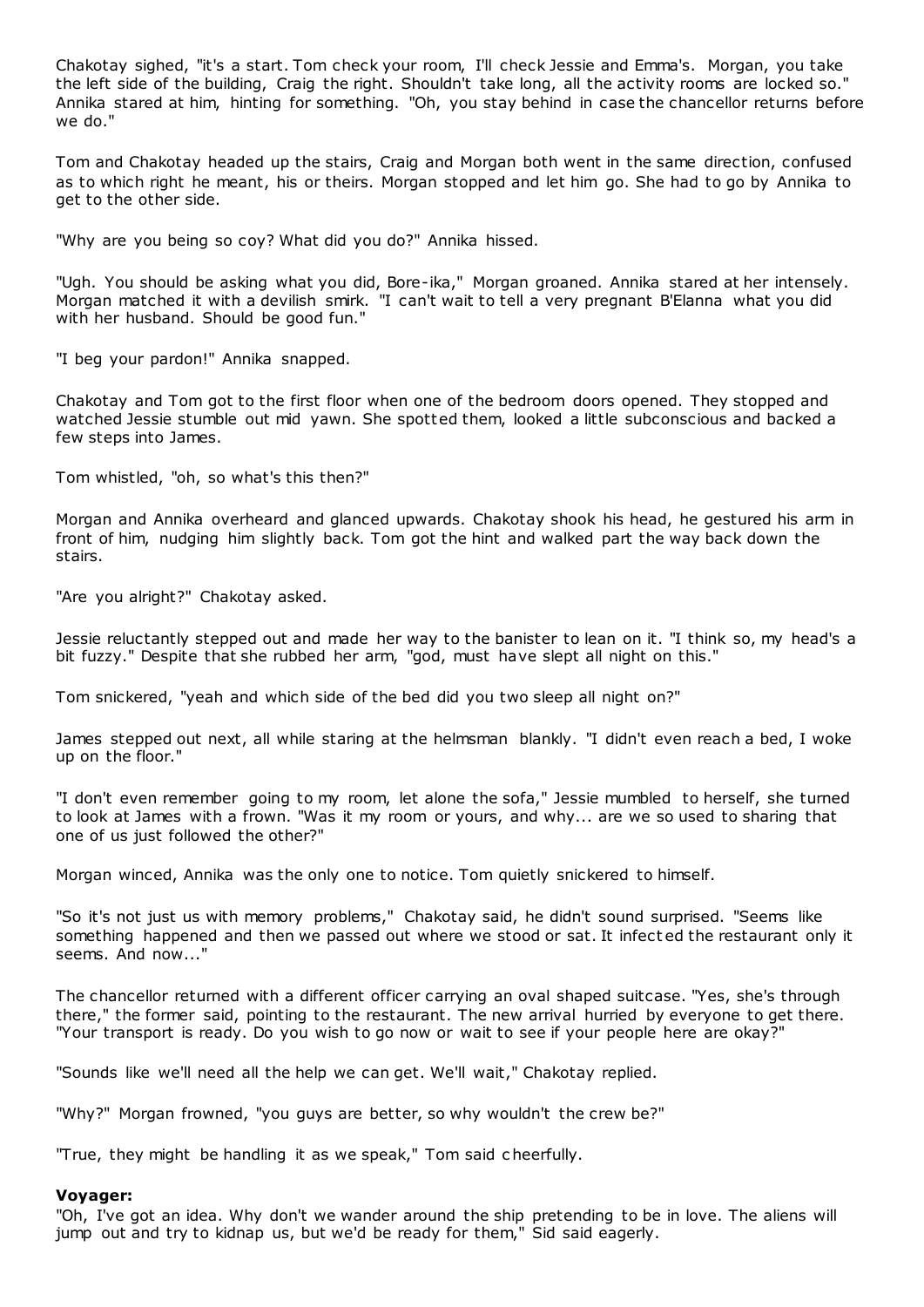B'Elanna stared up at him with killer eyes, completely forgetting that he'd probably look forward to the aftermath. "There's only a few people left on board, but sure, go get yourself shot or knocked out. That'll..."

"Okay!" Sid grinned before disappearing from the screen. The Doctor grabbed his arm to stop him.

"The intruders are spread out throughout the ship, they outnumber us ten to one. I'd advise against anything rash," the Doctor said.

B'Elanna grimaced as she sat back in the helm chair. "Thirty of us are missing. We can't call for help or transport anyone from the planet on board, and yet they're able to kidnap the love sick without even moving from their hiding place."

"Are you alright, Lieutenant?" the Doctor frowned.

"It's nothing," B'Elanna said, waving his concern away despite still cringing. "We need to find out how they're doing that. They didn't raise the deflection field until after they boarded, so it affects their transporters as well."

"This is the third time you've seemed in pain. Perhaps I should come up," the Doctor said.

B'Elanna sighed impatiently. "I'm fine! This field scrambled our shields, I don't see why it wouldn't do the same to theirs. We might have time to disable them after all."

"You said that an hour ago," the Doctor mumbled.

"Don't interrupt me!" B'Elanna suddenly roared at him, taking him aback so much he nearly fell off his chair. She groaned roughly while swinging her chair to turn her back on him. Once she was safely out of his sight she scrunched up her face and quietly tried to take deep breaths.

The Doctor climbed out his seat. "I've seen enough. Sid, lock the door after I leave. I'm going to the bridge to assist Lieutenant Torres as she's clearly in labour."

"What, no. I'm fine!" B'Elanna barked. She struggled to turn her chair back around, accidentally kicking a stirring Tuvok in the face in the process. He was back unconscious without her any of the wiser. It was too late for her though, the Doctor had long gone.

Sid peered back on the screen, "hey maybe I should get a sex change. Girls have all the fun."

Inside the shuttle bay a forcefield sprung up around a brand new gaping hole in the bay doors. An alien freighter squeezed in between the Flyer and another shuttle, barely.

The hotel group headed for the exit, only for Chakotay to stop them. "Wait. We need to split up."

"Yeah so we can get picked off slower, good plan," James said.

Chakotay's eyebrow twitched violently. "Jessie and I'll check out the bridge. Tom..." He then noticed Tom wasn't with them. He looked around the group and quickly spotted him trying to wipe dow n a scuff mark on the Flyer. "For the love of..."

"We'll go to Engineering," Morgan said in Craig's direction. She hurried off before Chakotay could argue.

Craig didn't and was stared blankly at, unnerving him. "Uh, she's alone so erm..." he stammered.

"Fine," Chakotay groaned. Craig ran off before he could change his mind. "James, Emma, you two go to the nearest weapons locker and have a look for our pirates. If they're still here."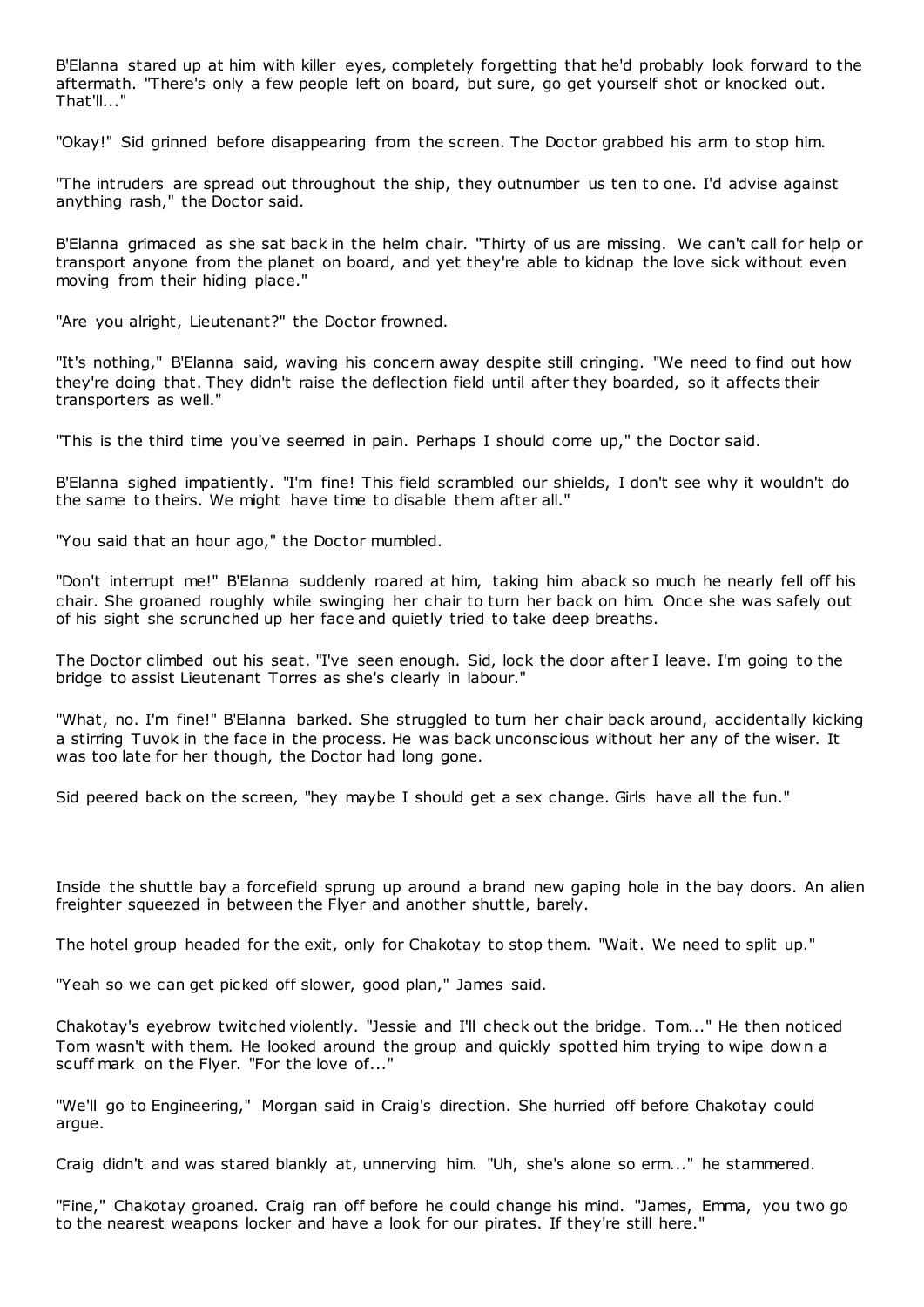"Really?" everyone left said almost at the same time, Emma in a gleeful tone while the others were shocked and a little worried.

Chakotay shrugged off any cares he had left. "Well I was going to team up Craig with James, since Security you know, but what does it matter? She's probably more competent anyway."

James glanced at Emma with a concerned look on his face, she gave him a grin that was almost innocent if it wasn't for the glint in her eye that said opposite. "They don't have knives, why am I worried?" he said, walking out.

"Because you're a big baby?" Emma answered sweetly, then ran after him.

"That leaves Annika and Tom," Chakotay said. Annika looked at him expectantly. "Lets go Jessie." He turned to leave too, making the ex-drone's face fall. Jessie shrugged and followed.

"Oh god, it's not coming off!" Tom cried.

Annika huffed and folded her arms. "What do I have to do to get some respect around here?" she muttered. The doors opened again, so she turned to give whoever it was a piece of her mind only to get a phaser blast to the chest.

Tom jumped and swung around, his arms stretched out as if to protect the Flyer from harm. Two aliens brandished weapons at him but didn't fire as they assumed he was surrendering.

"Come with us!" one barked.

"Uh," Tom hesitated as he looked around for his team. Then he spotted Annika on the ground. "Oh."

James and Emma headed down Deck Two holding rifles. They noticed the Mess Hall doors slightly ajar. Emma quickened her pace so she could get ahead of him, he took a hold of her arm to stop her until he was back by her side.

"Hey, that hurt you prick," she complained.

"We don't know what we're up against. You shouldn't run..." James said in a hushed tone. Emma kicked him in the ankle while he was talking. He stalled and shook his head, "ahead, don't run ahead or off on your own. You could get hurt, got it?"

"Fine," Emma rolled her eyes.

James continued walking, Emma hung back this time before following. To her great annoyance he stopped again to look over his shoulder at her, or more accurately her phaser rifle pointed at his back. "Can you not..."

"Oh god, make your mind up!" Emma snapped, stomping around him and ahead again.

They heard voices and approaching footsteps. James grumbled something incoherently, apart from one swear word, as he turned to point the rifle in the direction they'd come in. "Get in there, slowly, and hide," he said clearly.

Emma hurried through the ajar door while he slowly backed toward it. Once inside he turned around and quickened his pace to get to the kitchen. He was a little put off when he didn't see Emma anywhere. "Where are you?" he whispered as loudly as possible.

Emma peeked her head out from under one of the tables, staring at him as if he were stupid. "I'm not going in there." She ducked back.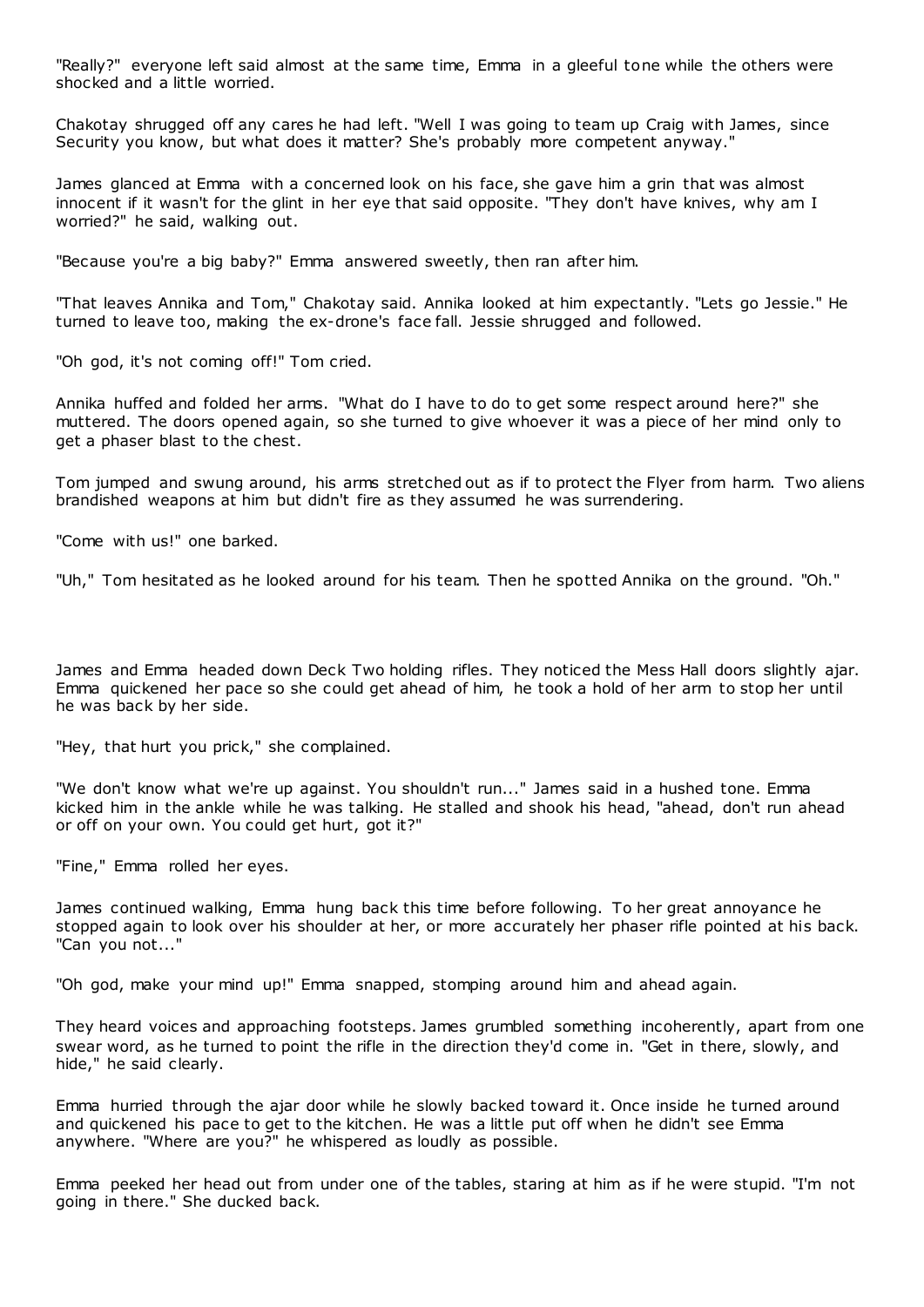The footsteps were so much closer. James crouched down so the galley would hide him, then went to find a good spot to rest and point the rifle toward the door they came from. That was when he spotted the multitude of really gross looking cakes lined on top of the counter. To get a good shot he'd have to shoot straight through a green and pink looking monstrosity. He imagined the blowback from something like that, shuddered, and instead opted to carefully slide it out of his way with the rifle.

"What's that?" an alien asked.

Emma winced, she tried to find a way to aim her own rifle whilst lying on the floor.

"It looks like a torture chamber... with tables. Who are these people?" another alien said, eyeing the cakes. A phaser blast rang out causing one of them to explode. Disgusting shrapnel was sent flying into the man's face, making him scream hysterically.

James had quickly tried to avoid the same fate by tossing himself down to the floor, but still ended up with pieces of leola root mulch and smelly sponge cake over his back and in his hair.

The first alien swung around to aim at the source of the phaser fire, the table Emma hid under. She shuffled on her belly to change her aim. James got back up to his feet, but kept slightly crouched as before, and fired into the alien's back. He scanned around for any others, but all that was left was the poor alien writhing around in agony on the floor, clutching his face.

"It burns, help," he whimpered.

Emma giggled while James walked out from the kitchen, aiming the rifle at the guy but looking a little sorry for him. He was starting to feel his own back and head warm up a little, so he did a little shake to get the so called cake pieces off him.

"Should I shoot him?" Emma asked, suddenly by James' side.

She wasn't going to wait for an answer, she aimed. He grabbed her rifle and forced it to point down at the ground. "No, wait. He might be able to answer a few things."

"Mummy," the guy cried.

James pulled a face while Emma smirked. "Then again," he said warily.

#### **Deck One:**

Chakotay and Jessie gingerly exited the turbolift a short walk away from the Ready Room door. A forcefield blocked their path, although Chakotay wasn't worried. He stopped at a panel to work on it. Screams froze them both for a moment.

"Oh god, we'd better hurry," Jessie stuttered.

Chakotay quickened his tapping. It didn't take long for the forcefield to go down. They hurried through into the empty Ready Room, where they were greeted by further screams. The pair rushed to the door to the bridge, and stood on both sides.

"Ready?" Chakotay said while readying a phaser.

Jessie did the same, "yeah sure."

They charged into the bridge pointing their phasers, only to find B'Elanna lying on the floor with the Doctor by her side. She turned her head in their direction and screamed, "get out!"

Both scampered back into the Ready Room with their eyes wide.

"Was that?" Jessie stammered.

Chakotay's voice raised several pitches, "uh huh. What now?"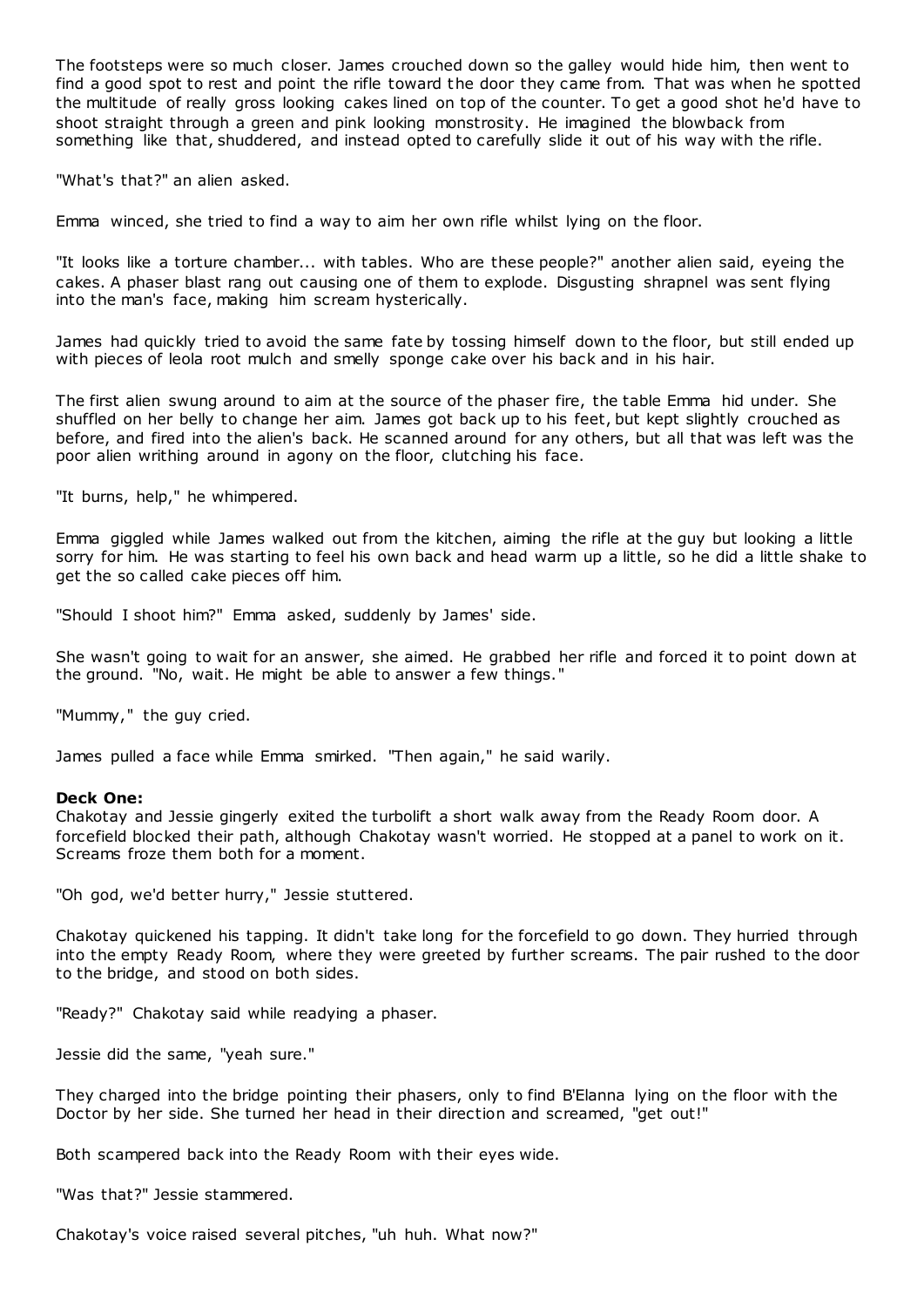The two aliens dragged Tom into the Cargo Bay where he was immediately cuffed by a guard. He looked over to the many Voyager crewmembers in the same predicament, lying unconscious or sitting uncomfortably on the floor.

They forced him to sit down with the others, then turned to leave him and the others alone with the lone guard.

Morgan and Craig strolled into an empty Engineering. Craig stopped by the door while Morgan ran over to one of the consoles.

After having a nosey around the consoles she glanced back at him, "there's only a few people left on board, and I'm picking up a weird dampening field on deck ten."

"I don't get it. I thought they steal ships by firing some sort of love beam at them," Craig said as he walked over to her.

"No I don't get it either," Morgan mumbled, she c ontinued tapping on one console. "It's hiding something..." Her commbadge chirped, she tapped it, "yeah Morgan here."

*"Have you reached Engineering yet?"* James' voice asked.

"Yep, without a fight which is weird," Morgan replied.

*"Not that weird. They empty the ship first then they take it and sell it off. I know where they've put the crew so we'll take care of that, but apparently we'll be in their ship's range very soon. You or Chakotay need to figure out how to stop it before it fires again."*

Craig peered over a few consoles, "I don't see any sign of a ship. The only thing we're coming up to are some moons."

"Wait, how do you know all that?" Morgan asked.

*"Well, I'd know a lot more if someone toned it down,"* James' voice sighed.

*"It was only a poke,"* Emma's voice protested.

Morgan and Craig heard a man whimpering in the background. Morgan shook it off and focused on the same console. "Craig's right, I don't see anything out there but..." she noticed on the short range sensors distorted, almost garbled lines pushing against Voyager and breaking apart like waves hitting a rock on a beach. The intensity increased every second she stared at it. "This, I've seen this before."

Craig glanced at the same thing, "what is that?"

"I think... yeah it's some sort of wave that disrupts frequencies; communications, transporters, shields," Morgan said. "Somebody tried to trick our sphere by using one once."

"That's why Voyager wasn't responding to messages," Craig said and yet he looked confused. "You'd think something like that would mess with their own systems."

"Yeah," Morgan mumbled as her mind raced.

Craig noticed a blip approaching on the same panel Morgan had been watching. "A ship's approaching."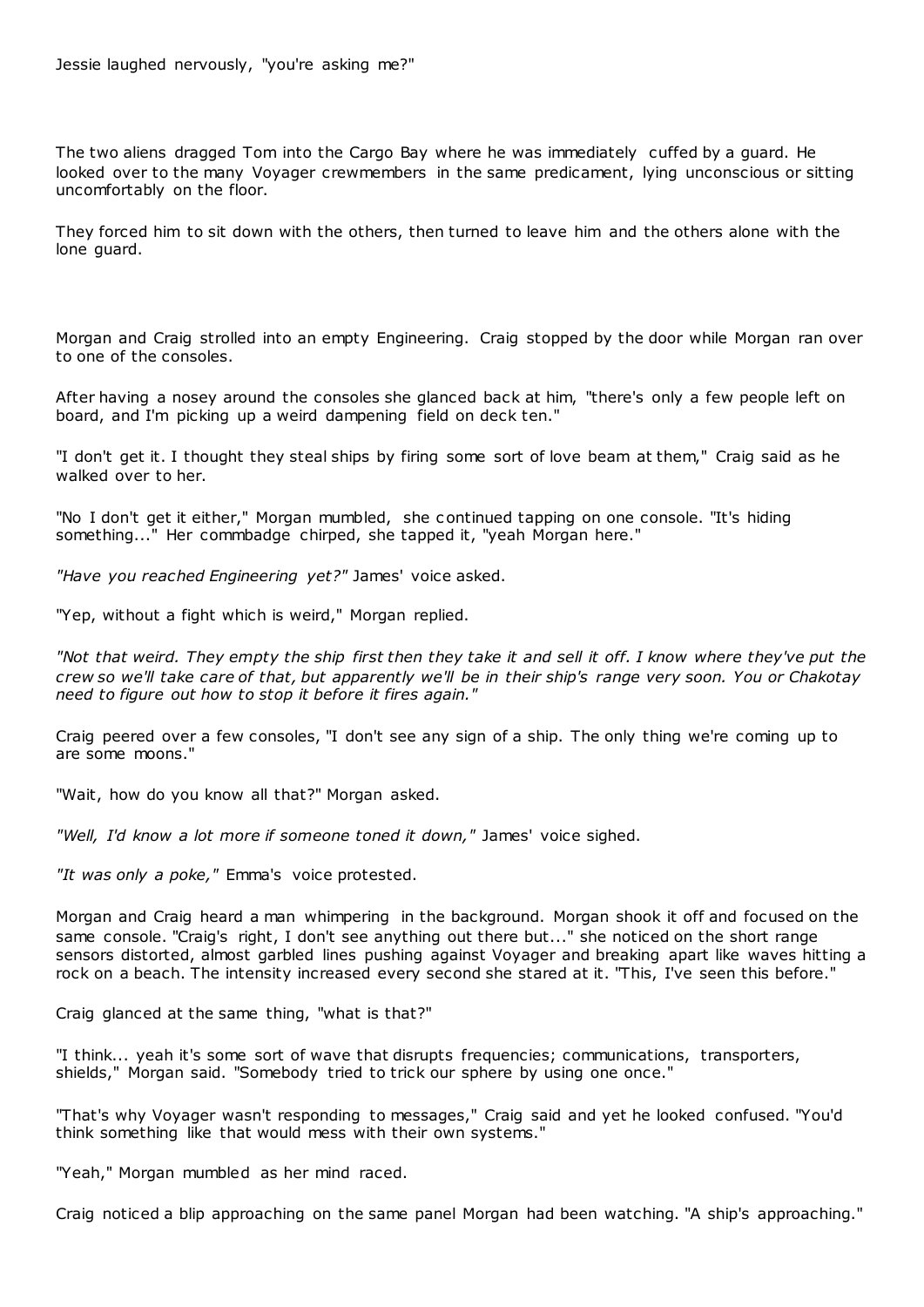Morgan stared at it as well, quickly noticing the same thing B'Elanna did; the wave coming from the ship itself. A smile spread across her face as a thought came to her. "I got it. Hold on," she said, quickly tapping away.

Craig watched as the strange lines contorted further, so much so they started to go in another direction. The waves were no longer smashing into Voyager, they pushed their way to the other ship.

Morgan giggled maliciously, "this should keep them occupied for a tad."

The ship once again fired their red beam toward Voyager. Only instead it stalled halfway, then slowly bounced back toward them.

### **The Ready Room:**

Chakotay witnessed the whole thing through the window. Another couple of screams had him cringing though.

Jessie walked over to him holding her commbadge by her ear. "Okay, good. I'll tell him," she said. Chakotay looked at her curiously. "James says that they've freed the crew. He's got a few of the aliens restrained in the Cargo Bay."

"Looks like the ship's been temporarily dealt with, that leaves one thing. It should be safe to transfer B'Elanna to Sickbay. You take care of that," Chakotay said.

Jessie laughed, "yeah right. I'm not going back in there." She left via the door they came in, leaving Chakotay to grind his teeth.

#### **Sickbay:**

Annika stumbled inside clutching her sore chest. She reached the regenerators and grabbed one.

The sound of a transporter beam distracted her, she looked up in the direction of the primary biobed in time to see B'Elanna rematerialise in the middle of throwing the Doctor's tricorder. Of c ourse it went flying towards Annika, conking her on the head and knocking her out.

Hours later Tom was wishing that'd happen to him as his right hand had been turned to mulch, and B'Elanna had been throttling him for what felt like twenty minutes.

"One more," the Doctor cheerfully said before ducking from a hypospray going airborne. He smiled as if nothing happened, "push!"

Finally the sound of a baby's cry echoed around the room. The Doctor beamed as he wrapped a small bundle in a blanket. "It's a boy," he announced to the couple.

Tom had trouble standing still having been shaken for so long, still he grinned at the news.

The Doctor walked over to hand the bundle to B'Elanna, she melted at the sight of the tiny boy in her arms. Tom leaned over and put his arm around her to get a closer look.

"Congratulations," the Doctor smiled broadly.

*Captain's Log Supplemental: Thanks to the efforts of Morgan and Chakotay's team, the ship thieves are currently in our host's custody. It might be a while before they even notice that though. No injuries have been reported other than Sev... Annika, but who cares about that. The only problem seems to be a lack of memories for those who were infected. The ones who weren't have some funny ideas about what we went through and did, but it's clearly just a big joke they've all conspired to taunt us. As if I'd share my coffee, absurd.*